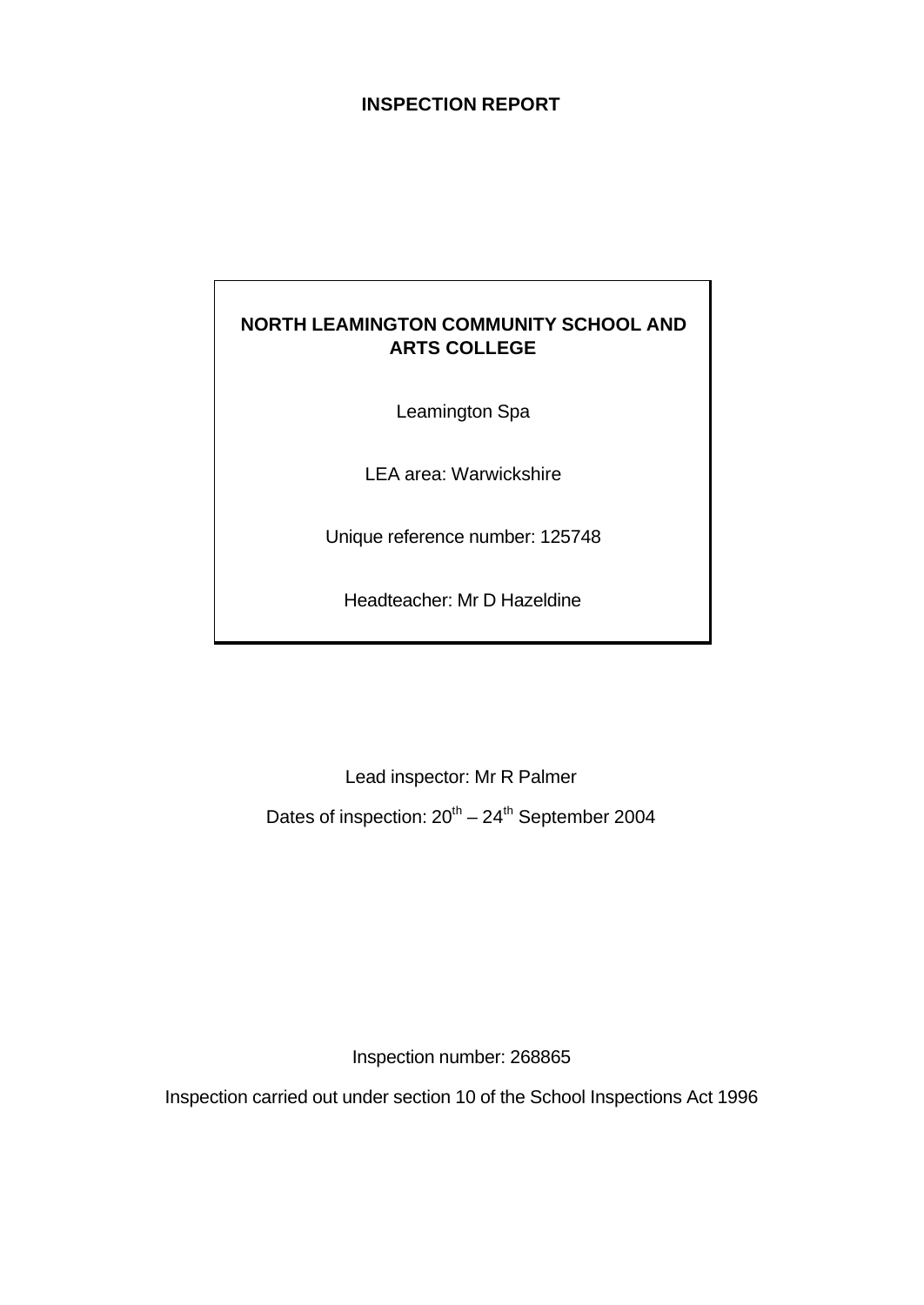#### © Crown copyright 2004

This report may be reproduced in whole or in part for non-commercial educational purposes, provided that all extracts quoted are reproduced verbatim without adaptation and on condition that the source and date thereof are stated.

Further copies of this report are obtainable from the school. Under the School Inspections Act 1996, the school must provide a copy of this report and/or its summary free of charge to certain categories of people. A charge not exceeding the full cost of reproduction may be made for any other copies supplied.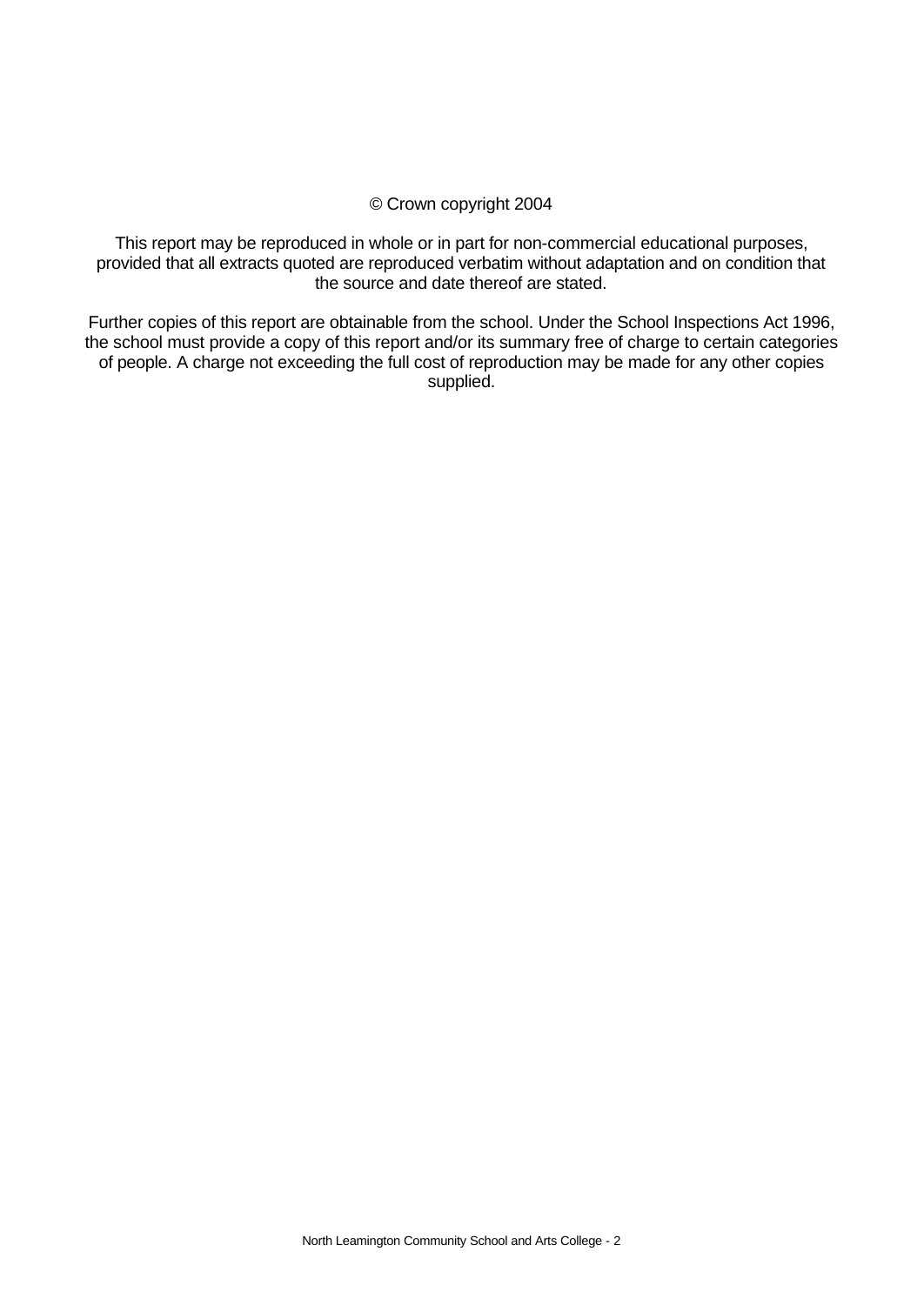# **INFORMATION ABOUT THE SCHOOL**

| Type of school:              | Comprehensive                  |
|------------------------------|--------------------------------|
| School category:             | Community                      |
| Age range of pupils:         | $11 - 18$                      |
| Gender of pupils:            | Mixed                          |
| Number on roll:              | 1574                           |
| School address:              | <b>Cloister Way</b>            |
|                              | Leamington Spa                 |
|                              | Warwickshire                   |
| Postcode:                    | <b>CV32 6QF</b>                |
| Telephone number:            | 01926 338711                   |
| Fax number:                  | 01926 429818                   |
| Appropriate authority:       | Governing Body                 |
| Name of chair of governors:  | Mrs G Sheppard                 |
| Date of previous inspection: | $26^{th} - 30^{th}$ April 1999 |

# **CHARACTERISTICS OF THE SCHOOL**

The school is much larger than most other schools and is a little under subscribed. It operates on three separate sites. In 2003, it gained renewal of its status as a specialist performing arts college. In all three years, 2001 to 2003, the school received the School Achievement Award in recognition of its success in improving students' achievement in public examinations. It obtained the awards of Investor in People in 2001, Artsmark Gold in 2002 and Sportsmark in 2003. Students' attainment on entry to the school in Year 7 is above average. Students come from a wide range of social and economic backgrounds. The proportion of students entitled to receive free school meals is below average. About one in five students comes from a wide range of non-white ethnic minorities, including about 130 students of Indian heritage. The proportion of students whose mother tongue is other than English, about one in eight, is higher than in most schools. Three students are at an early stage of learning English. The proportion of students with special educational needs, one in four, is above average. Most of these students have moderate or specific learning difficulties or emotional and behavioural difficulties. The school has a designated unit for 12 students with emotional and behavioural difficulties. The sixth form has grown rapidly and is much larger than in most schools. It is housed in a large Victorian college called Binswood Hall, which is a mile away from the two sites that accommodate Years 7 to 11. Just over three out of five students stay on from Year 11. Around 40 students join the sixth form each year from other schools. The backgrounds of students in Years 12 and 13 broadly match those of students in Years 7 to 11. On entry to Year 12, students' attainment is above average in terms of GCSE attainment and broadly average for the courses studied.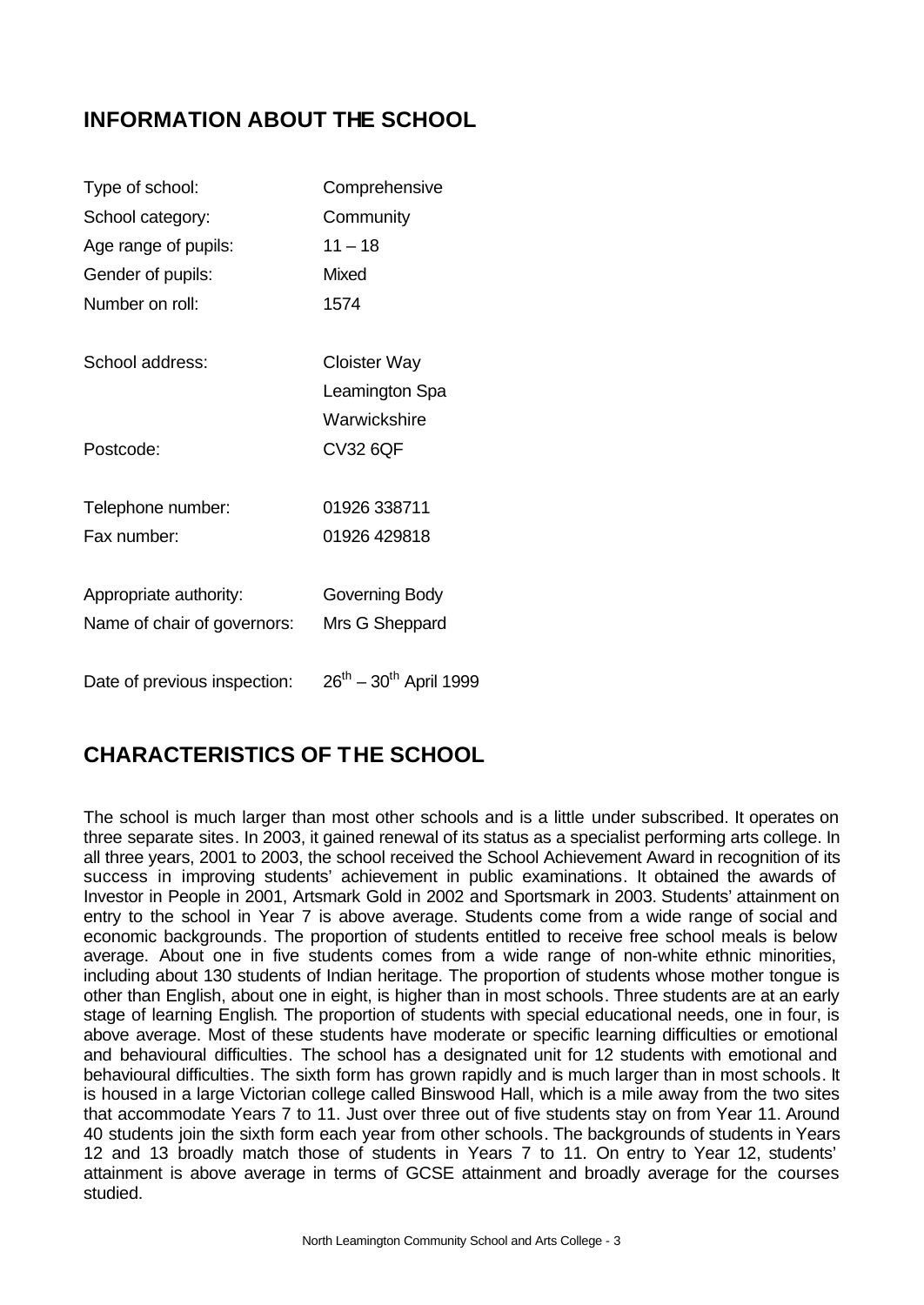North Leamington Community School and Arts College - 4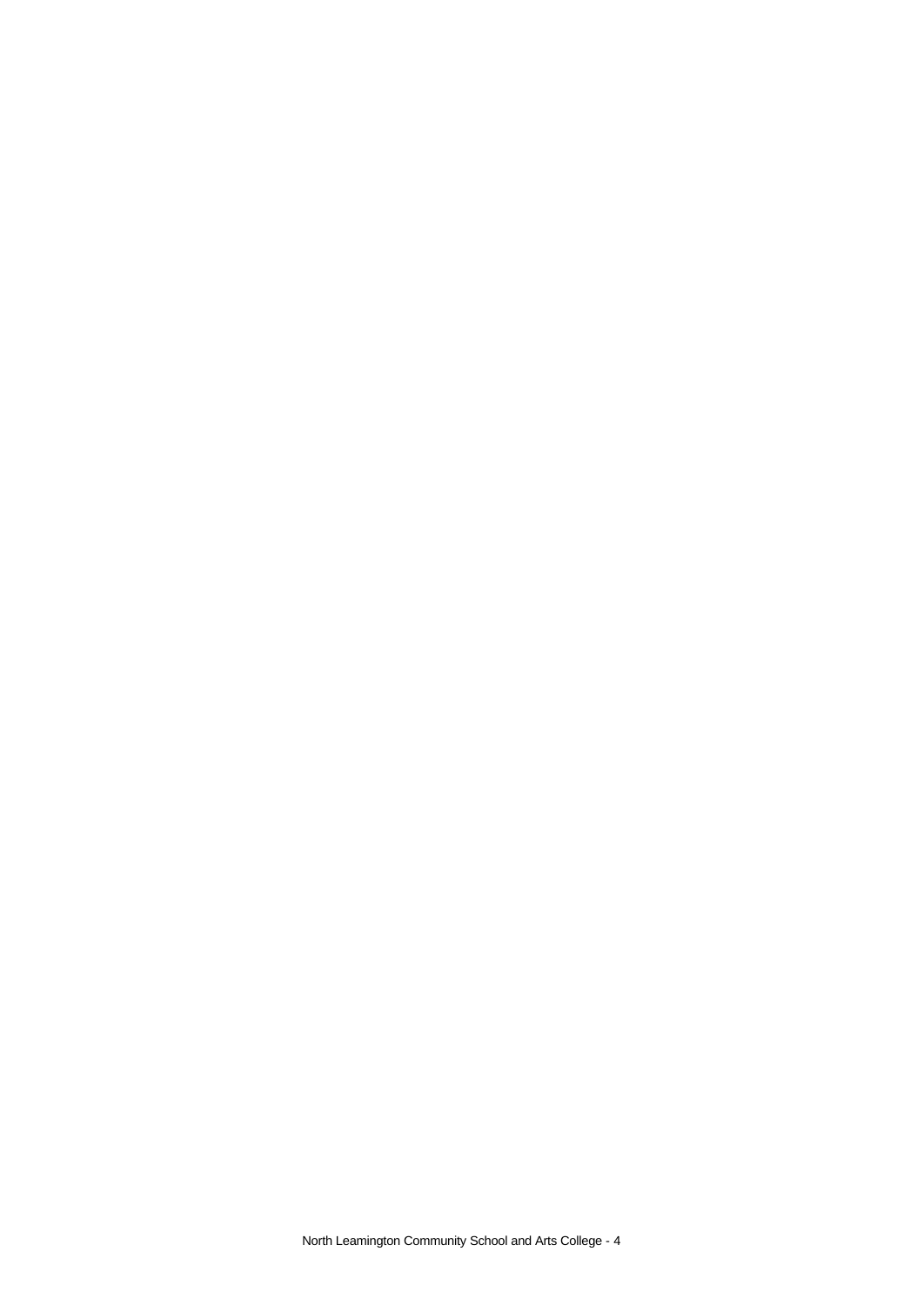# **INFORMATION ABOUT THE INSPECTION TEAM**

| Members of the inspection team |                    |                | <b>Subject responsibilities</b>          |
|--------------------------------|--------------------|----------------|------------------------------------------|
| 31198                          | R Palmer           | Lead inspector |                                          |
| 13448                          | D Lloyd            | Lay inspector  |                                          |
| 20729                          | J Berry            | Team inspector | Science                                  |
| 21954                          | T Chipp            | Team inspector | Art and design                           |
| 30216                          | A Elliott          | Team inspector | History                                  |
|                                |                    |                | Citizenship                              |
|                                |                    |                | <b>General studies</b>                   |
| 33324                          | J Fullwood         | Team inspector | Modern foreign languages                 |
| 4576                           | <b>M</b> Griffiths | Team inspector | Physical education                       |
|                                |                    |                | Special educational needs                |
| 10060                          | D Gutmann          | Team inspector | ICT in sixth form                        |
|                                |                    |                | Health and social care                   |
| 28199                          | P Lawley           | Team inspector | Media studies                            |
|                                |                    |                | Performing arts                          |
|                                |                    |                | Psychology                               |
| 23188                          | V Maunder          | Team inspector | Biology                                  |
|                                |                    |                | Chemistry                                |
| 31879                          | D Rhodes           | Team inspector | <b>Mathematics</b>                       |
| 20767                          | J Royle            | Team inspector | Information and communication technology |
|                                |                    |                | <b>Music</b>                             |
| 4381                           | R Sharif           | Team inspector | English                                  |
| 23891                          | P Slape            | Team inspector | Design and technology                    |
| 2626                           | M Thompson         | Team inspector | Work-related learning                    |
| 18673                          | R Wilkins          | Team inspector | Religious education                      |
| 20497                          | V H Williams       | Team inspector | Geography                                |
|                                |                    |                | Travel and tourism                       |
|                                |                    |                | <b>Business studies</b>                  |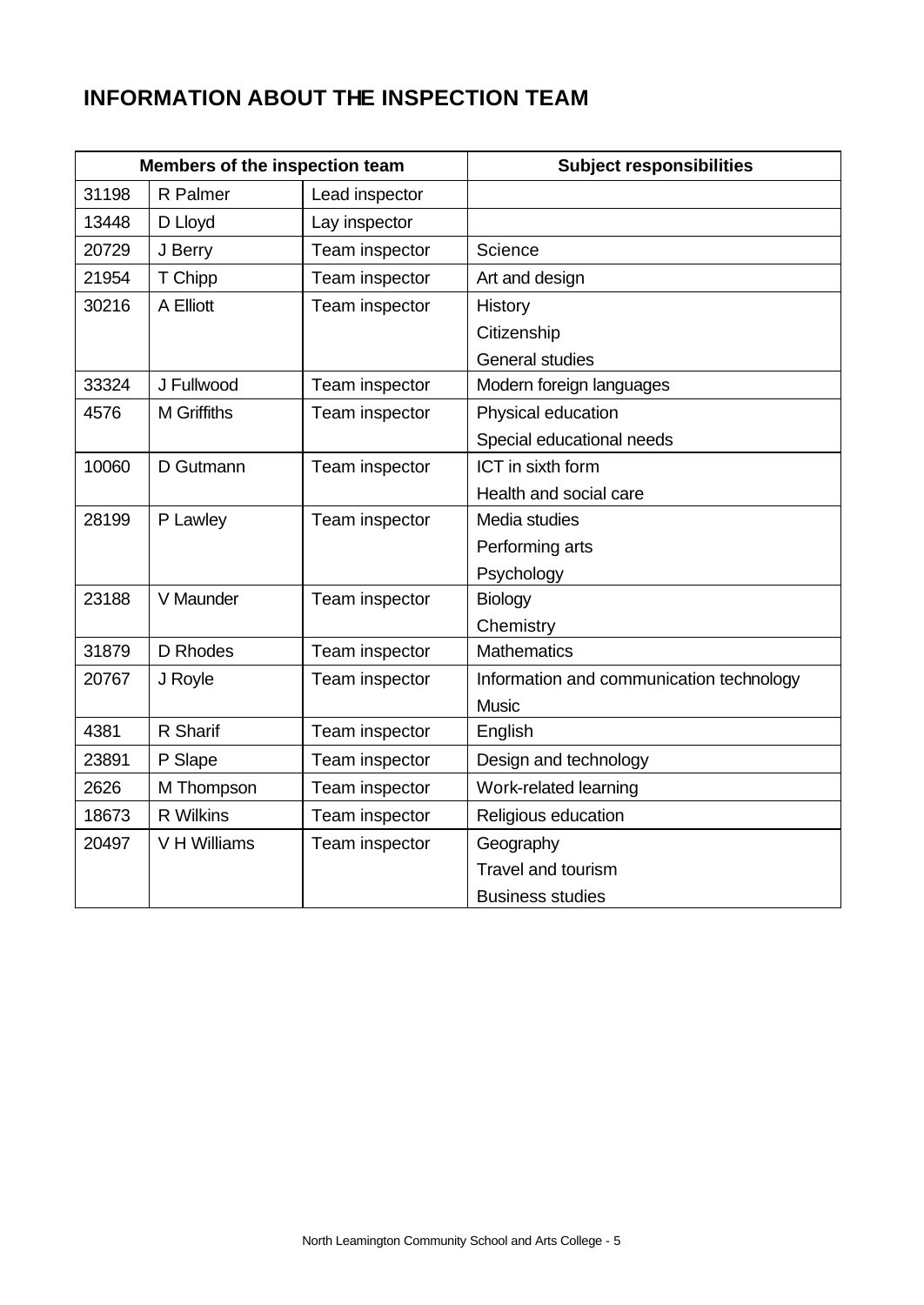The inspection contractor was:

peakschoolhaus BPS Business Centre Brake Lane Boughton Newark Nottinghamshire NG22 9HQ

Any concerns or complaints about the inspection or the report should be made initially to the contractor. The procedures are set out in the leaflet *'Complaining about Ofsted Inspections'*, which is available from Ofsted Publications Centre (telephone 07002 637833) or Ofsted's website (www.ofsted.gov.uk).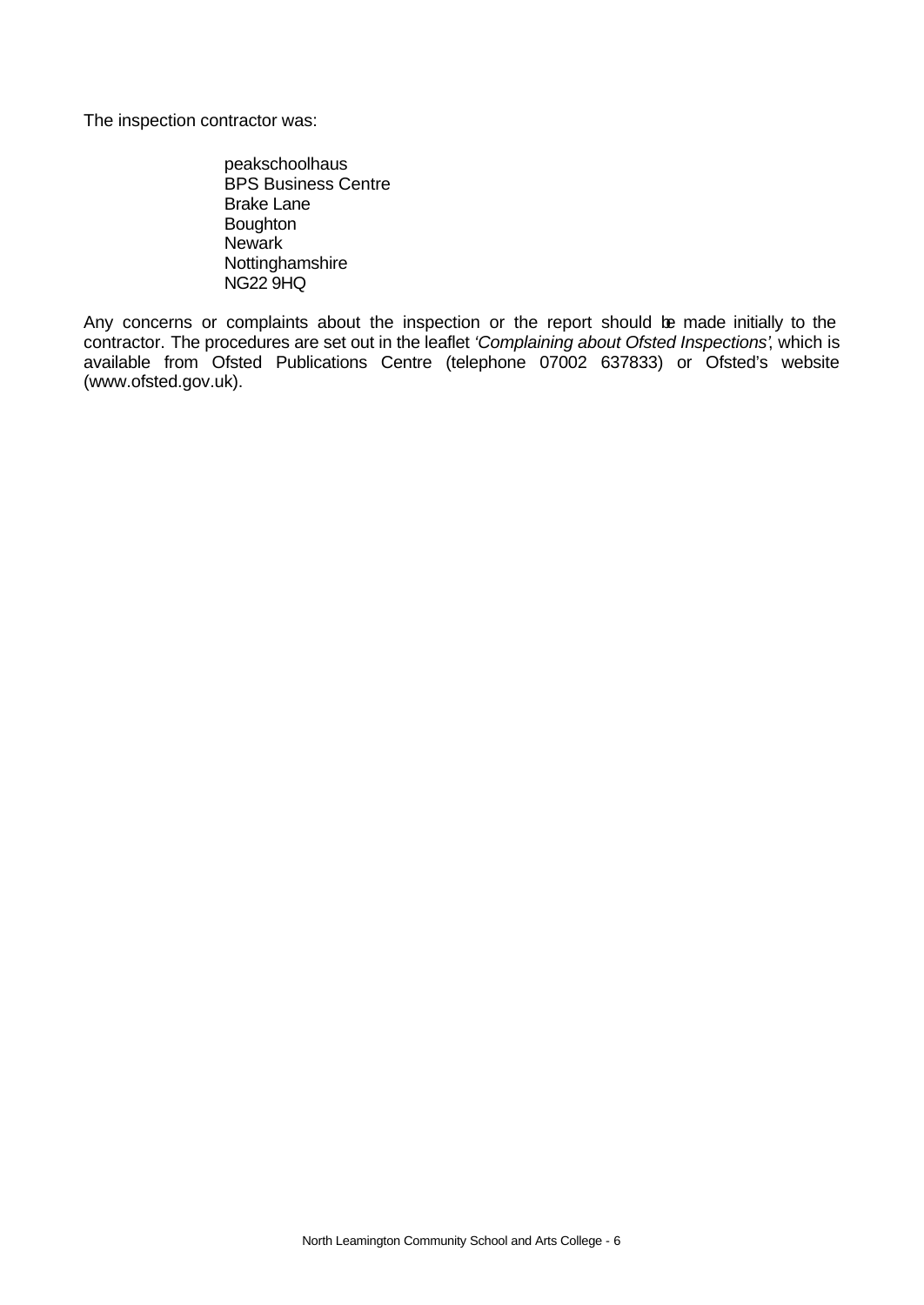# **REPORT CONTENTS**

|                                                                       | Page           |
|-----------------------------------------------------------------------|----------------|
| <b>PART A: SUMMARY OF THE REPORT</b>                                  | $\overline{7}$ |
| <b>PART B: COMMENTARY ON THE MAIN INSPECTION FINDINGS</b>             |                |
| <b>STANDARDS ACHIEVED BY PUPILS</b>                                   | 11             |
| Standards achieved in subjects and courses                            |                |
| Pupils' attitudes, values and other personal qualities                |                |
| <b>QUALITY OF EDUCATION PROVIDED BY THE SCHOOL</b>                    | 16             |
| Teaching and learning<br>The curriculum<br>Care, guidance and support |                |
| Partnership with parents, other schools and the community             |                |
| <b>LEADERSHIP AND MANAGEMENT</b>                                      | 23             |
| <b>PART C: THE QUALITY OF EDUCATION IN SUBJECTS AND COURSES</b>       | 27             |
| <b>SUBJECTS AND COURSES IN KEY STAGES 3 AND 4</b>                     |                |
| <b>SUBJECTS AND COURSES IN THE SIXTH FORM</b>                         |                |
| PART D: SUMMARY OF THE MAIN INSPECTION JUDGEMENTS                     | 56             |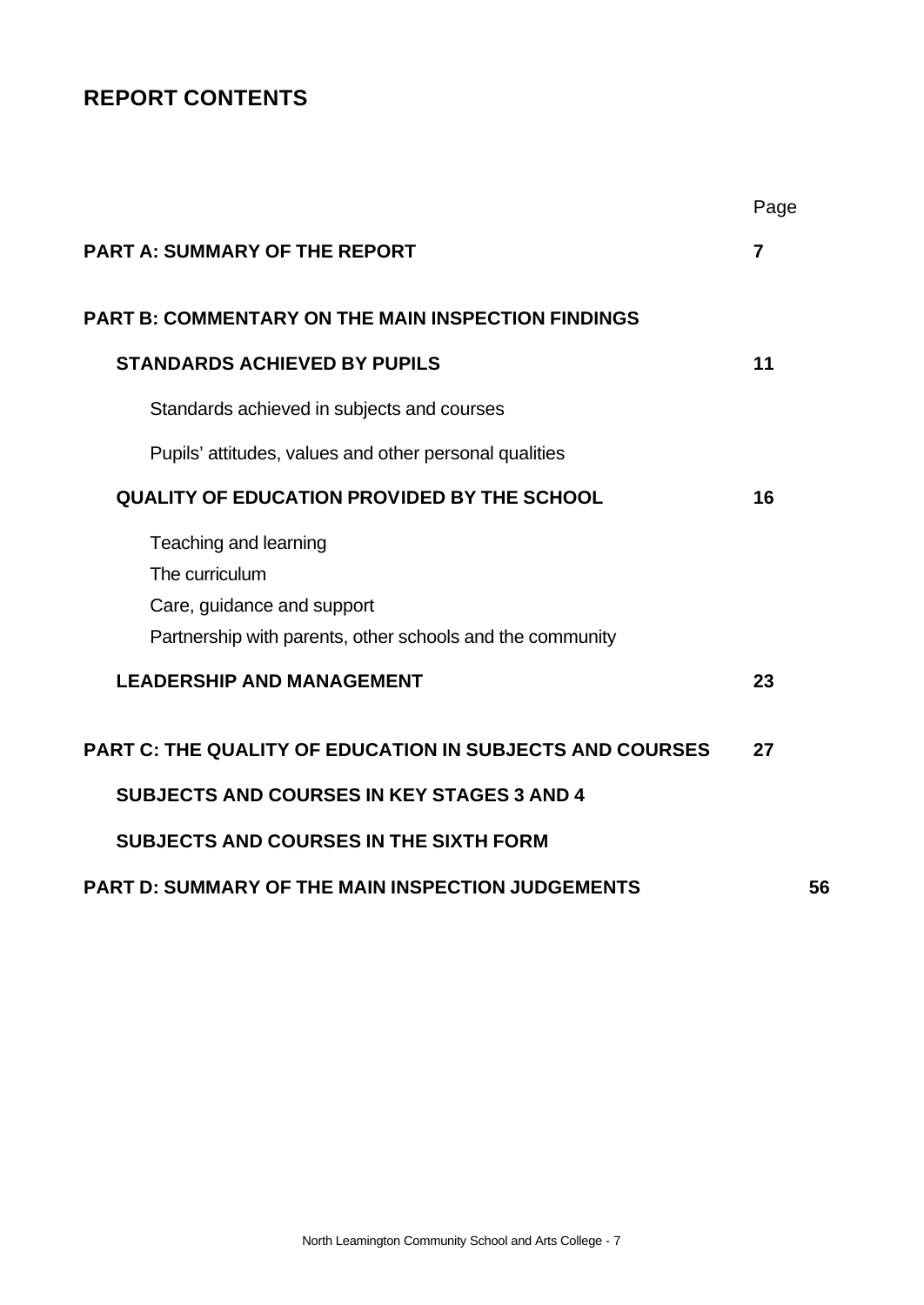# **PART A: SUMMARY OF THE REPORT**

# **OVERALL EVALUATION**

This **good** school provides **good** value for money. It is on the way to becoming a very good school. Achievement is good. Standards rise from slightly above average when students join in Year 7 to close to well above average by the end of Year 11. Boys and girls of all capabilities and ethnic backgrounds receive a good quality of education. Teaching and learning are good overall. Leadership and management are good.

# **The school's main strengths and weaknesses are**:

- GCSE results were well above those of similar schools in 2003 and showed very good achievement.
- Standards in the sixth form are rising, are above average and indicate good achievement.
- Good teaching, a very good curriculum and students' positive attitudes promote good learning.
- Good leadership and management help to ensure very good and continued improvement.
- In a few subjects, there is not enough use of information and communication technology (ICT) to support students' learning.
- A-level results, though improving, have not been high enough in biology, chemistry, ICT and product design.
- The very good quality of care and support enhances students' all-round development.

Improvement since the previous inspection in 1999 is very good. GCSE and Alevel results and achievement are now much higher. Teaching and the curriculum have improved and motivate students to achieve well. Good leadership and management tackled the previous key issues well, though the constraint remains of operating on split sites with some inadequate accommodation.

| Performance compared with: |                                 |      | all schools |      | similar schools |
|----------------------------|---------------------------------|------|-------------|------|-----------------|
|                            |                                 | 2001 | 2002        | 2003 | 2003            |
| Year 11                    | GCSE/GNVQ examinations          | В    | в           | В    |                 |
| Year 13                    | A/AS level and VCE examinations |      | B           | в    |                 |

# **STANDARDS ACHIEVED**

*Key: A - well above average; B – above average; C – average; D – below average; E – well below average For Year 11, similar schools are those whose pupils attained similarly at the end of Year 9.*

Achievement is **good** for boys and girls of all ethnic backgrounds and capabilities, including those with special educational needs. In 2003, results in the Year 9 national tests were above average and higher than predictions based on prior attainment. GCSE results were close to well above average and were well above those of similar schools. The school met its suitably challenging GCSE targets. GCSE results have risen at a faster rate than the national improvement. Standards overall are currently close to well above average by Year 11. Standards in Years 7 to 9 are above average in English and mathematics and average in science. They show good achievement currently in English and mathematics and satisfactory achievement in science. In Years 10 and 11, standards are currently well above average in English, science and geography. They are above average in mathematics and most other subjects, though they are average in art and design, ICT and music. Achievement is very good in English and geography. It is good in mathematics and science and all other subjects, apart from ICT in which it is satisfactory. In the sixth form, standards are rising, are above national averages and show that students are achieving well.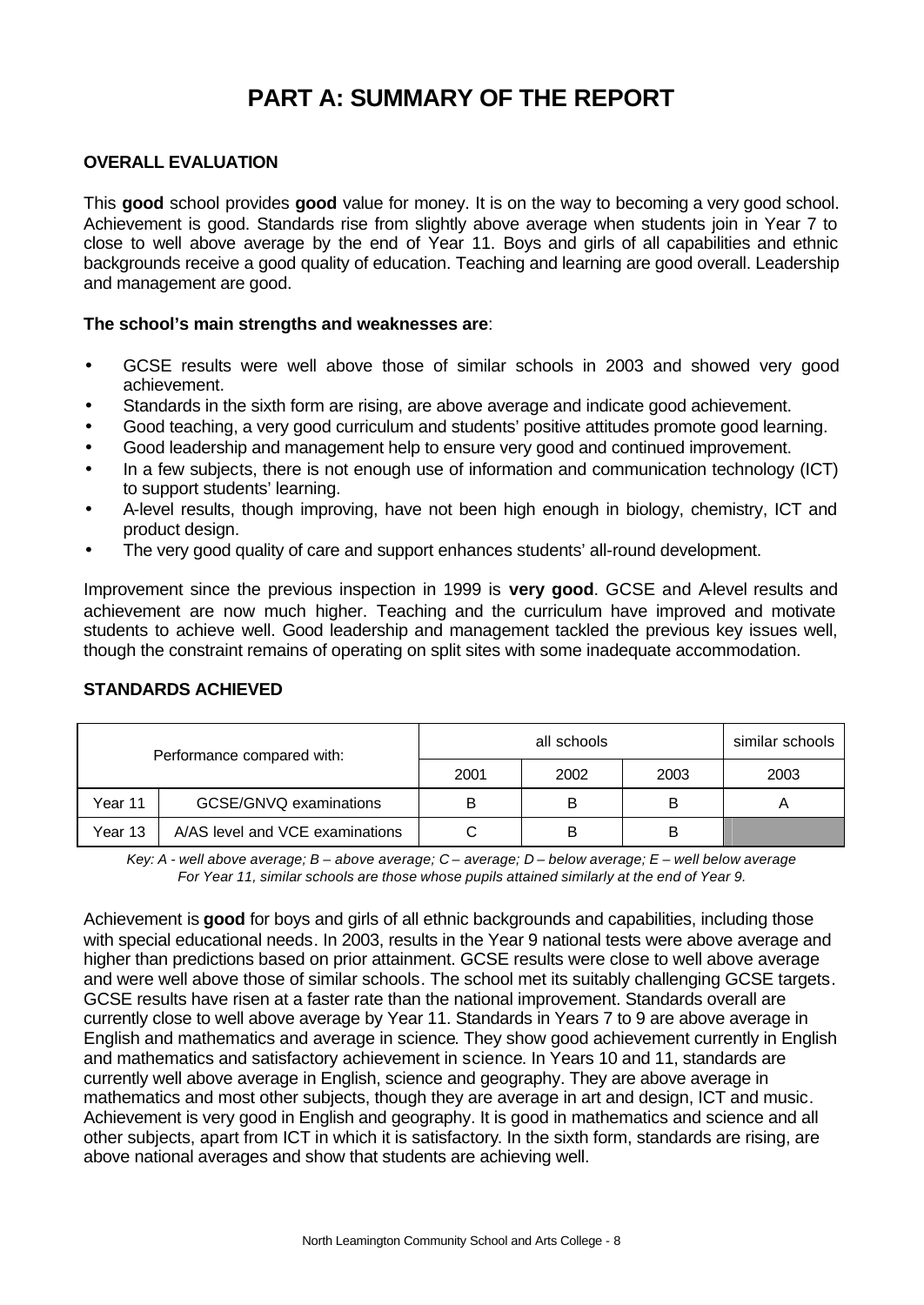Students' personal development, including their spiritual, moral, social and cultural development is **good** overall. Students have good attitudes to work and the vast majority behave well.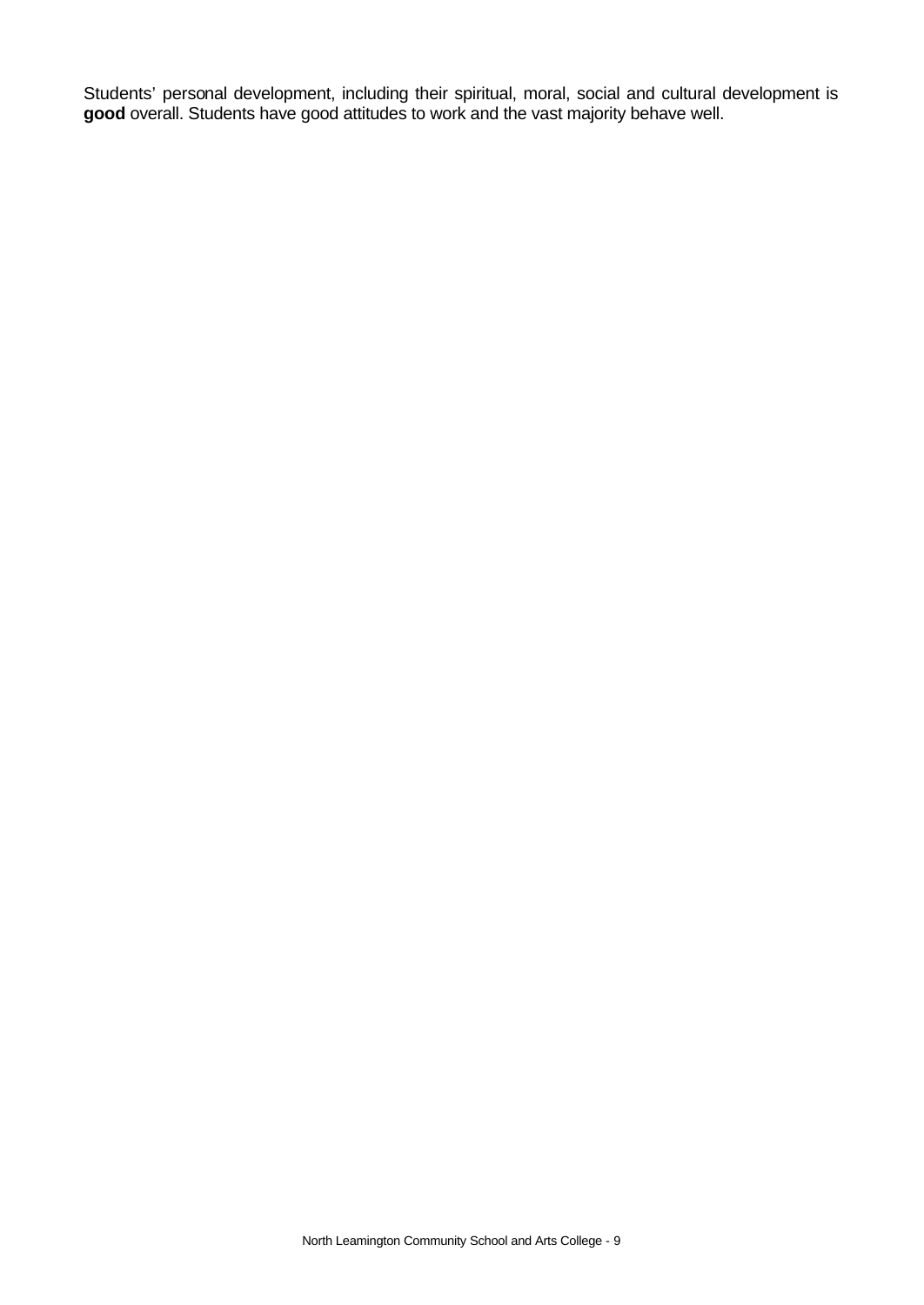# **QUALITY OF EDUCATION**

The overall quality of education provided by the school is **good**. It has some very good features.

Teaching and learning are good in Years 7 to 13. Teaching in Years 7 to 11 is good or better overall in all subjects except ICT in which it is satisfactory. Students with special educational needs receive good teaching and very good support and make good progress. Students at an early stage of learning English achieve well although their assessment profiles are not always detailed enough for teachers to meet their needs fully when support staff are absent. Teachers generally use assessment well to help students to improve their work. Marking is satisfactory but varies from very good to less than adequate. Firm and fair management of classes ensures a good working atmosphere in the vast majority of lessons. Teachers make good use of their subject expertise to challenge students to think and to work at levels suited to their capabilities. In the very few unsatisfactory lessons, the management of behaviour was unsatisfactory and work was either too easy or too hard.

The very good curriculum meets the needs of boys and girls of all capabilities. Students enrich their learning through very good out-of-class activities. The quality of care, support and guidance is very good. Links are very good with other schools and the community and are good with parents.

#### **LEADERSHIP AND MANAGEMENT**

Leadership, management and governance are good, although the school does not meet the statutory requirement to provide a daily act of collective worship. The very good leadership of the headteacher sets a very clear direction for continued improvement and is a key factor in the many improvements of recent years. Senior managers work successfully to ensure good teamwork among staff and to ensure good harmony among students of all backgrounds. Consequently, students have many and good opportunities to realise their academic potential and to enhance their all-round development. Financial management is good. Governors know the school's strengths and weaknesses and set suitably challenging targets.

# **PARENTS' AND PUPILS' VIEWS OF THE SCHOOL**

Parents and students have positive views. Parents say their children like coming to school and they are particularly pleased with the way the school helps students to become mature and independent. A few parents and many students say that behaviour is not always good enough and that homework is not of good quality. In this very large school a few students behave poorly at times. The school deals quickly and thoroughly with incidents of poor behaviour. The provision of homework has improved and is now good overall.

#### **IMPROVEMENTS NEEDED**

The most important things the school should do to improve are:

- make more use of ICT to support learning across subjects;
- raise achievement in Years 12 and 13 in biology, chemistry, ICT and design and technology;
- improve the accommodation in subjects such as art and design.

and, to meet statutory requirements:

make provision for a daily act of collective worship for all students.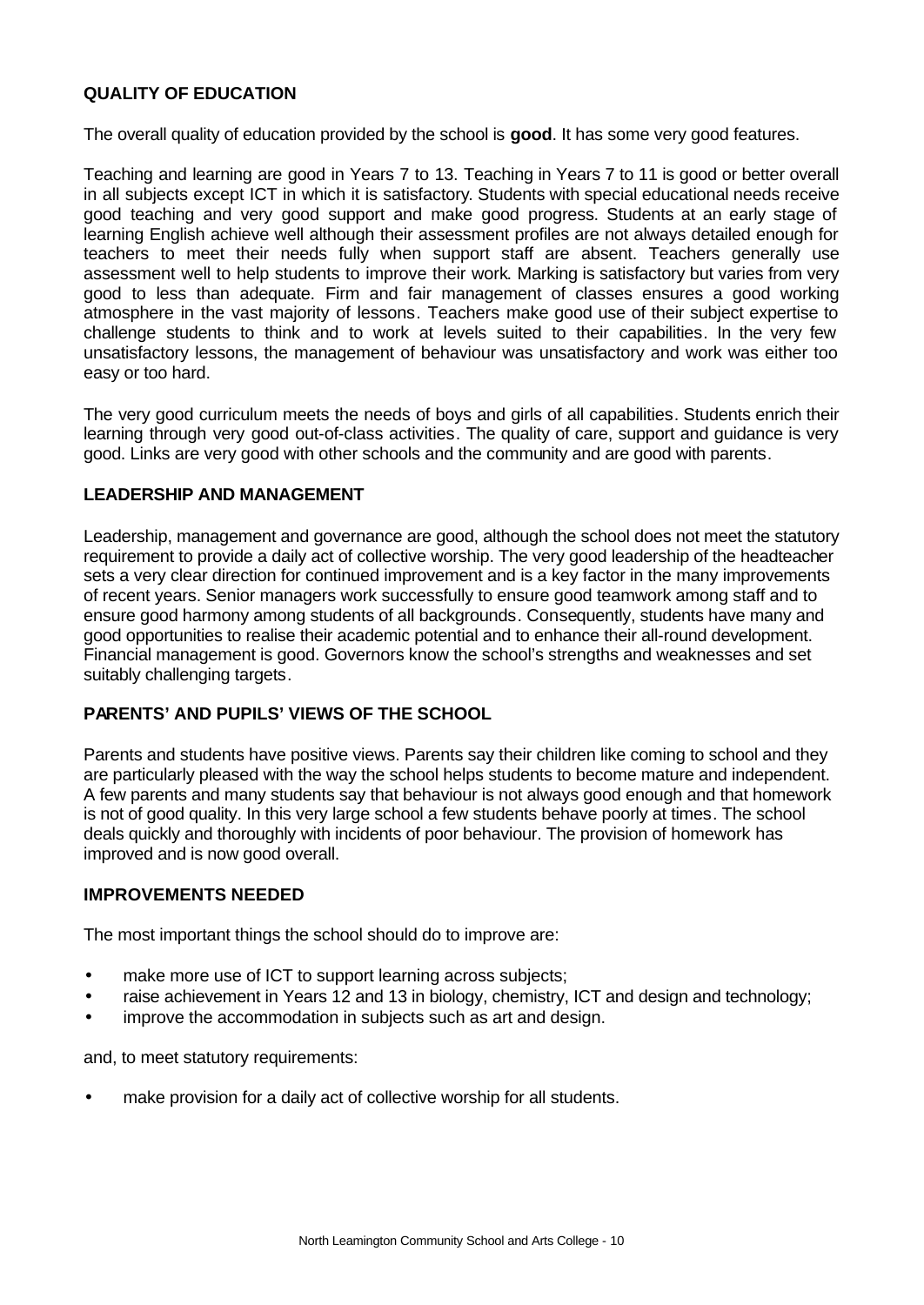# **THE SIXTH FORM AT NORTH LEAMINGTON COMMUNITY SCHOOL AND ARTS COLLEGE**

#### **OVERALL EVALUATION**

The sixth form is **good** and is cost effective. Standards are rising. They are currently above average and indicate good achievement for male and female students of all ethnic backgrounds. Improvement is very good since the previous inspection. Numbers on roll have nearly doubled. Retention of students on courses is good. Good leadership and management ensure that sixth formers benefit from a very good curriculum and a very positive environment for learning.

#### **The main strengths and weaknesses are**:

- Examination results are rising, are above average and represent good achievement overall.
- Good teaching and committed leadership and management have contributed to very good improvements since the previous inspection.
- Very good curricular provision promotes students' all-round and academic development.
- Achievement in biology, chemistry, computing and product design should be higher.
- Students have too few opportunities to use ICT to support their work in a few subjects.
- The learning environment of Binswood Hall motivates students to work hard and maturely.

# **QUALITY AND STANDARDS IN SUBJECTS AND COURSES OF THE CURRICULUM**

*Judgements about the provision in the subjects and courses inspected in the sixth form are shown below. They are based mainly on the quality of teaching and learning and how well students achieve. Not all subjects in the sixth form were inspected.*

| <b>Curriculum area</b>                            | <b>Evaluation</b>                                                                                                                                                                                                                                                                                                                          |
|---------------------------------------------------|--------------------------------------------------------------------------------------------------------------------------------------------------------------------------------------------------------------------------------------------------------------------------------------------------------------------------------------------|
| English,<br>languages<br>and<br>communication     | Provision in English is very good. A2 results in 2003 were above average.<br>Standards are currently well above average; students are doing better than<br>expected, taking into account their GCSE results. Very good teaching and<br>students' very positive attitudes enable them to achieve very well.                                 |
| <b>Mathematics</b>                                | Provision in mathematics is very good. AS and A2 results are usually well<br>above average. Currently, teaching is very good, students' achievement is very<br>good and standards are well above average.                                                                                                                                  |
| Science                                           | Provision is satisfactory in biology and in chemistry. In 2003, A2 results in<br>both subjects were below average and below expectations based on students'<br>GCSE attainment. Currently, teaching is satisfactory overall in biology and<br>chemistry, standards have risen to average and students' achievement is now<br>satisfactory. |
| Information and communication<br>technology (ICT) | Provision in computing is satisfactory. AS and A2 results in 2003 were well<br>below average and below expectations based on students' GCSE results.<br>Teaching is now satisfactory; standards have improved to average and indicate<br>satisfactory achievement.                                                                         |
| <b>Humanities</b>                                 | Provision in history is good. A2 results were average in 2003 and slightly<br>below expectations from students' GCSE attainment. Currently, teaching is<br>good, standards are above average and students are achieving well.                                                                                                              |
|                                                   | Provision in psychology is good. AS and A2 results in 2003 were well above<br>average and represented very good achievement for the large number of<br>students involved. Currently, standards are above average, achievement is good<br>and the quality of teaching and learning is good.                                                 |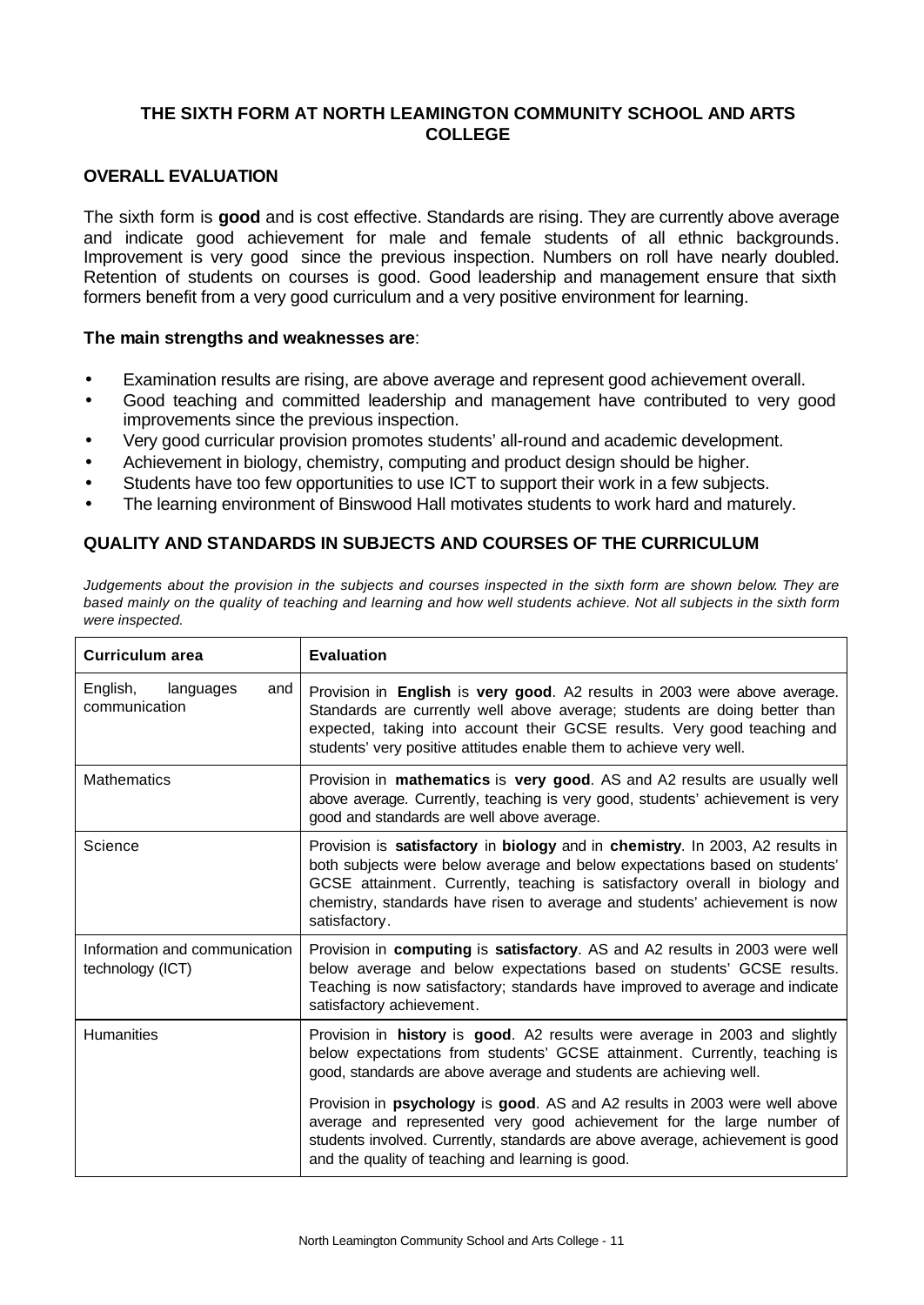| Engineering, technology<br>and<br>manufacturing | Provision in <b>product design</b> is <b>satisfactory</b> . For the few students in 2003,<br>results were well below average for A2 and above average for AS. Currently,<br>teaching is satisfactory, standards are average and achievement is<br>satisfactory.                              |
|-------------------------------------------------|----------------------------------------------------------------------------------------------------------------------------------------------------------------------------------------------------------------------------------------------------------------------------------------------|
| Visual and performing arts and<br>media         | Provision in <b>art and design</b> is <b>good</b> . A2 and AS results are usually above<br>average but were well below average in 2003 and, unusually, well below<br>expectations. Standards are currently average, teaching is good and students<br>are achieving well.                     |
|                                                 | Provision in performing arts is very good. VCE results recently and<br>standards of work seen are well above average. Very good teaching ensures<br>that students' achievement is very good.                                                                                                 |
|                                                 | Provision in media studies is very good. A2 results and standards seen are<br>well above average. Teaching is very good and enables students to achieve<br>المس يصميا                                                                                                                        |
| Hospitality, sports, leisure and<br>travel      | Provision in travel and tourism is good. Standards are average on this<br>vocational course. Good teaching results in students achieving higher than<br>predictions based on prior GCSE attainment.                                                                                          |
| <b>Business</b>                                 | Provision in business studies is very good. VCE results were well above<br>average in 2003 and indicated very good achievement. Very good teaching<br>ensures that standards and achievement are similarly high currently.                                                                   |
| Health and social care                          | Provision in health and social care is good. VCE results in 2003 were<br>average and indicated good achievement. Teaching is good and helps current<br>students to achieve well and to reach average standards.                                                                              |
| General education                               | Provision in general studies is very good. A2 results were above average in<br>2003, but AS results were well below average for the large entry. Currently,<br>good teaching and very good management and resources help students to<br>achieve very well and reach above average standards. |

*The curriculum areas are broadly common across all post-16 education and training. They do not necessarily correspond with subjects and courses taught by the school. Inspectors make judgements in the range: excellent; very good; good; satisfactory; unsatisfactory; poor; very poor. Excellent and very good are equivalent to the judgement 'outstanding' in further education and sixth form college reports; poor and very poor are equivalent to 'very weak'.*

# **ADVICE, GUIDANCE AND SUPPORT**

The quality of advice, guidance and support is **good** in Years 12 and 13. Teachers assess students' progress thoroughly and frequently. Students receive good advice about higher education and future careers. Very good induction helps students to settle in well. The very good range of courses matches very well students' aspirations and capabilities.

# **LEADERSHIP AND MANAGEMENT OF THE SIXTH FORM**

Leadership and management are **good**.

Standards and achievement are rising because good management and a shared commitment among staff encourage all students to achieve their best. Very good planning ensures that the curriculum meets students' needs very well. The very good ethos for learning at Binswood Hall ensures harmony among students of all backgrounds and capabilities. The school does not meet statutory requirements for the provision of a daily act of collective worship.

# **STUDENTS' VIEWS OF THE SIXTH FORM**

Students have very positive views about school and enjoy being in the sixth form. Particularly, they like the very good learning environment of Binswood Hall. They say, with good justification, that teaching provides them with work of appropriate difficulty that makes them work hard. They have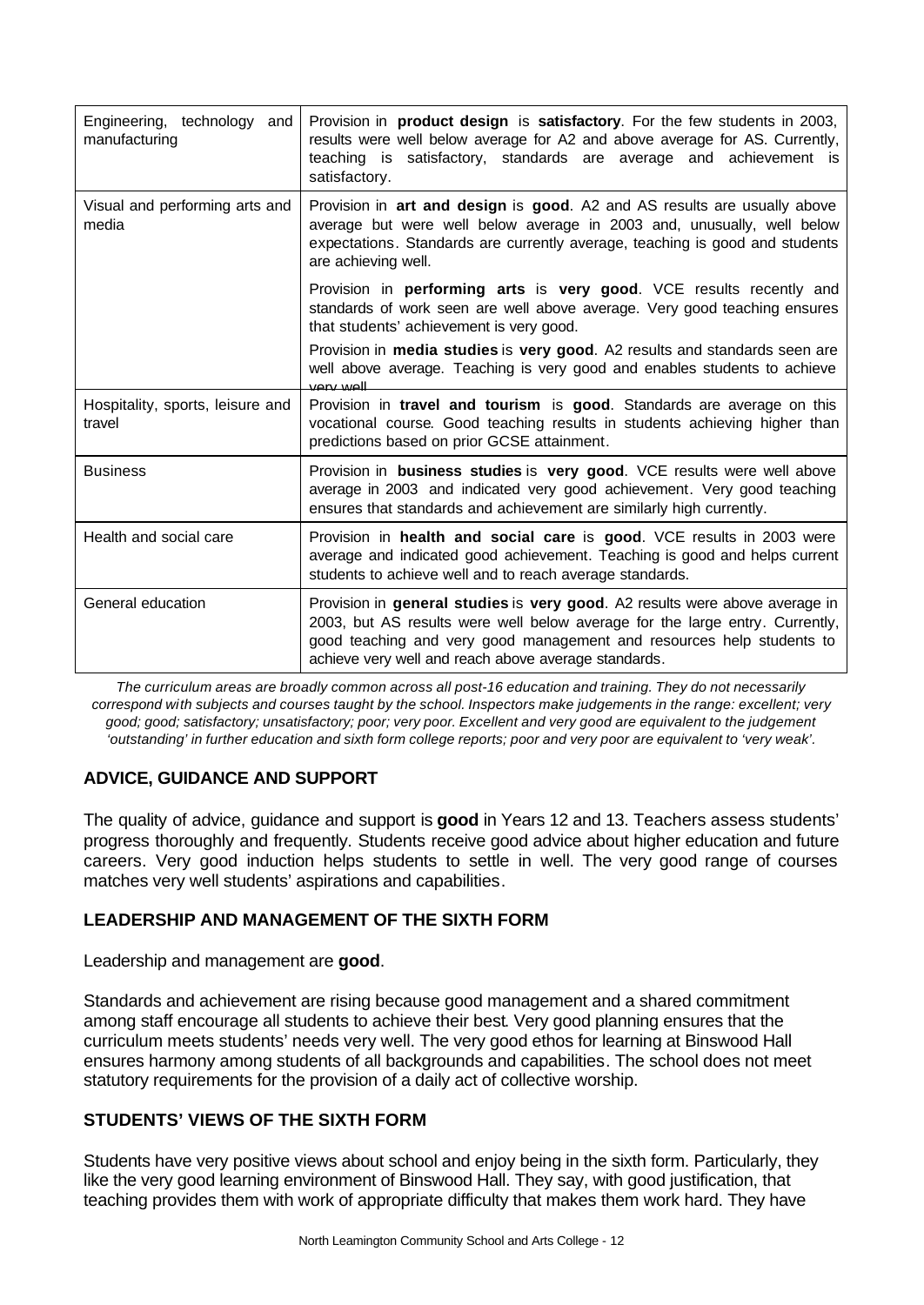very few concerns, though some commented on the shortage of textbooks in a few subjects. The school is aware of this shortage but recognises that until it has cleared its deficit budget, a few shortages in learning resources will persist.

# **PART B: COMMENTARY ON THE INSPECTION FINDINGS**

# **STANDARDS ACHIEVED BY PUPILS**

# **STANDARDS ACHIEVED IN SUBJECTS AND COURSES**

Standards improve from slightly above average on entry in Year 7 to close to well above average by Year 11. They indicate good achievement by Year 11.

# **Main strengths and weaknesses**

- GCSE results were well above average in 2003 and indicated very good achievement.
- Results in Year 9 national tests were above those of similar schools in 2003.
- Insufficient use of ICT restricts students' achievement in a few subjects.
- Low attainers and students with special educational needs are making much better progress than they did at the previous inspection.

- 1. Results in external examinations in 2003 show that, compared with students' prior attainment, standards rose above expectations by the end of Year 9 and well above expectations by the end of Year 11. The School Achievement Award from the Department for Education and Skills, in all of the three years 2001 to 2003, recognises the school's very good performance in helping boys and girls of all capabilities to add considerable value to their earlier levels of attainment. Since the previous inspection, standards of attainment are much higher and achievement continues to rise.
- 2. Results in National Curriculum tests taken at the end of Year 9 are rising at the national rate of improvement. In 2003, results in these tests were above average in English and mathematics and average in science. They were above average for similar schools and indicate good achievement. There is little difference in the overall results of boys and girls in the national tests.
- 3. GCSE results have improved faster than the national trend. In 2003, they were above the national average and well above those of similar schools. These results indicate very good achievement for boys and girls of all ethnic backgrounds, including the highest attainers and students with special educational needs. The proportion of students gaining five or more GCSE grades A\*-C was well above the national average. Results were particularly good in English, mathematics and science. Girls attained slightly higher results than boys, although boys' results were well above the national average for boys. In 2003, the school met its suitably challenging targets for GCSE performance.
- 4. Provisional GCSE results for 2004 are lower than in the two previous years but are slightly above the previous year's national average. This decline is due to two main factors. Firstly, the prior attainment of that particular Year 11 group was lower than that of preceding years. Secondly, the school experienced a fairly large turnover of teachers in the past two years. This resulted in discontinuity of learning for students in a few subjects because of the need to use many supply teachers temporarily. It had a particularly adverse effect on GCSE results in mathematics, which is traditionally one of the school's highest performing subjects. The school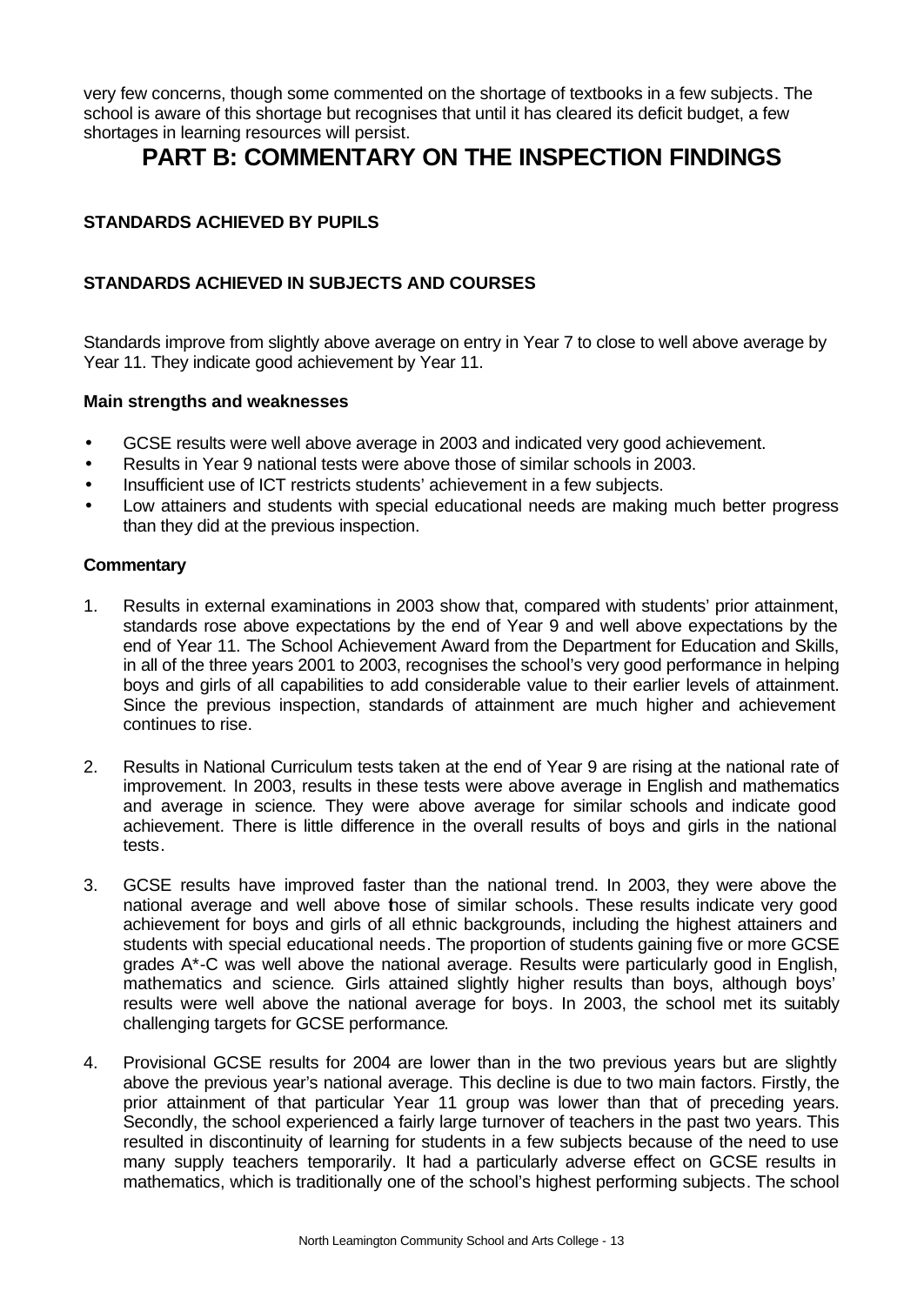has succeeded in recruiting sufficient qualified teachers in all subjects. Consequently, current standards are rising to their previous close to well above average level by Year 11.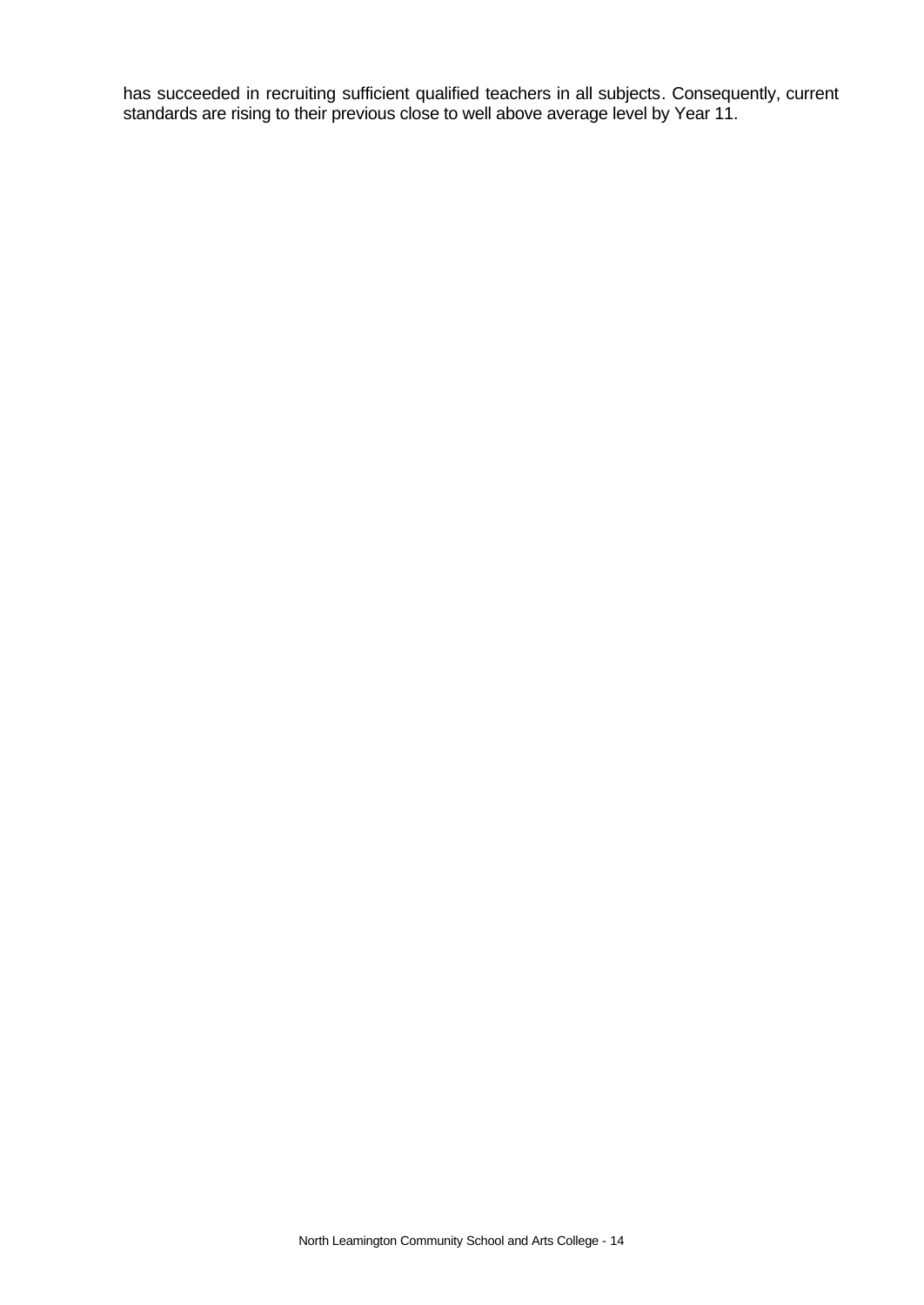#### *Standards in GCSE/GNVQ examinations at the end of Year 11 in 2003*

|                                                     | School results | National results |
|-----------------------------------------------------|----------------|------------------|
| Percentage of pupils gaining 5 or more A*-C grades  | 65 (56)        | 52 (50)          |
| Percentage of pupils gaining 5 or more A*-G grades  | 93 (94)        | 91 (91)          |
| Percentage of pupils gaining 1 or more A*-G grades  | 97 (98)        | 96 (96)          |
| Average point score per pupil (best eight subjects) | 38.6(37.1)     | 34.7 (34.8)      |

*There were 231 pupils in the year group. The percentages include the equivalent GCSE grades obtained in GNVQ assessments. Figures in brackets are for the previous year.* 

- 5. Standards of work seen in Years 7 to 9 are above average overall. They match those shown recently in the Year 9 national tests and teachers' assessments. By Year 9, standards are currently above average in English, mathematics, citizenship, geography, history and physical education. They are average in science and all other subjects. Achievement by Year 9 is good in English, mathematics, art and design, citizenship, geography, history, music and physical education. It is satisfactory in science and all other subjects.
- 6. In Years 10 and 11, standards are currently well above average in English and geography. They are above average in mathematics and science and in most other subjects, although they are average in art and design, ICT and music. Compared with their prior attainment, the achievement by Year 11 of boys and girls of all ethnic backgrounds and capabilities, including those who have special educational needs, is currently very good in English and geography. It is good in mathematics and science and all other subjects apart from ICT, in which it is satisfactory.
- 7. Students make good progress in lessons throughout Years 7 to11 because teaching is good and they use their above average literacy and numeracy skills well to support and extend their work across subjects. Students make satisfactory use of their competent ICT skills to support their learning in many subjects. However, the limited access to the computing equipment restricts the development and use of students' ICT skills to enrich and enhance their work.
- 8. In work seen in Years 7 to 11, the achievement of boys and girls is broadly similar across subjects. Interestingly, the mathematics department operates a special support programme that helps girls to get closer to the higher standards attained by boys. Monitoring and assessment of students' work and their results in external examinations show no significant differences in the achievement of students from different ethnic backgrounds. Good racial harmony contributes to a climate of good learning. Students of all ethnic and social backgrounds cooperate well with one another in class and make similar rates of progress.
- 9. Students with special educational needs make good progress towards their individual targets and achieve as well as other students. They develop confidence and improve their basic skills in literacy and numeracy as a result of good teaching and the sensitive support from teaching assistants. GCSE results attained in 2003 by students with special educational needs and by those of low attainment represented very good achievement. These results show the success of the school's very good response to the criticism in the previous inspection report that these students were not doing as well as they should.
- 10. The school has identified students who are gifted or talented. Its procedures for assessment and tracking the progress of all students ensure that students who are gifted or talented generally make progress at a similar rate to other students.
- 11. Students who are at an early stage of learning English make the same progress as other students because they receive appropriate specialist help and class teachers know their needs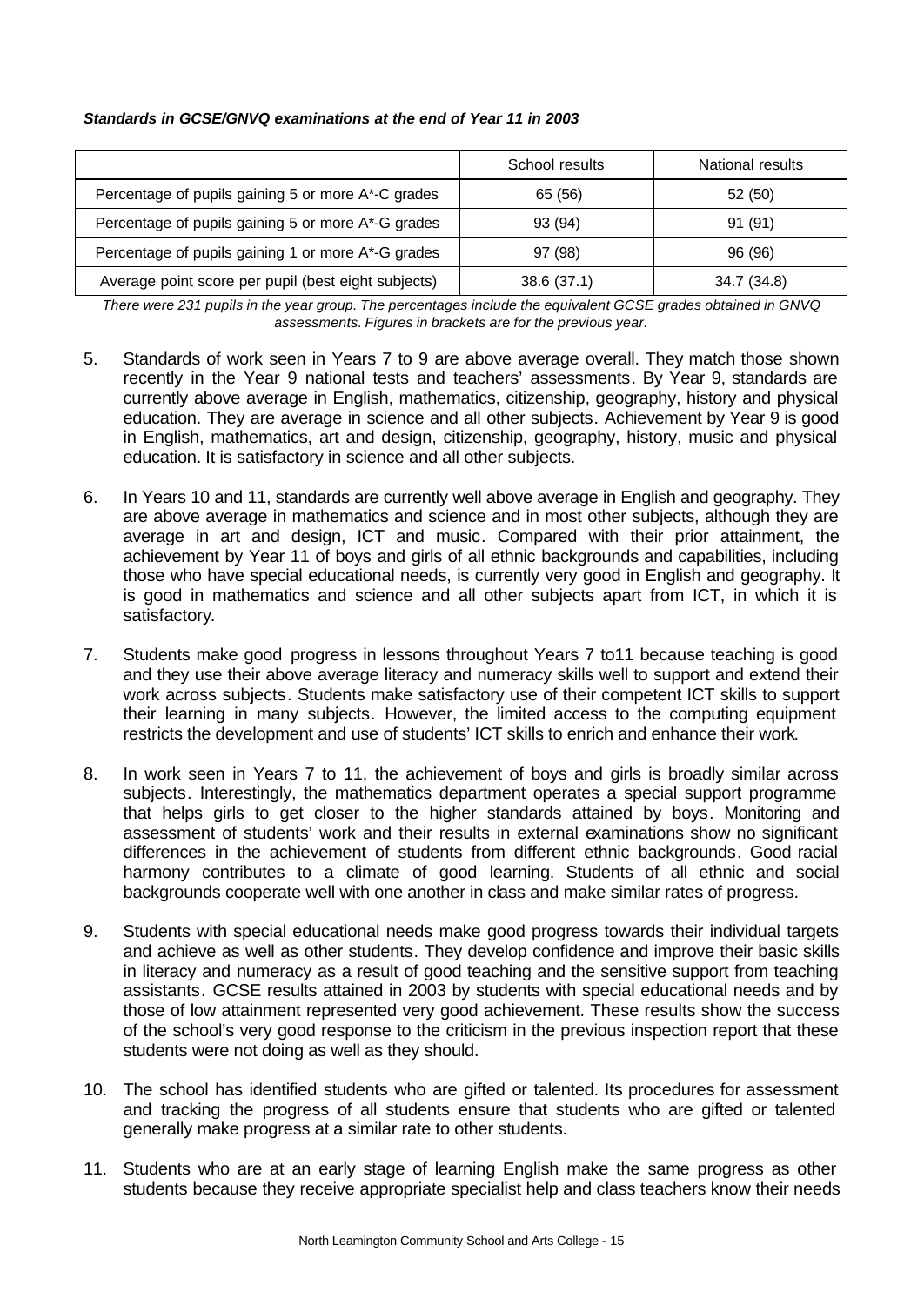thoroughly. Students whose mother tongue is other than English and who are fluent in English, achieve well across subjects.

12. Status as a performing arts college has a positive effect on achievement. Emphasis on teaching the arts results in good quality of discussion and debate in lessons, leading to improved speaking and listening skills. The focus on performing skills enhances students' ability to cooperate together as they work in teams. One reason for the generally narrow gap between boys' and girls' achievement is the developing self-confidence of boys, particularly in presentational skills, following on from good teaching of drama and dance. Students enhance their learning through very good contact with local arts organisations and professionals.

# **Sixth form**

In Years 12 and 13, standards continue to rise, are above average and show good achievement.

#### *Standards in GCE A/AS level and VCE examinations at the end of Year 13 in 2003*

|                                          | School results | National results |
|------------------------------------------|----------------|------------------|
| Percentage of entries gaining A-E grades | 96.2 (90.6)    | 89.4 (92.6)      |
| Percentage of entries gaining A-B grades | 32.3(29.3)     | 32.6(35.3)       |
| Average point score per pupil            | 270.2 (271.5)  | 258.2 (263.3)    |

*There were 109 pupils in the year group. Figures in brackets are for the previous year*

#### **Main strengths and weaknesses**

- AS/A2/VCE results are improving, are above average and indicate good achievement.
- A2 results in biology, chemistry, ICT and product design have not been high enough recently.
- Standards and achievement are high in the specialist performing arts subjects.
- Insufficient use of ICT restricts students' achievement in a few subjects.

- 13. Students' levels of attainment on entry to Year 12 match those found in many other sixth forms. In 2002 and 2003, results in AS, A2 and vocational certificate of education (VCE) examinations were above average for male and female students. Compared with students' prior attainment in GCSE examinations, they indicate good achievement. Results have improved in all of the past three years. Provisional results in 2004 are close to very good achievement overall. Standards are much higher than at the previous inspection and achievement is improving year on year. As befits a specialist performing arts college, standards and achievement are high in subjects such as performing arts, dance, drama and media studies.
- 14. AS/A2 results have fluctuated recently in a few subjects such as art and design, biology, chemistry, computing, product design and history, mainly as a result of staffing or curricular difficulties that are now largely resolved. Results in 2004 and observation of current work indicate that achievement in art and design and history is now good and is satisfactory in the other four subjects.
- 15. In Years 12 and 13, standards of work are currently above average. They are rising as a result of good teaching and assessment that help students to consolidate and improve their work. Standards indicate good achievement for male and female students of all ethnic backgrounds and capabilities. Students make good use of their above average skills of literacy and numeracy to assist their work across subjects. They make satisfactory use of their competence in ICT to research and present their work in many subjects. However, in a few subjects such as history and health and social care, the development of students' analytical skills is hindered because they have too few opportunities to use their skills in computing.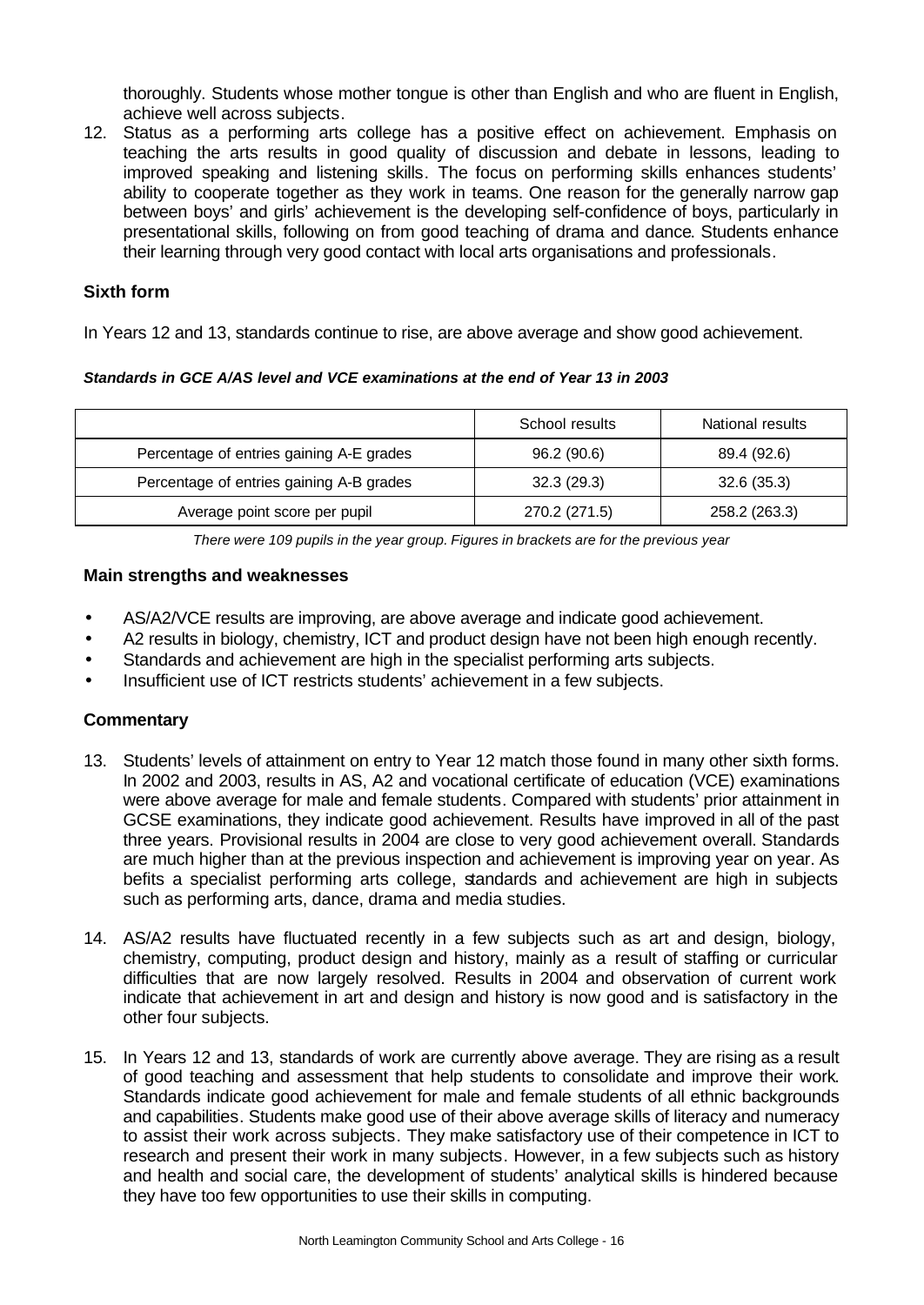- 16. In the 15 subjects that were the focus of the inspection, standards are currently well above average in English, mathematics, business studies, media studies and performing arts. They are above average in general studies, psychology, travel and tourism and health and social care. Standards are average in the other subjects. Achievement by Year 13, taking into account students' prior GCSE attainment, is currently very good in English, mathematics, business studies, general studies, media studies and performing arts. It is good in most other subjects and is not less than satisfactory in any subject.
- 17. Good leadership and management, good teaching and students' very positive attitudes to work are helping to raise achievement. The good rates of retention on AS, A2 and vocational courses assist the continuity of learning.
- 18. Improvement since the previous inspection is very good. The sixth form has doubled in size, standards have risen to above average and students now have access to a much greater range and number of subjects.

# **PUPILS' ATTITUDES, VALUES AND OTHER PERSONAL QUALITIES**

Students' attitudes and behaviour are good. Attendance has improved and is average. Punctuality is satisfactory. Students' personal development is good. Moral and social development is very good, cultural development is good and spiritual development is satisfactory.

#### **Main strengths and weaknesses**

- Very good provision for social and moral development leads to good relationships, racial harmony and predominantly good behaviour.
- The poor behaviour of a small minority of students disrupts a few lessons.
- Students are very enthusiastic about most aspects of the school.

#### **Commentary**

- 19. The school has clear expectations in relation to the way students behave and the respect and consideration they show for others. Because staff insist on appropriate conduct in lessons and encourage students to think carefully about the consequences of their actions, boys and girls are growing into mature and sensible young people. Behaviour around the school is consistently good. Students are self-disciplined and controlled. They are polite, friendly and helpful to visitors and to one another, paying particular attention to the needs of those who require assistance with mobility. Relationships between students and their teachers are good, so that in most lessons a relaxed, informal atmosphere helps students to learn effectively. In this large school, in which a significant proportion of students come from minority ethnic backgrounds, racial harmony is a strong and positive feature. Students themselves feel that the school's status as a performing arts college encourages teamwork, which means that they share a common interest and take part in many activities together.
- 20. Rates of attendance match the national average and are higher than local averages, as a result of the school's hard work and suitable procedures to encourage good attendance.

#### **Attendance**

#### *Attendance in the latest complete reporting year (%)*

| Authorised absence_ |  | Unauthorised absence |  |
|---------------------|--|----------------------|--|
| School<br>data:     |  | School data:         |  |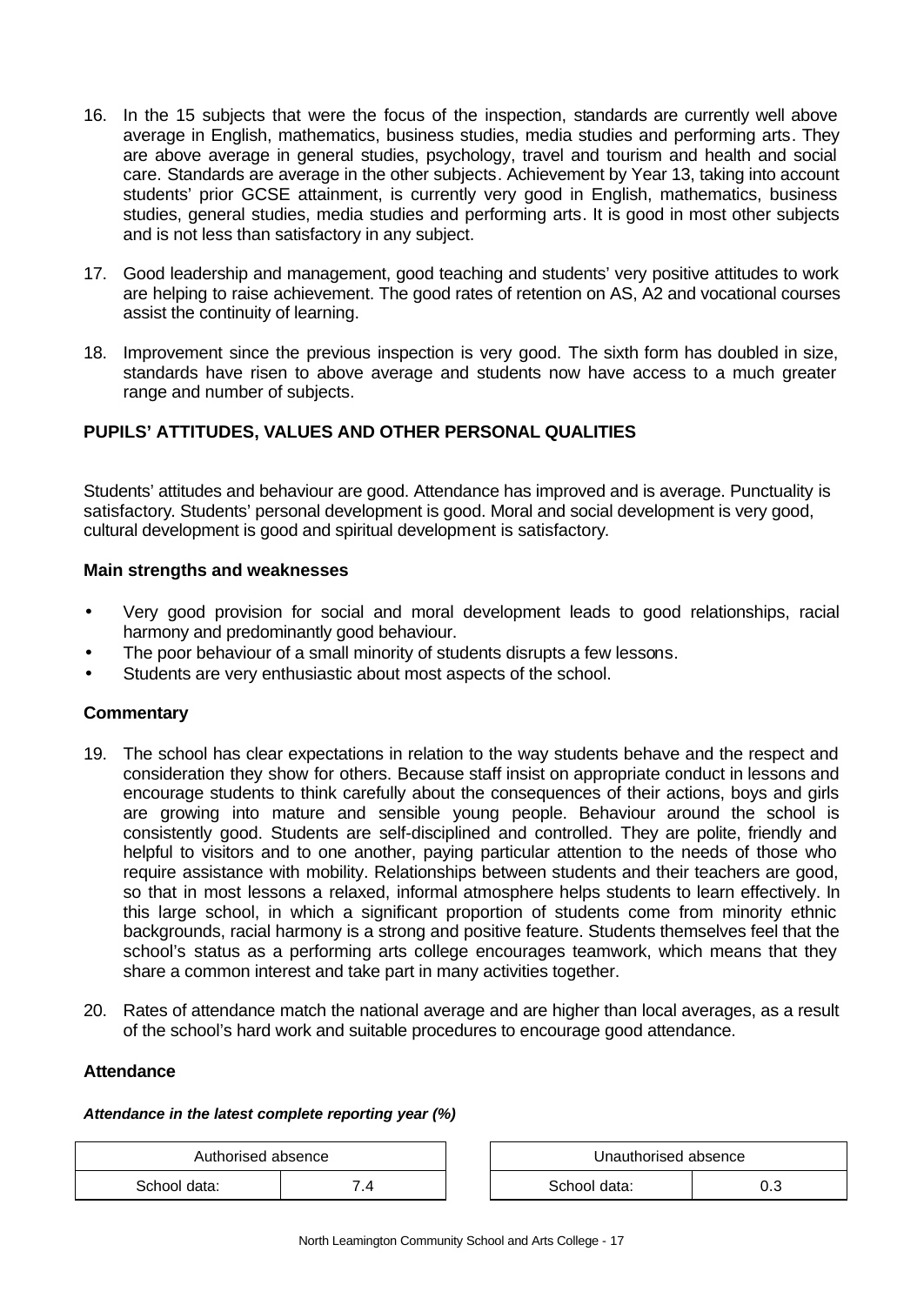|  | M | $\cdot$ $\sim$ | -- |  |
|--|---|----------------|----|--|
|--|---|----------------|----|--|

*The table gives the percentage of half days (sessions) missed through absence for the latest complete reporting year.*

21. Behaviour in lessons is usually good, but a small number of students, usually boys, cause minor disruption in a few lessons, which affects their own learning and is detrimental to the achievement of others. The school's behaviour policy has a clear structure of escalating sanctions to deal with this kind of misconduct, which is usually effective. When all other avenues have been exhausted, or in extreme cases, the school triggers the final sanction of exclusion. The number of exclusions in the past year is proportionately fewer than at the time of the previous inspection. The school has sensitive and thoughtful procedures for reintegrating students when they return. These involve extensive support from pastoral staff, in liaison with parents.

# **Exclusions**

# *Ethnic background of pupils* **Exclusions in the last school year**

| <b>Categories used in the Annual School Census</b>  | No of pupils<br>on roll | <b>Number of</b><br>fixed period<br>exclusions | Number of<br>permanent<br>exclusions |
|-----------------------------------------------------|-------------------------|------------------------------------------------|--------------------------------------|
| White - British                                     | 1270                    | 65                                             | 5                                    |
| White - Irish                                       | 2                       | $\Omega$                                       | $\Omega$                             |
| White - any other White background                  | 23                      | $\Omega$                                       | $\Omega$                             |
| Mixed - White and Black Caribbean                   | 38                      | 3                                              | $\Omega$                             |
| Mixed - White and Black African                     | 2                       | $\Omega$                                       | $\Omega$                             |
| Mixed - White and Asian                             | 17                      | $\Omega$                                       | $\Omega$                             |
| Mixed - any other mixed background                  | 11                      | $\Omega$                                       | $\Omega$                             |
| Asian or Asian British - Indian                     | 130                     | $\overline{2}$                                 | $\Omega$                             |
| Asian or Asian British - Pakistani                  | 6                       | 1                                              | $\Omega$                             |
| Asian or Asian British - any other Asian background | 19                      | $\Omega$                                       | $\Omega$                             |
| Black or Black British - Caribbean                  | 5                       | 3                                              | $\Omega$                             |
| Black or Black British - African                    | 8                       | $\Omega$                                       | $\Omega$                             |
| Chinese                                             | 9                       | $\Omega$                                       | $\Omega$                             |
| Any other ethnic group                              |                         |                                                | $\Omega$                             |
| No ethnic group recorded                            | 33                      | 0                                              | 0                                    |

*The table gives the number of exclusions, which may be different from the number of pupils excluded.*

22. Students of all ethnic backgrounds and capabilities, including those with special educational needs, enjoy school and speak animatedly about the wide range of opportunities to learn and to take part in varied activities. Older students, particularly, recognise the importance of working hard to achieve good results as a firm foundation for the future. The school encourages students to develop a sense of personal responsibility, both for their own learning and in respect of the world around them. They respond to this by entering wholeheartedly into such activities as fund-raising for charities, working for the Student Parliament, volunteering to become peer mentors and taking part in dance, drama and music performances. They appreciate that the varied programmes they follow in school, enriched by out-of-hours activities, are helping them to develop well-rounded personalities. The social, moral and cultural elements of students' education do much to enhance their personal development. The school does not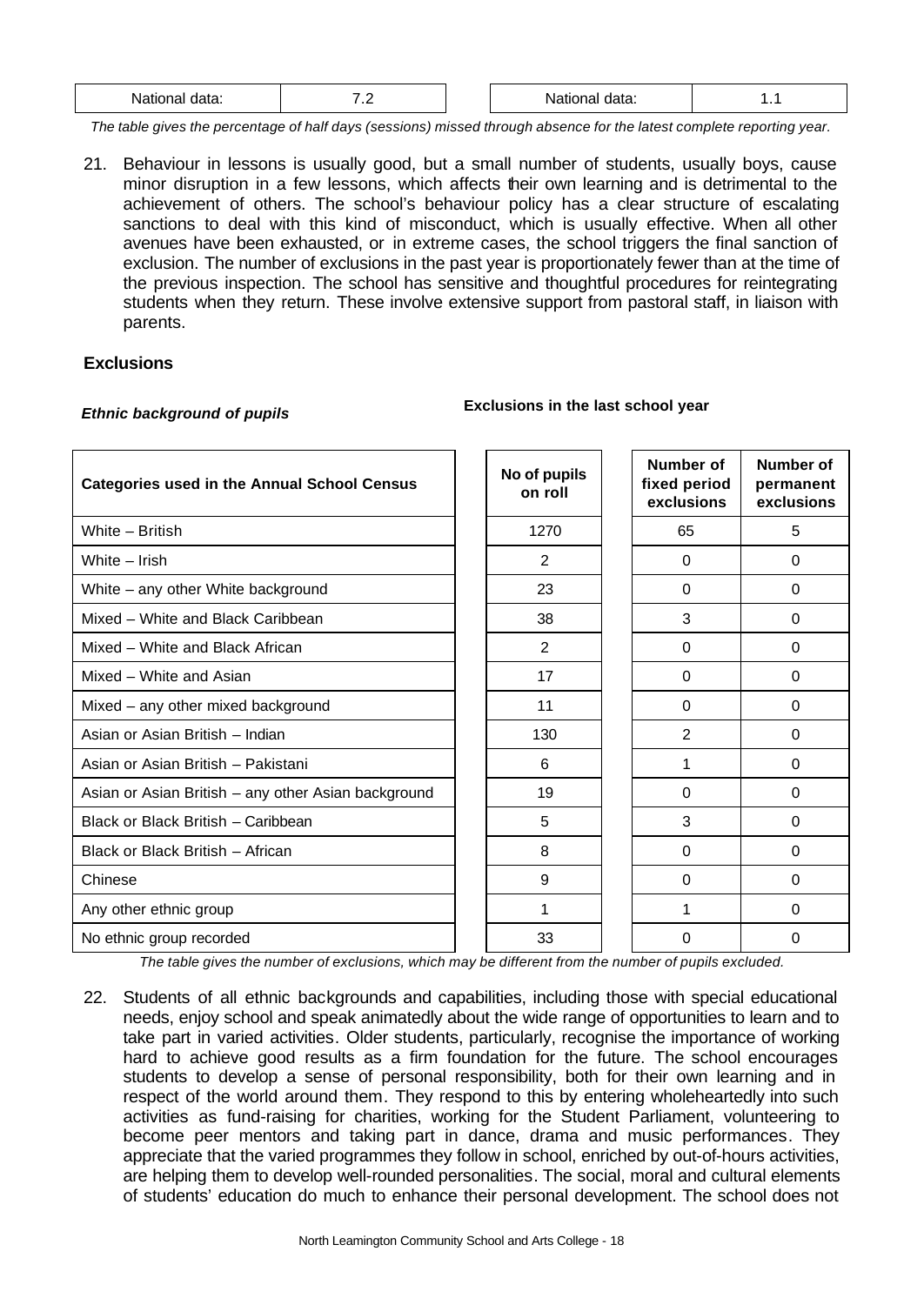always exploit to the full its cultural diversity to extend learning. Spiritual elements are present in the experiences that students are offered, both in lessons and in extra-curricular activities, but there is no whole-school approach to planning for students' spiritual development.

23. The school is very successful in developing the confidence and self-esteem of students with special educational needs. A consistent approach to supporting students who have behavioural difficulties is largely successful in enabling them to become responsible members of the school.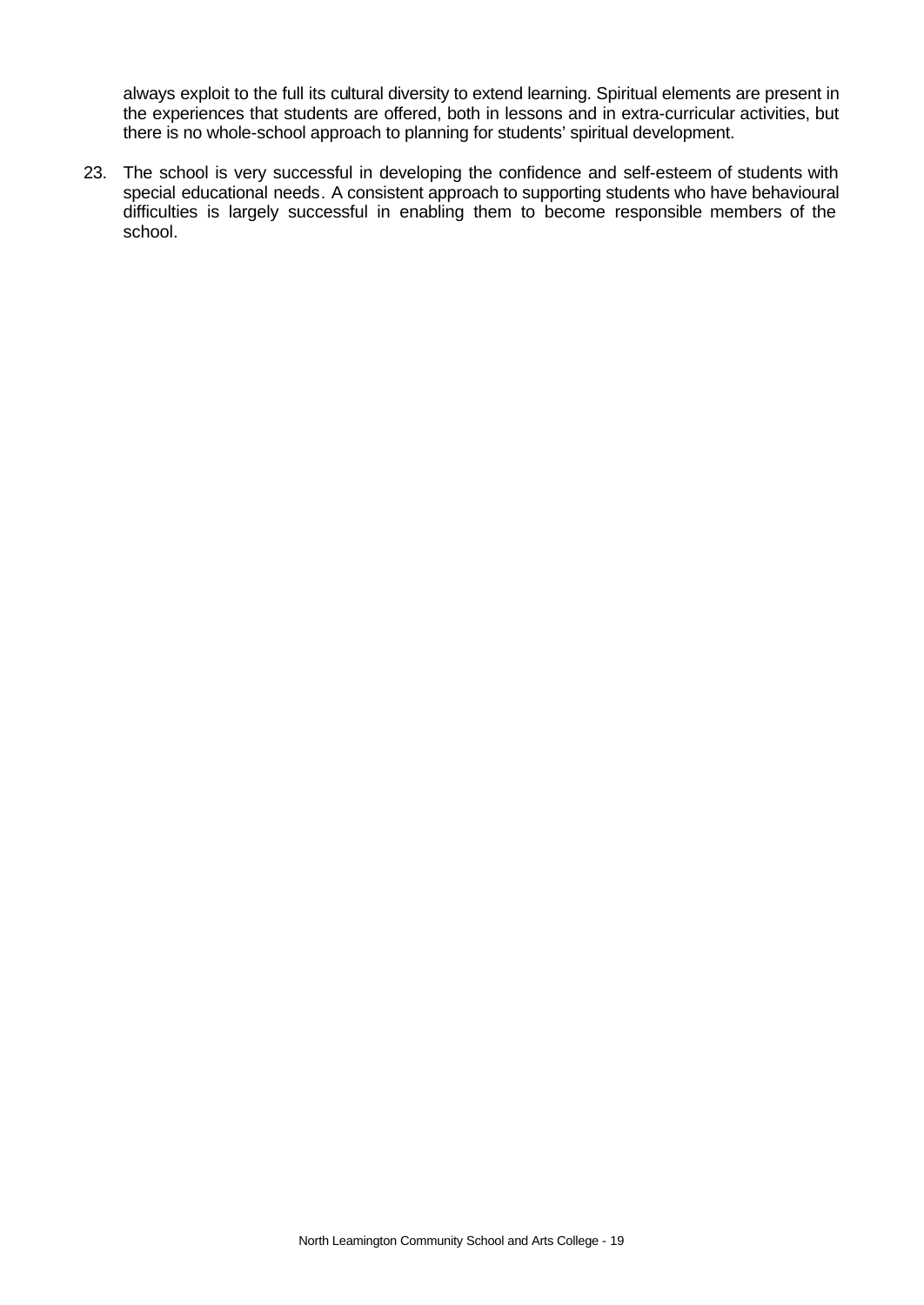# **Sixth form**

24. Sixth form students have a very positive approach to learning. Their conduct is very good. They have made a conscious decision to pursue their educational goals and commit themselves to their work in a mature fashion. Very good relationships between students and their teachers result in well-motivated students who are determined to succeed. Sixth formers enjoy working independently. Because teachers value their contributions in lessons, male and female students enter into discussions enthusiastically and are confident to express their views. Outside lessons, students take advantage of good opportunities to develop their personal and social skills, for example, through leading the Student Parliament and organising their own enrichment activities. They mentor new students in Year 7, work on drama and dance performances with primary school pupils and raise funds for a variety of charities. Good attendance and punctuality contribute to good learning in the sixth form.

# **QUALITY OF EDUCATION PROVIDED BY THE SCHOOL**

Students receive a good quality of education throughout Years 7 to 13. The curriculum and the quality of care, support, advice and guidance are very good. Accommodation and resources are satisfactory.

# **TEACHING AND LEARNING**

The quality of teaching and learning is good. Assessment has improved and is good overall.

#### **Main strengths and weaknesses**

- Good teaching is helping to raise standards for students of all ethnic backgrounds.
- Good planning ensures that the teaching of students with special educational needs is good.
- A very small amount of unsatisfactory teaching affects progress adversely in a few lessons.
- Students make little use ICT to improve their work in a few subjects.

#### **Commentary**

25. The school maintains the good overall quality of teaching and learning observed in the previous inspection. The amount of unsatisfactory teaching has declined to a small amount. Teaching is good overall in Years 7 to 11 in all subjects, apart from ICT in which it is satisfactory.

#### *Summary of teaching observed during the inspection in 203 lessons*

| Excellent | Verv good | Good         | Satisfactory | Jnsatisfactory | Poor | Verv poor |
|-----------|-----------|--------------|--------------|----------------|------|-----------|
| 4 (2%)    | 41 (20%)  | (49%)<br>99. | 54 (27%)     | 4 (2%)         | (0%) |           |

*The table gives the number of lessons observed in each of the seven categories used to make judgements about lessons; figures in brackets show percentages where 30 or more lessons are seen.*

26. A positive consequence of the development as a performing arts college is the increased confidence and competence that students acquire in carrying out practical activities and investigations. They improve their speaking, listening and performing skills across subjects and especially in drama. Students learn how to interpret, plan and explain events well, as observed, for example, in many lessons in English, mathematics, geography and history. Students in Years 10 and 11 value the very good enrichment provided through work-related learning, both at school and off site.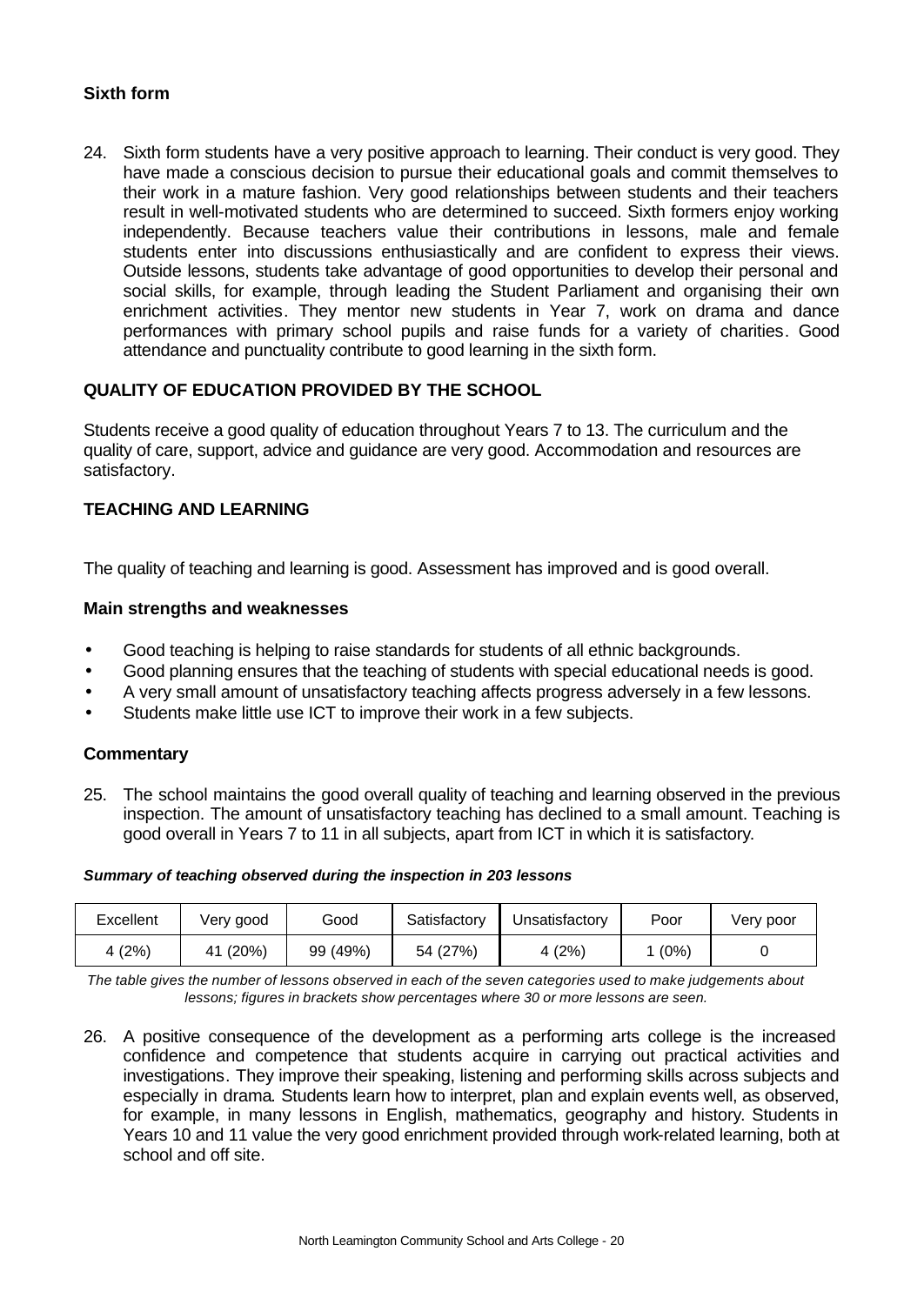- 27. Strategies to promote the achievement both of boys and girls are successful. For boys, these include the setting of short, carefully timed activities with quick and encouraging feedback. For girls, the mathematics department provides booster sessions to increase girls' confidence and competence in the subject.
- 28. Teaching has many positive features that are common to most subjects. Expectations are high. Teachers use their subject expertise to motivate students, to give clear explanations and to provide a wide variety of suitably difficult activities. Very good planning results in students in most classes knowing exactly what they have to do and why. In the best lessons, students complete the work as quickly, fully and accurately as they can. Through good discussions in groups or as a whole class, they revise and consolidate what they have learned.
- 29. In the lessons that were satisfactory rather than good, the teacher often talked for too long, or, as seen occasionally in religious education, directed too much of the work so that students had little chance to plan their own nitiatives. Sometimes, as seen in a few ICT lessons, teachers set work that was too difficult for certain students and too easy for others. The main features of the few less than satisfactory lessons observed included low expectations and inadequate handling of unsatisfactory behaviour.
- 30. The good teaching of literacy, oracy and numeracy helps students to achieve well across subjects in Years 7 to 11. The good development and use of the Key Stage 3 National Strategies help students to make good progress in lessons in Years 7 to 9. The use of ICT to assist teaching and learning is satisfactory throughout Years 7 to 11. Considerable improvements in the provision of computing resources are evident, but the recent unreliability of the computing system means that students have yet to experience the fully anticipated enhancement to learning.
- 31. In the past two years, a fairly high turnover of teachers, recruitment difficulties and the need to use non-specialist cover teachers hindered achievement in a few subjects, particularly mathematics. The school now has a full complement of suitably qualified teachers. Consequently, as seen in mathematics, students are rapidly filling the previous gaps in their knowledge and improving their skills and understanding.
- 32. Procedures for assessment are good overall, including those for students with special educational needs. They help students to develop their work in all subjects. They have improved since the previous inspection and are satisfactory in Years 7 to 9 and good in Years 10 and 11. In a few subjects, including ICT and modern foreign languages, teachers' assessments of work at the end of Year 9 are not accurate enough. The school tracks the academic progress of students of all ethnic groups closely and thoroughly. It is currently, and appropriately, putting much emphasis on how teachers make best use of the information from assessment to influence what they teach. The minimum target grades set for subject departments and for students are above predictions based on students' prior attainment and encourage good achievement. Students generally know what their targets are and what to do to achieve them.
- 33. Marking of work is satisfactory. It varies from very good, encouraging and thorough, as in English, to barely adequate, as in ICT. Much of the classwork in science is unmarked with the consequence that students' classwork is not entirely reliable as a revision aid for examinations. The use of homework to support learning has improved and is good.
- 34. Teaching and learning for students with special educational needs are good and much improved since the previous inspection. All teachers now have access to good information and guidance about how best to provide for students' individual needs. Teaching assistants work closely and effectively alongside class teachers and make a valuable contribution to students' progress. The assessment, recording and reviews of the work and progress of these students are good. Records are very informative and used appropriately to set targets. The few students at an early stage of learning English receive suitable specialist help and, alongside the good support from subject teachers, make similar progress to other students.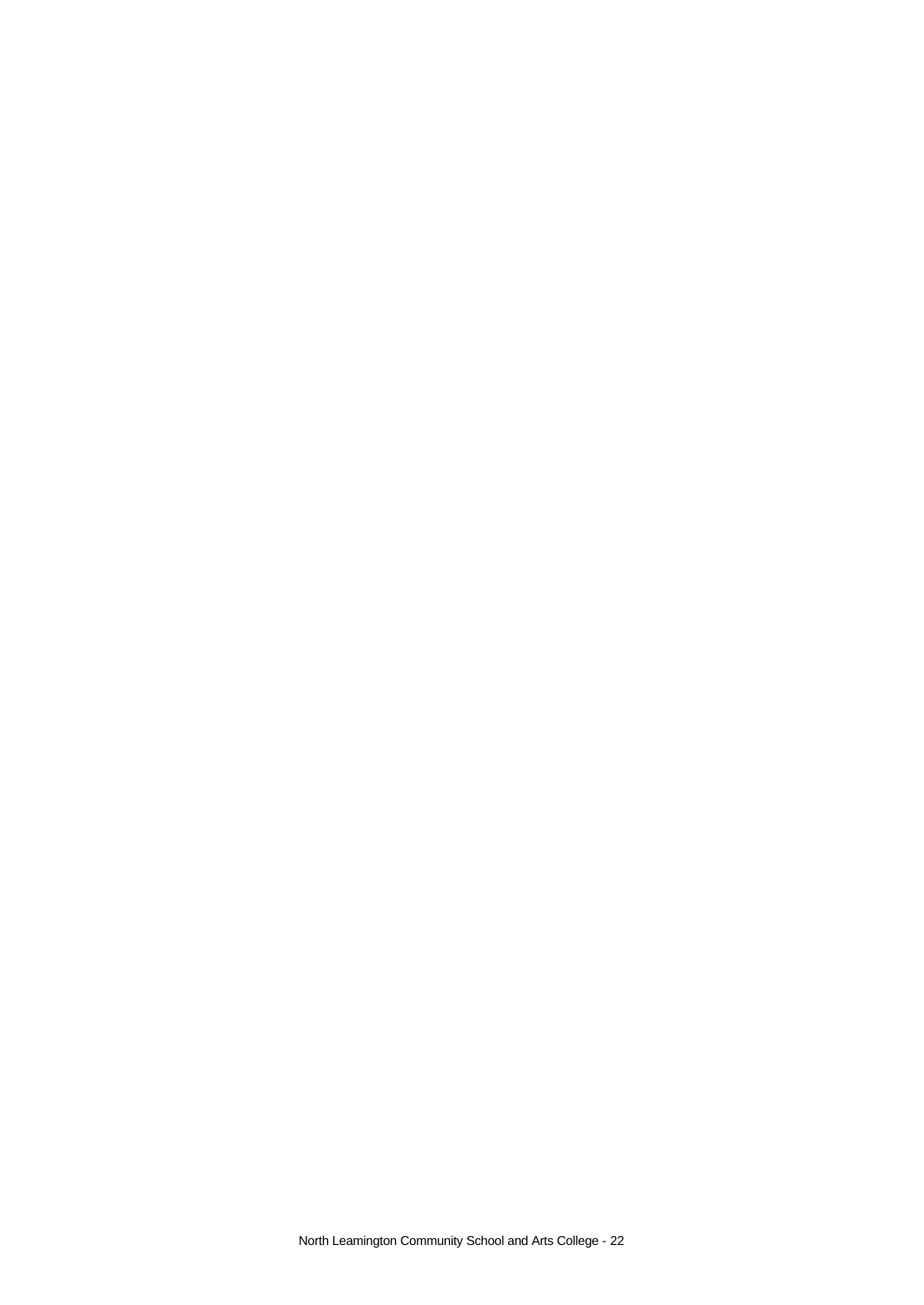# **Sixth form**

The quality of teaching and learning is good in Years 12 and 13. Assessment is good.

#### **Main strengths and weaknesses**

- Good teaching, including much that is very good, helps students to achieve well.
- Students assist their own progress by working hard and cooperatively in class.
- In a few subjects, teachers do not make enough use of ICT to extend students' learning.

# **Commentary**

- 35. Teaching and learning in the sixth form have similar strengths to those identified in Years 7 to 11. They are of the same good quality as those observed in the previous inspection. In particular, teachers use their subject expertise very well to enthuse the students, to give confident and competent explanations and to encourage students to use their initiative in planning work and solving problems. They help students to acquire a good understanding of difficult concepts and to develop a good range of subject skills. Very good relationships among students and between students and teachers ensure that students have a mature approach to their studies. Teaching observed and the quality of learning were very good in English, mathematics, business studies, media studies and performing arts. They were good in art and design, general studies, health and social care, history, psychology and travel and tourism. Teaching and learning observed were satisfactory in biology, chemistry, computing and design and technology.
- 36. The overall quality of learning is good on AS, A2 and vocational courses because students of all ethnic backgrounds and capabilities have very positive attitudes, work hard and productively and respond positively to good encouragement from teachers. They use their above average literacy and numeracy skills to develop their work in all subjects. Low attainers receive good teaching that helps them to improve skills in communication and number. Students have limited opportunities to make the fullest use of their competent computing skills to extend their work in a few subjects. Students consolidate their learning by completing homework, coursework and other assignments conscientiously and thoroughly.
- 37. Assessment in the sixth form is good. It is very good in media studies and performing arts and satisfactory in design and technology, mathematics and the sciences. Students receive good feedback about their work during lessons in most subjects that helps them to make fast progress. The quality of marking is good overall but is inconsistent. In a few subjects, such as biology and chemistry, much of the work in class goes unmarked. Accordingly, these students do not always have sufficient guidance about how to improve their work and are not sure that the work is accurate enough to serve as an effective tool for revision for examinations. Good target setting raises students' expectations of what they can achieve. Close and careful monitoring of students' work ensures the early identification of underachievement. Review days involving students, tutors and parents help students to identify the steps they need to take to reach their targets. Effective use of self-assessment by students is a particular strength of vocational courses.

# **THE CURRICULUM**

The curriculum is very good. Provision is good for staffing, and satisfactory for resources and accommodation.

#### **Main strengths and weaknesses**

• The very good curriculum meets the needs of students of all backgrounds in Years 7 to 13.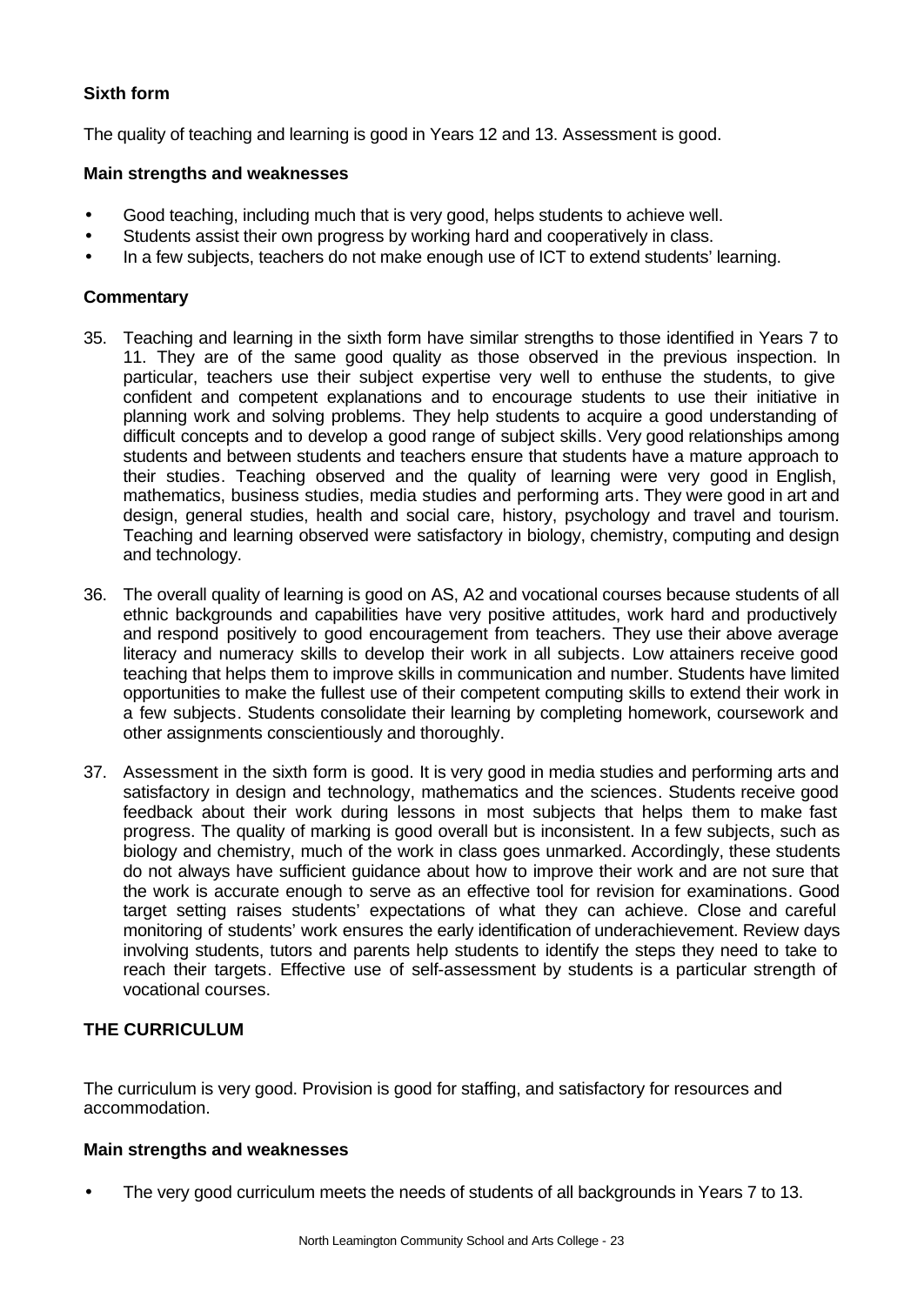- Very good provision for the performing arts enriches the learning of all students.
- Work-related learning is a very positive feature of the curriculum.
- Extra-curricular activities enhance and enrich students' academic and all-round development
- Accommodation in a few subjects is inadequate and restricts the range of learning activities.

- 38. The school makes very good curricular provision to meet the needs very well of boys and girls of all the ethnic backgrounds and different capabilities. The curriculum has improved considerably since the previous inspection and reflects well the school's status as a performing arts college. It satisfies legal requirements apart from meeting statutory requirements for a daily act of collective worship. Schemes of work ensure good continuity and progression of learning. Frequent and very good monitoring of the curriculum results in students appreciating the relevance of the work set.
- 39. In Years 7 to 9, the programme includes all the subjects of the National Curriculum, enhanced suitably by dance and drama and through work in citizenship. The successful implementation of the national Key Stage 3 Strategies helps to improve achievement across all subjects in Years 7 to 9. It also has a positive effect on the quality of teaching and learning in Years 10 to 13, since many of the planning features and methods are present in the good or better lessons observed in those years. The course in personal, social and health education (PSHE) is very good throughout the school. The breadth and flexibility of the curriculum in all years ensure that students prepare well for their future needs.
- 40. In Years 10 and 11, the common core of subjects including PSHE, supplemented by students' individual choices from a wide range of courses, ensures that students keep open their continuing education, training and employment opportunities. Particularly useful features that succeed in raising achievement and promoting students' all-round development are the GCSE short courses taken by virtually all students in religious education and citizenship, which also leads to certification in key skills. The compulsory study of a modern foreign language results in nearly all students gaining a GCSE grade. Most students continue their study of subjects linked to performing arts, which has the positive effect of developing students' confidence and competence in speaking and performing.
- 41. The very effective and stimulating programme of work-related learning motivates students of all levels of attainment, particularly those in Years 10 to 13, to achieve their best across subjects because they understand the relevance of their current studies to their future prospects. Provision for careers education is very good. Students of all capabilities, including the gifted or talented and the few who are not as keen on school as the vast majority of students, take full advantage of the very good off-site vocational courses.
- 42. Students of all levels of attainment and backgrounds, including those with special educational needs and those with physical disabilities, enjoy very good access to the very wide range of subjects and activities offered. Since the previous inspection, the radical restructuring of provision for students with special educational needs has resulted in these students now receiving very good help through the very well resourced learning support centre and its specialist team. When the need arises, individual or small groups of students receive additional and appropriate support to help them to raise standards in literacy and numeracy or to improve behaviour. Students at an early stage of learning English receive effective help from visiting specialists. Other students for whom English is an additional language achieve as well as the other students because their English is competent and teachers know and cater well for their individual needs.
- 43. Library provision is satisfactory, though the amount of literary texts is not generous. One library serves both upper and lower school sites and is used extensively during and after school hours. Space is insufficient for peak demand so priority is, appropriately, given to GCSE groups. Library stock is up to date but there are insufficient computers to meet students'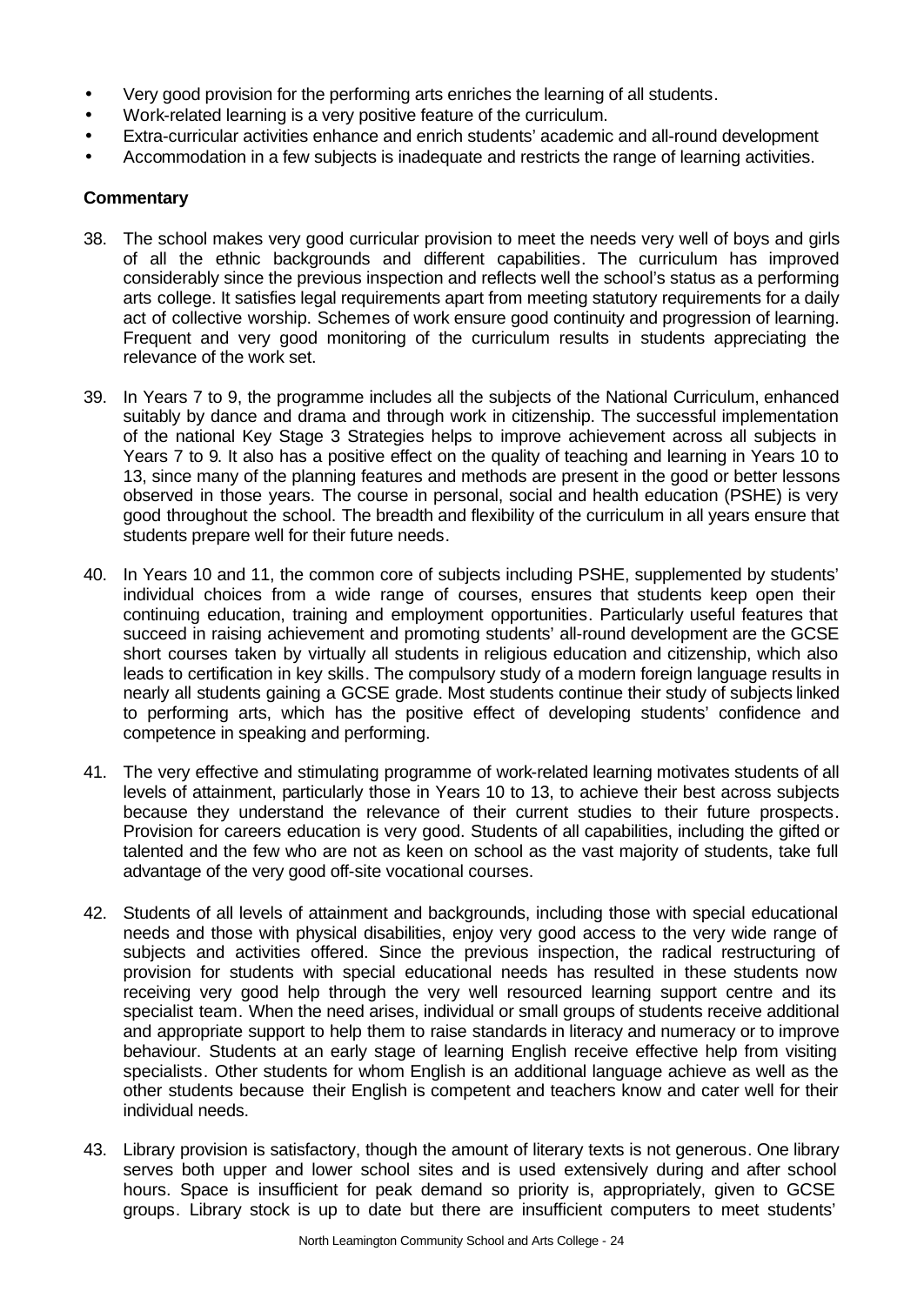demands. The split sites create difficulties for the running and efficiency of the library. Classes near the library make good use of it and others have to rely on book boxes.

- 44. The school's designation as a performing arts college has several positive effects across the curriculum. Students say, correctly, that the range of arts activities encourages social development and builds their confidence to take an active part in lessons. A much higher proportion than in most schools continues to study subjects such as music, art, dance and drama and they attain GCSE grades in these subjects. Theatre groups help students to enhance their understanding and use of the languages they study.
- 45. Students' active participation in a very wide range of interesting and demanding extra-curricular activities enriches and extends their learning considerably. They learn much, for example, in after-school sporting and arts activities of high quality and through exchanges, trips, visits and visitors.
- 46. The number and deployment of teaching and support staff meet curricular needs well. Subject departments are staffed fully with appropriately qualified teachers and support staff. Library staff are helpful and knowledgeable in their support of students and teachers. A very good programme of professional development for teaching and support staff links closely to the school's educational priorities.
- 47. The overall effect of accommodation on students' education is satisfactory. However, the two main buildings are reaching the end of their useful life and are inadequate for the increasing number of students on roll, as evidenced by a cluster of unattractive temporary classrooms. Pending the anticipated construction of a new school, safety has rightly taken priority over decoration. All subjects make a valuable contribution to improving the school environment through well-presented displays of work. Rooms for art and design and design and technology are spread across the split site in rooms that are often too small for the size of teaching groups. The custom-built dance studios provide a very good environment for learning, and physical education benefits from the use of very well drained and maintained playing fields.
- 48. Resources for teaching and learning meet curricular needs well. An ongoing programme of investment has improved ICT facilities considerably since the previous inspection. Although several subjects make good use of ICT to support teaching and learning, a few subjects such as mathematics and art and design lack adequate ICT equipment in the departments and experience problems in accessing the ICT suites. Very good resources in subjects such as music and physical education motivate students to do well.

# **Sixth form**

# **Main strengths and weaknesses**

- A very good and wide range of courses meets students' needs and aspirations very well.
- Extra-curricular activities support learning very effectively.

# **Commentary**

49. Although there are a few shortcomings in the use of ICT, the sixth form curriculum is very good because of the very good quality and extensive range of learning opportunities it affords all students. Since the previous inspection, many more academic and vocational opportunities are available. The curriculum provides a coherence and continuity of experience that extends from Year 9 into the sixth form. Students choose from an outstanding range of 40 subjects, accessed either through the advanced programme or the student apprentice programme. The core programme of tutorials, work-related learning, key skills, PSHE and competitive games supports both routes very effectively.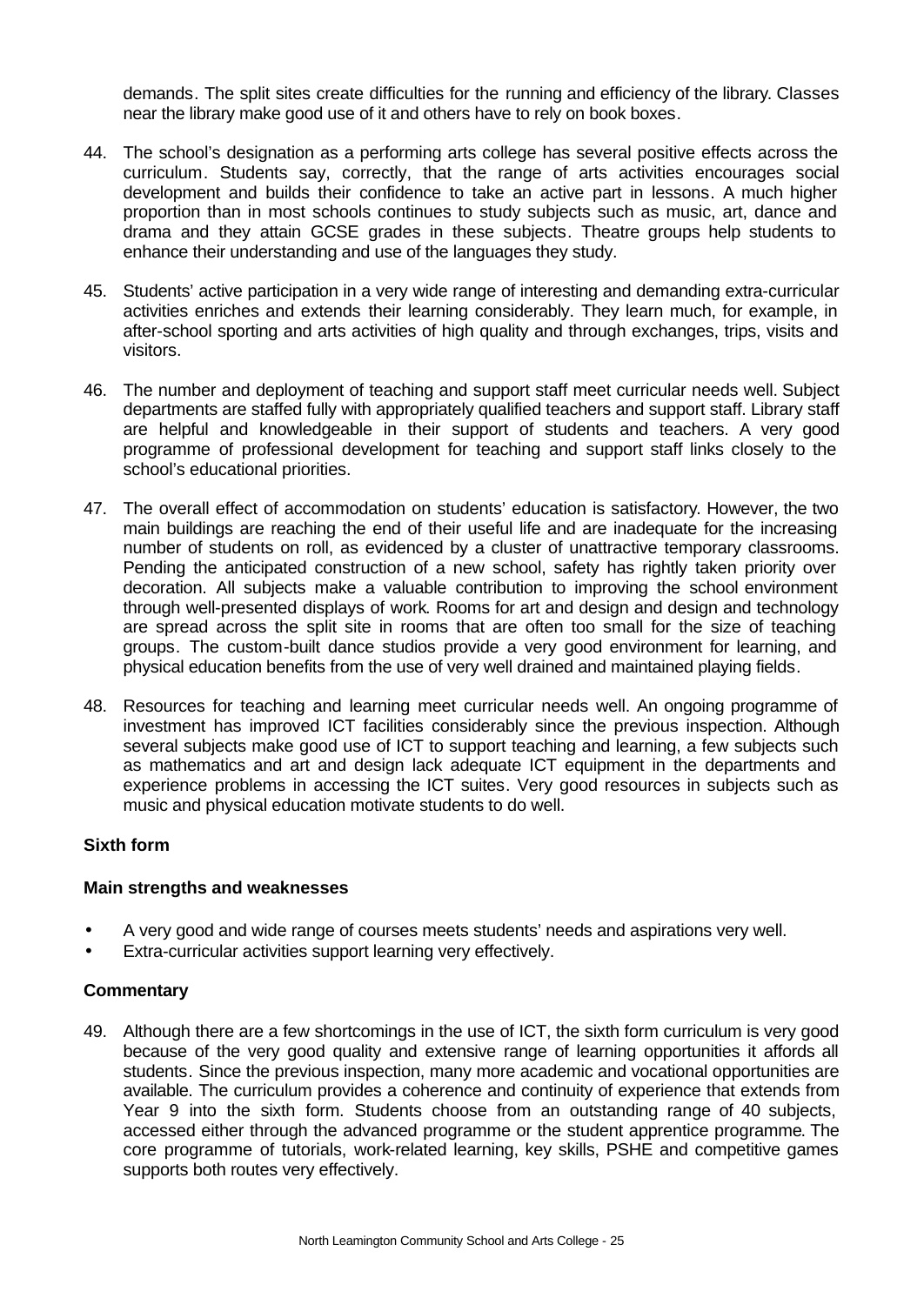- 50. The flexibility of the curriculum meets students' personal needs very well and ensures equality of access and opportunity for students of all capabilities and backgrounds. Students mix and match their courses successfully. They determine their pathways to higher education, training or employment, through academic and vocational combinations that reflect their ambitions and aptitudes. The tutorial programme supports students very well, and monitors their progress well.
- 51. The very rich provision of extra-curricular activities and the wide-ranging community links, many of which arise from the school's designation as a performing arts college, enhance learning and promote high standards. Students believe, with justification, that they receive very good guidance and support in achieving their goals. A very positive feature is the wide range of sporting activities available to sixth formers each week when they engage in competition against other schools. Their own organisation of these activities is very good.
- 52. The accommodation has a satisfactory influence on the quality of teaching and learning and students' achievement. Sixth formers enjoy very much the college-like atmosphere created by the buildings at Binswood Hall, a former convent. However, the site is about one mile away from the main school sites and presents timing and transport difficulties on a very busy road for many staff commuting during the day. Subject accommodation varies greatly from well fitted out science laboratories to the dilapidated house used by art and design. Disabled access is very limited.
- 53. Staffing provision and resources for teaching and learning meet curricular needs well. However, shortages of textbooks in subjects such as modern languages and mathematics, and occasional problems in accessing the ICT networks hinder learning slightly.
- 54. The library, in a stained-glass windowed chapel, is adequate for current sixth form use but has no scope for further expansion to meet increasing demand for ICT facilities. The six computers are insufficient for demand and there are shortages of reference books for the sciences. The very good university and careers reference section and an extensive archive of newspapers and periodicals supplement the adequate book stocks.

# **CARE, GUIDANCE AND SUPPORT**

Very good arrangements ensure the personal welfare of students of all backgrounds.

# **Main strengths and weaknesses**

- A wide range of support systems and strategies ensures that appropriate help is available for all students who need it.
- Close liaison with relevant external agencies extends and enhances the support for students.
- Induction arrangements for new students, at all stages of school life, are good.

# **Commentary**

55. The very well structured pastoral system ensures that staff know students well, enabling individual needs to be identified and met appropriately. Because form tutors move through the school with their forms, they develop relationships of trust and confidence with the students. In addition, detailed knowledge of each student enables form tutors to monitor personal and academic development effectively. The system of progress review helps students and their parents to keep up to date with how well students are achieving in their schoolwork and what they need to do to improve.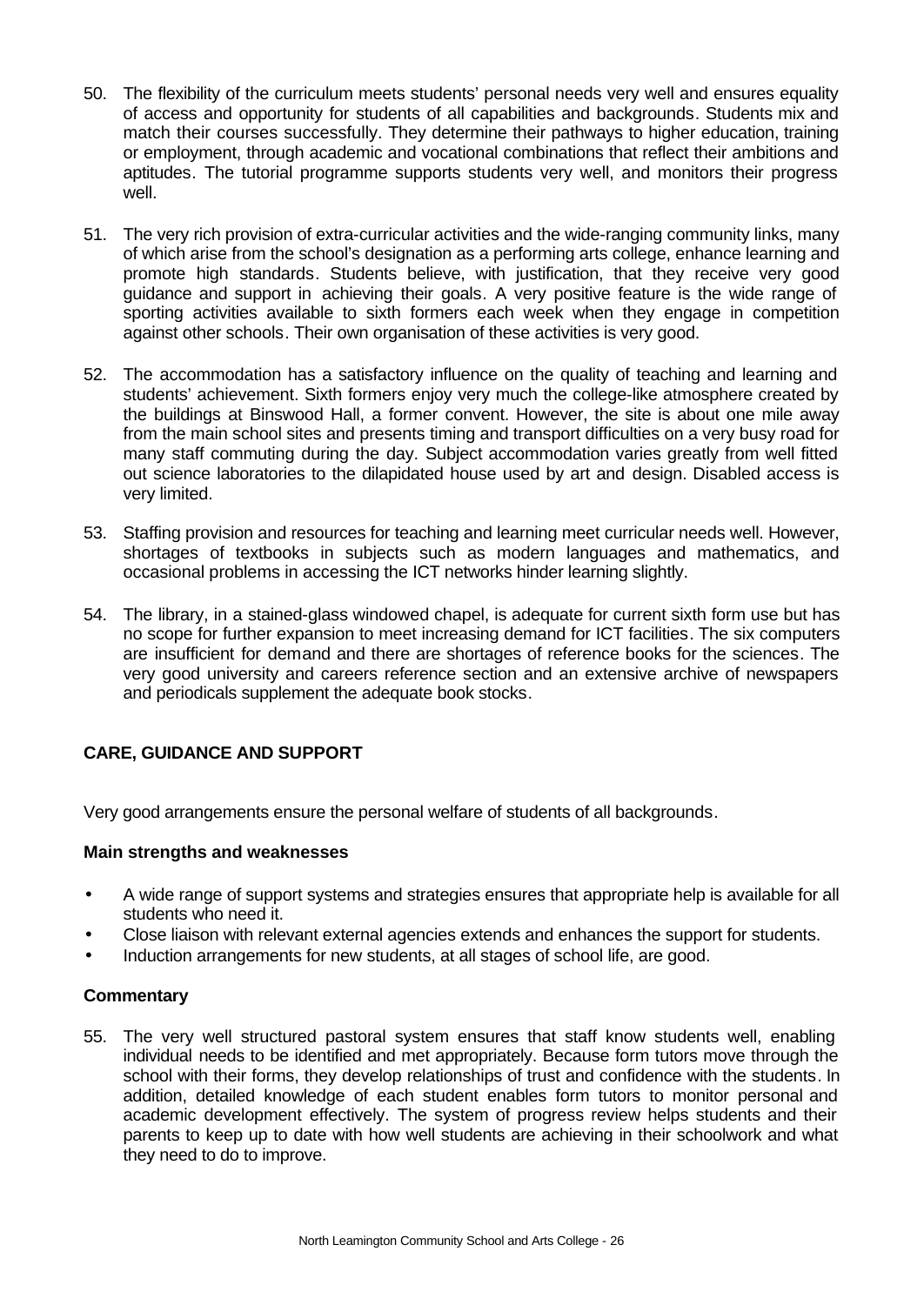- 56. Students have recourse to a wide range of support provided by external agencies, which work alongside school staff to offer a comprehensive range of guidance and advice. The close link with Connexions results in good information and advice on careers to complement the school's own well-planned careers programme. It provides one-to-one counselling to students who need to regain their motivation to work hard. A specialist in behaviour management works with small groups and individuals and trains volunteer students to act as mentors, so that they, too, play a part in the overall pastoral support system. A pastoral worker, sponsored by a local charity, works with individual students who have social, emotional or behavioural issues, particularly helping students in Years 7 and 8 to adjust to life at secondary school. The school has close links with the community police and with social services and calls on numerous other agencies, for example the Afro-Caribbean Society and the Sikh Temple, to tailor the support it provides to meet exactly the needs of each individual student.
- 57. Students and parents both praise the arrangements the school makes to ensure that settling in is an enjoyable experience, free from stress. Most students have many opportunities to visit the secondary school before they actually transfer and they meet secondary staff while still in their primary schools. An introductory day for the new Year 7 students alone allows them to find their way around. In the first few weeks, activities are designed to help students feel part of the year group. For example, citizenship lessons and assemblies that stress the importance of teamwork allow the whole year to come together in a joint exploration of a relevant issue. Students who join the school midway through the year have a 'buddy' for the first few weeks and are closely monitored by form tutors until they have found their feet.
- 58. The quality of care, support and guidance for students with special educational needs, including those with statements, is very good. Systems for the early identification and assessment of these students operate efficiently. Staff monitor their progress very closely and thoroughly in all years. Students with physical disabilities, including the few with wheelchairs, receive very good assistance that enables them to play a full and active part in all parts of school life. Students at an early stage of learning English receive appropriate specialist help to complement the good support they receive from subject and pastoral staff.

# **Sixth form**

59. Support and guidance in the sixth form are good. Regular and frequent progress reviews help students to identify what they need to do to ensure that they achieve their full potential. Personal advice is freely available from their tutors and students know how to seek external help, should they need it. Procedures to assist students' entry into the sixth form are particularly effective. The induction process is completed by a residential course at a local university, which new sixth form students attend before the start of term. This helps to foster team spirit and enables them to get to know one another and their tutors.

# **PARTNERSHIP WITH PARENTS, OTHER SCHOOLS AND THE COMMUNITY**

Links with parents are good. Very good links with the local community and with other schools and colleges contribute positively to students' achievement and personal development.

# **Main strengths and weaknesses**

- The quality and range of information for parents are very good.
- Very good links with the local community support students' learning in practical ways and give them opportunities to contribute in their turn.
- Very close links with other schools promote curricular innovation and ensure a smooth transition for primary pupils into the secondary phase.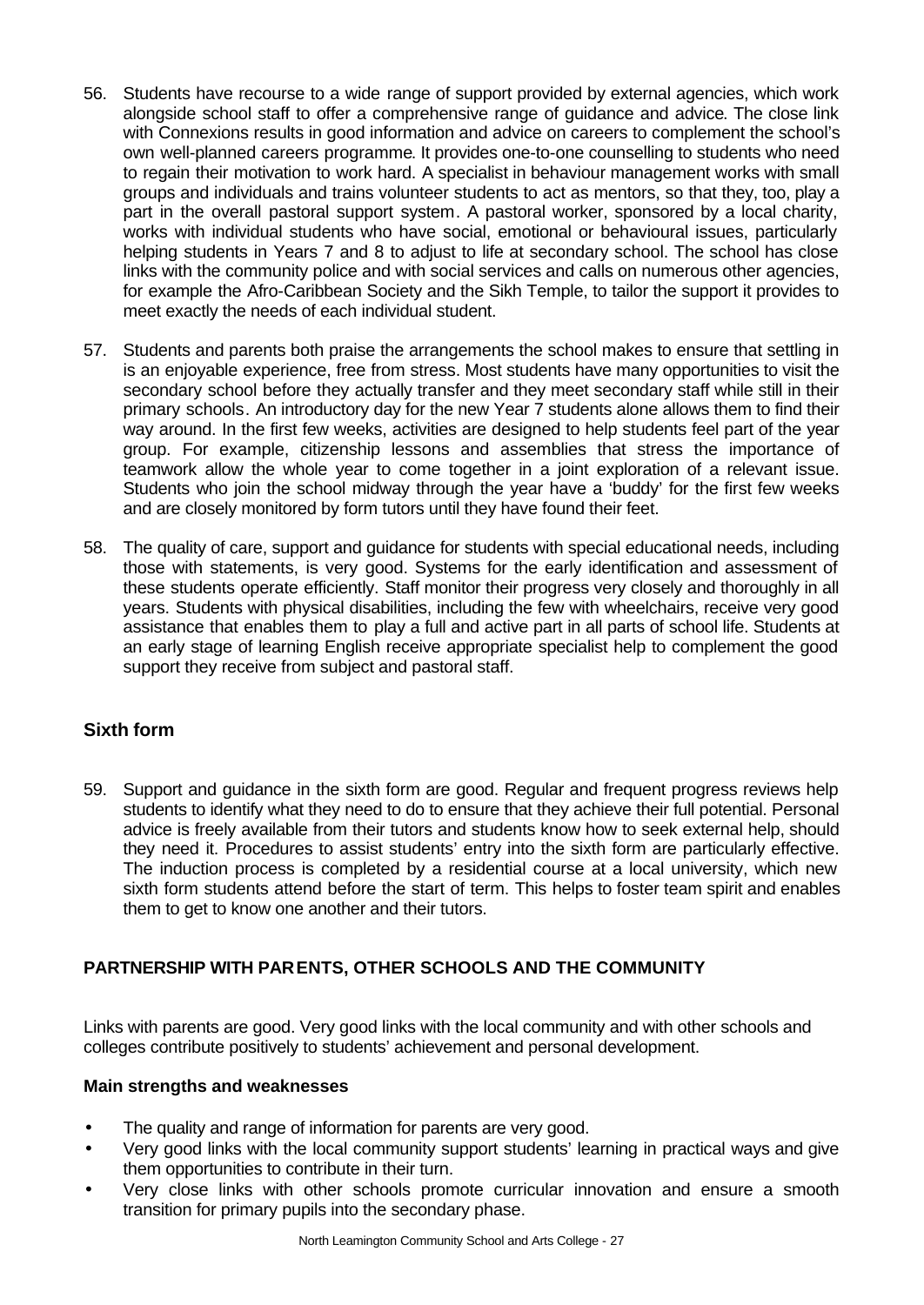- 60. The school communicates well with parents in many ways, providing them with a complete range of information from administrative details to progress reports on individual students. The prospectus is very well presented and is encouraging and welcoming for prospective students and their parents. Half-termly newsletters and individual letters home are written in a friendly, accessible style. A welcome pack for parents of Year 7 students contains much helpful information. Student planners provide a useful link between home and school. The school's website allows parents access to up-to-date news. Most parents take advantage of opportunities to discuss the progress that their sons and daughters are making, with very good attendance at the twice-yearly review meetings. The long written reports that parents receive vary in quality. Many are detailed, informative and personal to the student concerned, while others are general and do not set precise targets for improvement. In response to parental views, the school has instituted a parents' forum, when parents can have informal discussions with governors and staff, or benefit from presentations and debates on educational issues. The first of these proved very popular. Helpful information and advice are offered to students and their parents in relation to the choice of options after Year 9 and the next steps following Year 11. Staff are always available to discuss individual concerns and most parents find that teachers are approachable.
- 61. The school has many fruitful links with the local community that benefit students in practical ways. Local industry contributes to students' learning and personal development through the Education Business Partnership, which encourages employers to act as mentors for students. It also helps with the careers education and citizenship programmes by providing speakers, work experience placements and mock interviews. Many subjects have their own links with relevant sections of industry and commerce, so that students gain first hand knowledge of the practical applications of their studies. Close liaison with the community police officers helps the school in monitoring attendance, in promoting personal and road safety and in the exploration of substance abuse, behavioural management and bullying, as part of citizenship lessons. Students make their own contribution to the life of the local community by taking part in events alongside local people, such as the community orchestra and jazz band, the 'Leamington in Bloom' art competition and other local arts festivals.
- 62. Links with other schools and with colleges are a clear strength. The school and its staff are recognised locally as being at the forefront of new developments, setting an example to other schools and encouraging them to become involved. Joint projects that include staff training and the participation of students help both primary and other secondary schools to benefit from the expertise and commitment of North Leamington Community School. Pupils from near and far take part in the annual duathlon and triathlon events, major competitions organised by the school, which enhance its prestige. Local primary schools benefit from taking part in arts projects with staff and students from this school, enriching their learning experiences while helping them to become familiar with their future teachers and environment. Very good links with local colleges through the work-related learning programmes and with nearby universities encourage students to aspire to higher education.
- 63. The school has established very good relationships with parents of students with special educational needs. Parents are well informed and supportive of what the school is trying to achieve. Attendance at annual reviews is very good and the school uses an interpreter for parents who do not speak or understand English well. Very good links with outside agencies support students' learning and provide good guidance to parents. Links with feeder primary schools are generally very good in ensuring that students who require particular support receive it from the start of Year 7.
- 64. Sixth form students enjoy being at the school and are happy with the teaching and other opportunities offered to them. This is demonstrated by the considerable increase in student numbers since the previous inspection and by the fact that nearly all students complete the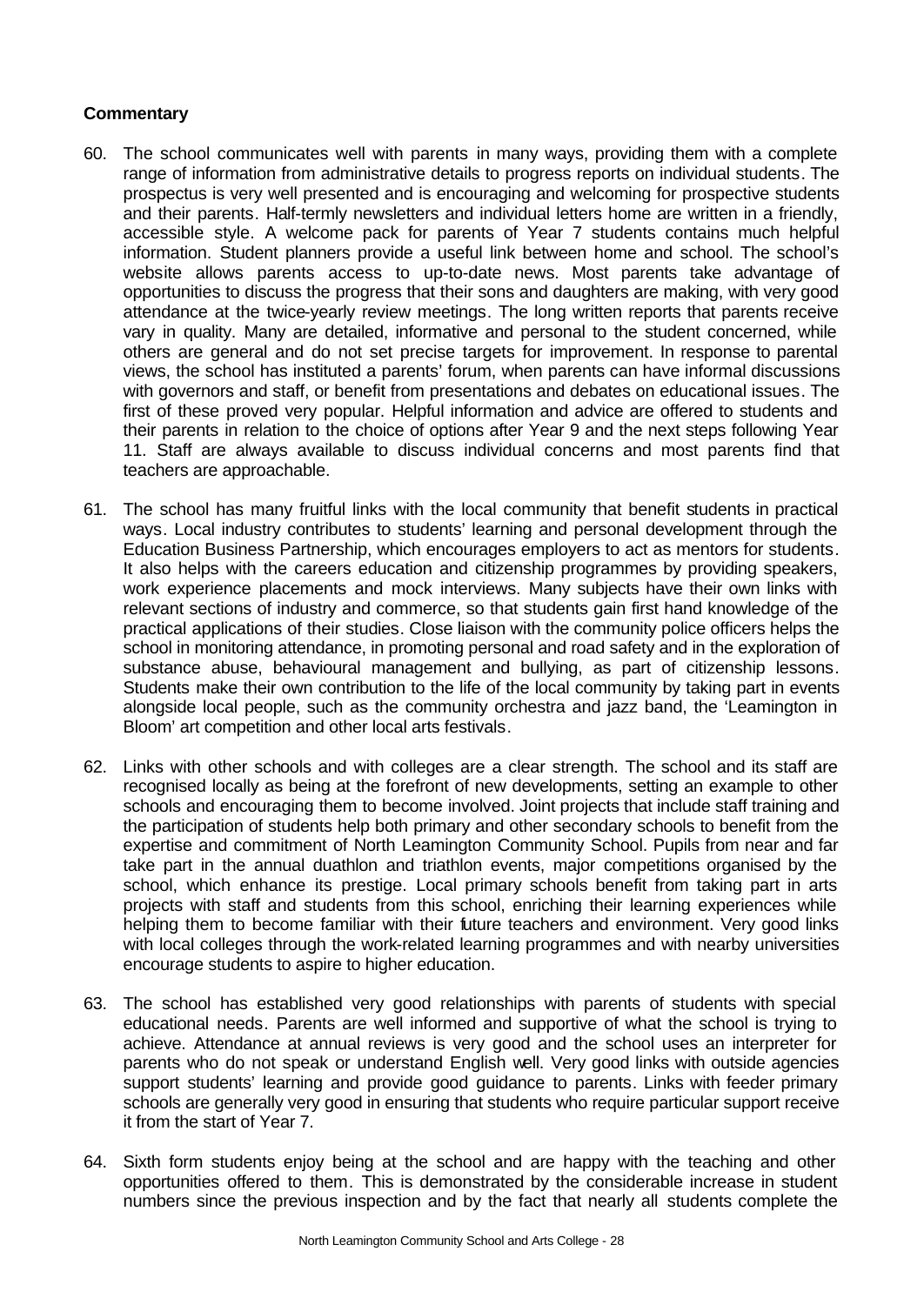courses on which they embark. Students like the very good relationships they have with one another and with their teachers and appreciate the opportunities they have to develop skills of independent learning. They are correct in feeling that the relaxed, adult atmosphere in which they work motivates them to try hard and do their best. The wide range of extra-curricular activities available to them is seen as a bonus and students are quick to take up opportunities to enhance their personal development, for example, through membership of the Hall Council, working with primary children or engaging in charitable fund raising. Most are happy with the resources and facilities available to them for help and advice on careers and higher education.

#### **LEADERSHIP AND MANAGEMENT**

The overall quality of leadership and management is good. The leadership of the headteacher is very good. Management is good. Governance is good.

#### **Main strengths and weaknesses**

- Very good leadership by the headteacher, supported well by a capable governing body and senior leadership group, has resulted in very good improvement since the previous inspection.
- The school has a very good ethos that assists students' personal development.
- Good systems for monitoring performance are raising standards.
- Statutory requirements for the provision of a daily act of collective worship are not met.

#### **Commentary**

- 65. As at the time of the previous inspection, the school benefits from the very good leadership of the headteacher. He works in close partnership with capable and committed governors and senior managers. Governors have a clear understanding of what the school does well and what should be improved. The headteacher and governing body set a very clear educational direction and have very high expectations of staff and students. In views expressed in questionnaires, parents and students say that the school is led and managed well. At the parents' meeting held before the inspection, parents said, justifiably, that the headteacher's leadership is a particular strength of the school.
- 66. The outcomes of leadership and management include many very positive features, such as rising standards, and have resulted in very good improvement since the previous inspection. A particularly impressive feature is the overall very good climate for learning that enables boys and girls of all ethnic backgrounds and different capabilities to work together harmoniously.
- 67. Governors carry out their responsibilities well, apart from those relating to the provision of a daily act of collective worship. They discuss matters thoroughly and engage in professional dialogue with senior and other staff as appropriate. They monitor and review the school's performance frequently and effectively.
- 68. Financial management is good. Systems for day-to-day management of finances work well, particularly taking into account that the school operates on split sites. Budgetary planning is good. Despite severe financial constraints, governors take care to ensure that the budget links suitably to the educational priorities of the school's improvement plan. Governors and school staff work hard to achieve best value when awarding contracts. Delay in the final decision about the building of a new school on one site means that a number of spending issues related to premises are on hold.

#### **Financial information**

#### *Financial information for the year April 2003 to March 2004*

Income and expenditure  $(E)$   $\qquad$   $\qquad$  Balances  $(E)$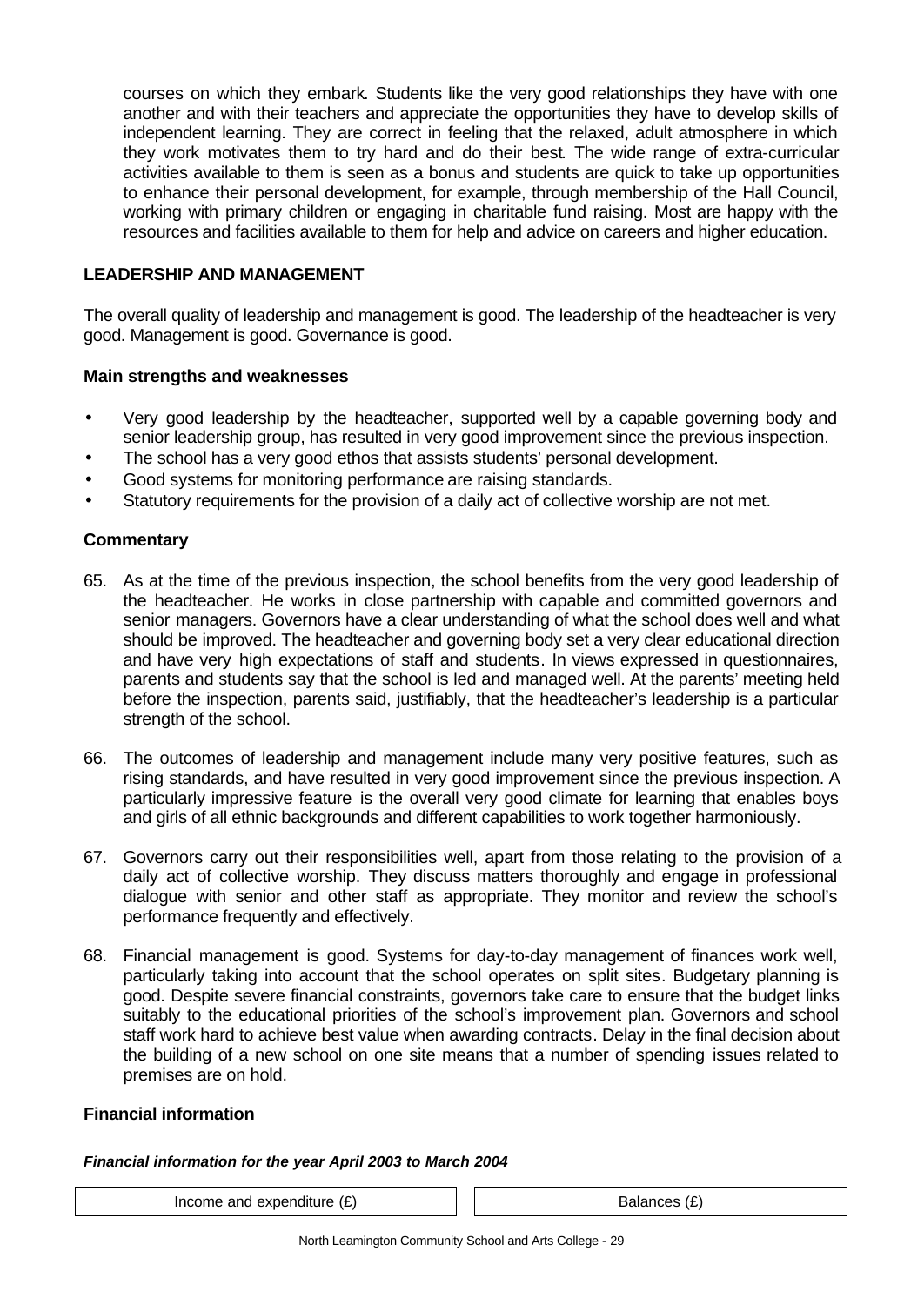| Total income          | 5.956.431 | Balance from previous year<br>- 195,901           |
|-----------------------|-----------|---------------------------------------------------|
| Total expenditure     | 5.885.110 | Balance carried forward to the next<br>$-124.580$ |
| Expenditure per pupil | 3739      |                                                   |

- 69. The very good leadership of the headteacher is a most important factor in the school's very good ethos and continuing improvement. He is innovative and makes it very clear to students and staff what is expected of them. Recent successful developments include the establishment of a school improvement team (SIT) to seek ways of raising achievement in those subjects that do not reach the high standards usually found in English, mathematics and science. The current initiative to encourage teachers to use information about assessment more effectively is meeting success. Teachers are increasingly using this information to determine what and how to teach.
- 70. Leadership and management in subject departments remain good. They are important contributory factors to students' good achievement and are very good in several subjects, including English, mathematics and science. The management of the performing arts subjects is, appropriately for this specialist college, very good. The organisation of work-related learning is of high calibre and motivates students of all capabilities to work hard because they know what they need to do to prepare for life after school. Very good pastoral management ensures that students receive a very good quality of care and support. Very good leadership and management of special educational needs lead to very good coordination of the work for these students across subjects. Increased provision of support assistants and the allocation of specialist teaching assistants to subject departments have resulted in improved standards and behaviour.
- 71. The school has very good procedures for checking critically how well it is doing and planning for improvement. Assessments of the work of subject departments are frank and realistic. They provide staff and governors with a very good overview and pointers for development. The school improvement plan has suitable priorities for raising standards further. The good implementation of the Key Stage 3 Strategies, performance management and the effective use of other procedures for monitoring the quality of teaching and learning, succeed in sharing good practice within and across subjects. The good implementation of the national workload agreement for teachers has reduced the amount of administrative tasks carried out by teachers. It has a positive effect on the quality of teaching and learning, because teachers have more time to plan lessons and to assess work.
- 72. The main aids to students' achievement are: good teaching; high expectations for students' achievement and behaviour; an innovative and very good curriculum, including provision for performing arts; students' generally positive attitudes to work; very good care and support for students; and much improved provision for students with special educational needs.
- 73. The main barriers to raising achievement are: limited use of ICT to support learning in a few subjects; a very small amount of unsatisfactory teaching; the poor behaviour of a few students; the constraints and costs of operating on split sites; and inadequate accommodation in a few areas such as art and design.
- 74. Taking into account the funding received by the school, the social and economic backgrounds of students and the current quality of education and achievement, the school provides good value for money.

# **Sixth form**

The leadership and management of the sixth form are good.

# **Main strengths and weaknesses**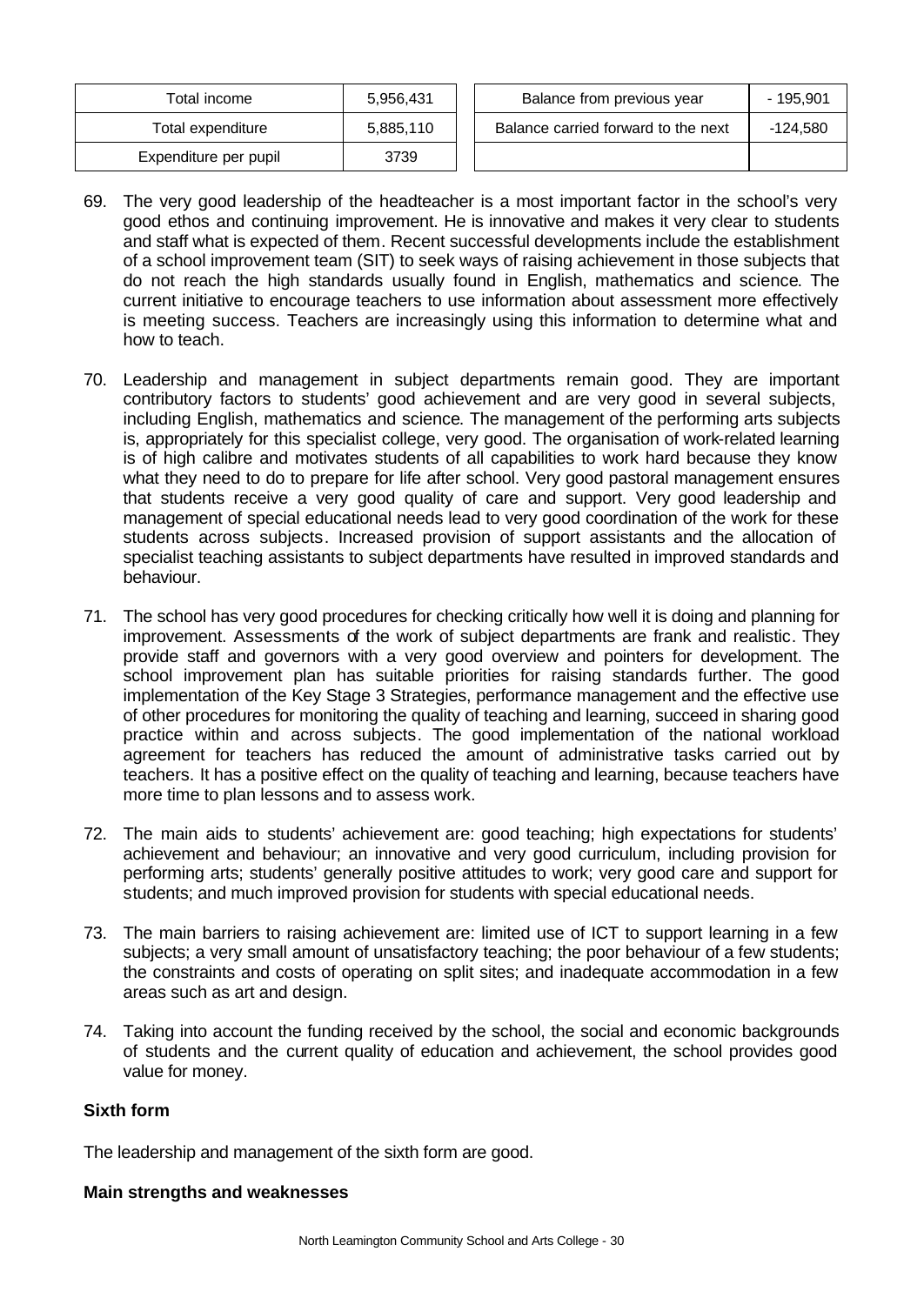- Good leadership and management have contributed to very good improvements.
- The good monitoring and tracking of progress contribute to students' good achievement.
- The very good ethos in the sixth form assists students' personal development.
- Statutory requirements for the provision of a daily act of collective worship are not met.

- 75. Many very positive outcomes point to the overall effectiveness of leadership and management in the sixth form. Since the previous inspection, improvement is very good. Numbers on roll have virtually doubled. Standards in AS, A2 and VCE examinations continue to rise and represent good achievement. The very good curriculum now provides a much wider range of courses that caters very well for students' needs and aspirations and prepares them for life after school. Good rates of retention on courses and good attendance by students assist continuity of learning. Students of all ethnic backgrounds feel equally at home in the sixth form, as they do in the rest of the school.
- 76. The school has clear plans for the future direction of the sixth form. It is unable to translate these fully into action until the final decision about provision of an 11-18 school on one site is taken. The smooth running of Binswood Hall, despite staff and some students having to commute from one site to another during the day, is indicative of good organisation and planning.
- 77. Leadership and management of subject departments is good overall. Staff share a commitment to raise standards further and review methods of teaching regularly. Good pastoral management and teamwork ensure that students receive good support and guidance and enjoy school. The thorough tracking of students' progress and rigorous systems for identifying underachievement and tackling it ensure that achievement is good overall and that students understand how they can improve. The main aids and barriers to raising achievement in Years 12 and 13 are broadly the same as those identified for Years 7 to 11.
- 78. Governance of the sixth form is good, though statutory requirements for the provision of a daily act of collective worship are not met. Governors are well informed about the sixth form curriculum and its management. As at the time of the previous inspection, the costs of running a separate sixth form remain high. Even though numbers in the sixth form have increased substantially, the rest of the school subsidises slightly the overall costs of running the sixth form at Binswood Hall. However, the good achievement of sixth form students ensures that provision is cost effective.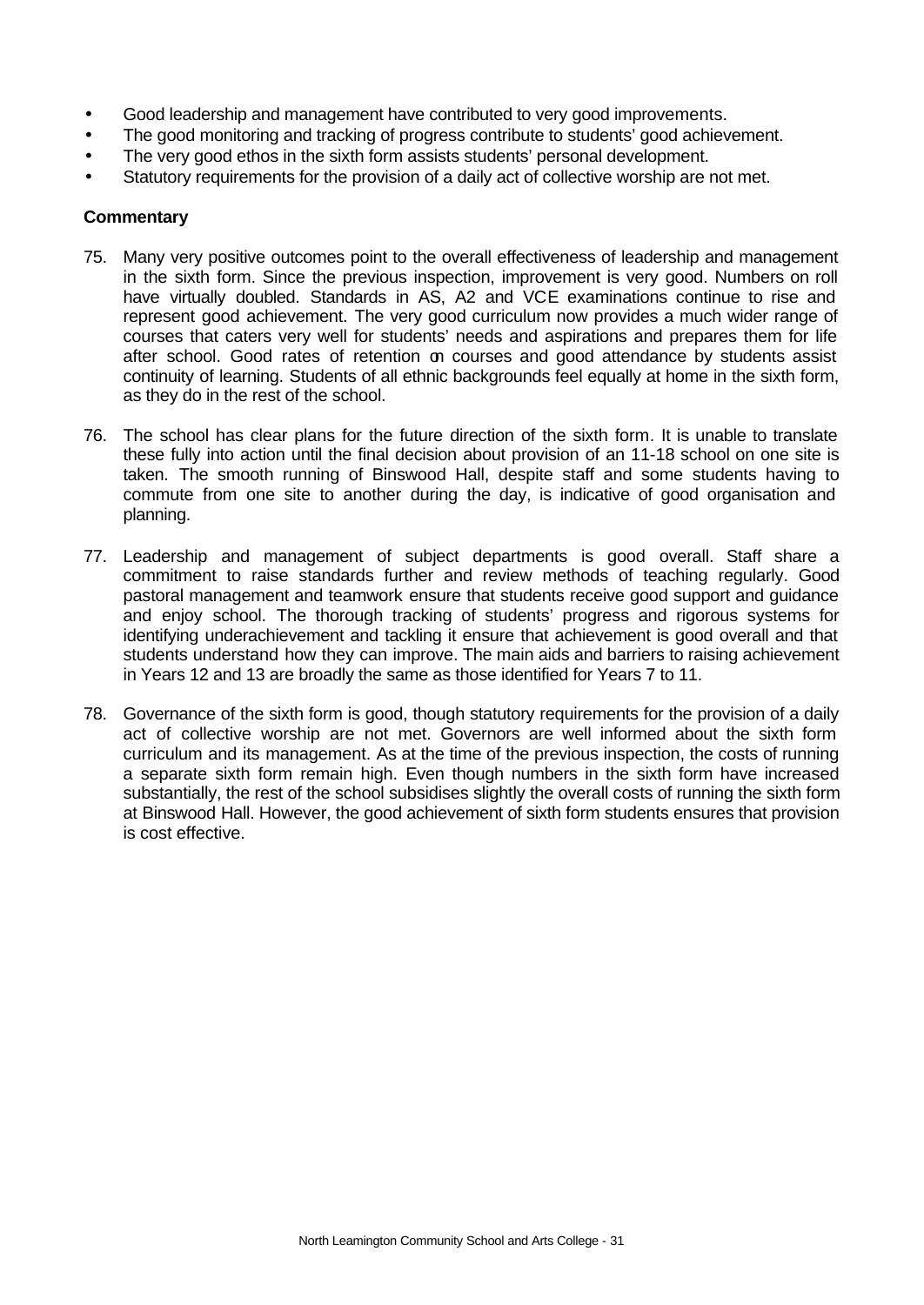# **PART C: THE QUALITY OF EDUCATION IN SUBJECTS AND COURSES**

# **SUBJECTS AND COURSES IN KEY STAGES 3 AND 4**

# **ENGLISH AND MODERN FOREIGN LANGUAGES**

# **ENGLISH**

Provision in English is **good**.

#### **Main strengths and weaknesses**

- GCSE results are consistently high as a result of very good teaching.
- Good use of the literacy strategy helps students to speak and listen very well.
- Good assessment and tracking of progress help students to achieve very well by Year 11.
- Very good leadership and management ensure students enjoy the subject and do their best.
- Links between English and drama are not close enough to enrich students' understanding of literary texts.

- 79. Students' achievement by Year 11 is very good compared with their slightly above average standards on entry in Year 7. In 2003, results in the national tests taken at the end of Year 9 were above average and well above those of similar schools. Results are improving faster than the national rate of improvement. Current work indicates that standards are above average by Year 9 and that achievement is good. GCSE results in 2003 were well above average and indicate very good achievement. High attainers achieved very well as indicated by the well above average proportion of GCSE A\*/A grades. Work seen shows that standards by Year 11 are currently above average in English language and well above average in English literature, and represent very good achievement overall. Throughout Years 7 to 11, boys and girls of all capabilities make similar rates of progress.
- 80. In Year 7, students develop good skills in literacy. By Year 11, reading and writing skills are good and skills in speaking and listening are very good. By Year 11, their ability to express ideas orally and in writing and to argue their points of view and shape arguments is good. Students' understanding of character, context and themes and their ability to recognise implicit meaning in study of literature are very good. They demonstrate good skills of critical analysis in class through discussions and individual presentations. These skills of critical analysis prepare them well for AS/A2 study. A small number of students in Years 7 to 9 with lower levels of syntax and literacy skills receive additional support through booster classes and, consequently, make the same good progress as other students.
- 81. Teaching and learning are good in Years 7 to 9 and very good in Years 10 and 11. Teachers use their very good subject expertise to plan individual lessons and series of lessons very well. In the best lessons, skilful and careful planning provides a wide range of interesting activities and a balance between whole-class, group, paired and individual working. As a result, all students sustain interest and concentration and work at a fast pace. Teachers explain the work and its purpose carefully and clearly so that students know what they are expected to learn and how to apply the knowledge to new situations. Accordingly, students are highly motivated to succeed. Teachers make effective use of detailed assessment to inform students of how well they are progressing and to appreciate the relevance of the work set. The department is,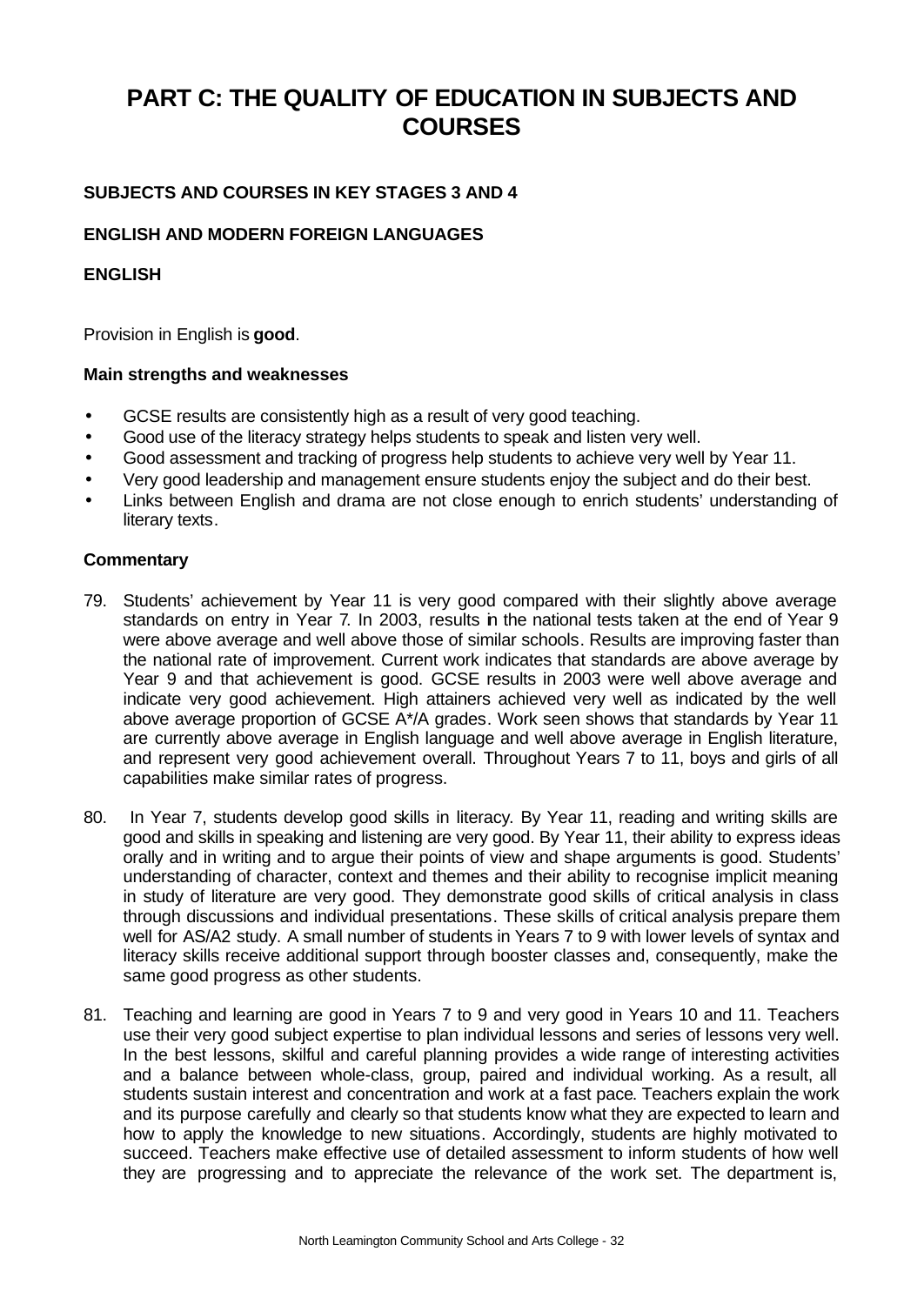appropriately, developing its assessment for learning policy further in order to ensure consistency in marking.

- 82. When teaching is less effective, as in a few lessons in Years 7 to 9, the lessons do not include sufficient variety; the work set does not always match the individual needs of all students. Very occasionally, when there is no additional support for those students who have both behavioural and learning difficulties, the teacher's discipline is ineffective.
- 83. Very good and enthusiastic leadership results in committed teamwork, which ensures that high standards are part of everyday work. The department has a collective determination to offer the students only the best. Very effective management enables the team to share good practice through frequent and regular departmental meetings. The introduction of drama as a separate subject is making a good contribution to enhancing students' learning in literature. However, links between English and drama are not close enough to ensure that students gain the best possible understanding of literary texts.
- 84. Improvement since the previous inspection is very good. The department has built on its previous strengths and standards are continuing to rise. It has developed its work with the library and introduced a number of effective schemes to support literacy. Staff provide good help for students who are under-performing, through such focused activities as booster classes.

#### **English as an additional language**

85. A very small number of students are at the earliest stage of learning English. The achievement of these students is good and their attainment is on a par with that of the other students. They receive most of their teaching in mainstream classes and receive generally suitable care and support that enable them to integrate well. However, the assessment profiles for these students do not always contain sufficient detail to enable class teachers to provide fully effective assistance if, as occasionally happens, the support staff are not present. Most of the several other students for whom English is an additional language, who are competent in English and ready to tackle higher order language skills, receive little additional support in lessons, because not enough teaching and non-teaching staff have received training to recognise their needs. This hinders progress a little in lessons. The good attitudes and willingness of these students to work hard helps them to keep up with other students of similar capabilities.

#### **Language and literacy across the curriculum**

86. Standards of literacy are above average across the school. In most subjects, good teaching of literacy helps students to achieve well. Higher attainers express themselves clearly and effectively, read aloud well and with very good expression. Most students, particularly boys, give confident and competent oral responses to what they have read and put forward a well-argued case. They do not always, however, structure ideas clearly in writing. In a few subjects, such as science, errors of spelling, punctuation and grammar hinder the work of lower attainers. Students that have difficulties in syntax and higher order literacy skills, receive good help, through booster classes in Years 7 to 9. This enables them to achieve as well as other students.

#### **Modern foreign languages**

The focus was on French, German and Spanish. Work was sampled in Punjabi. In the Year 11 lesson observed, standards matched students' capabilities. Good teaching and students' positive attitudes resulted in good progress during this lesson.

Provision in modern foreign languages is **good**.

#### **Main strengths and weaknesses**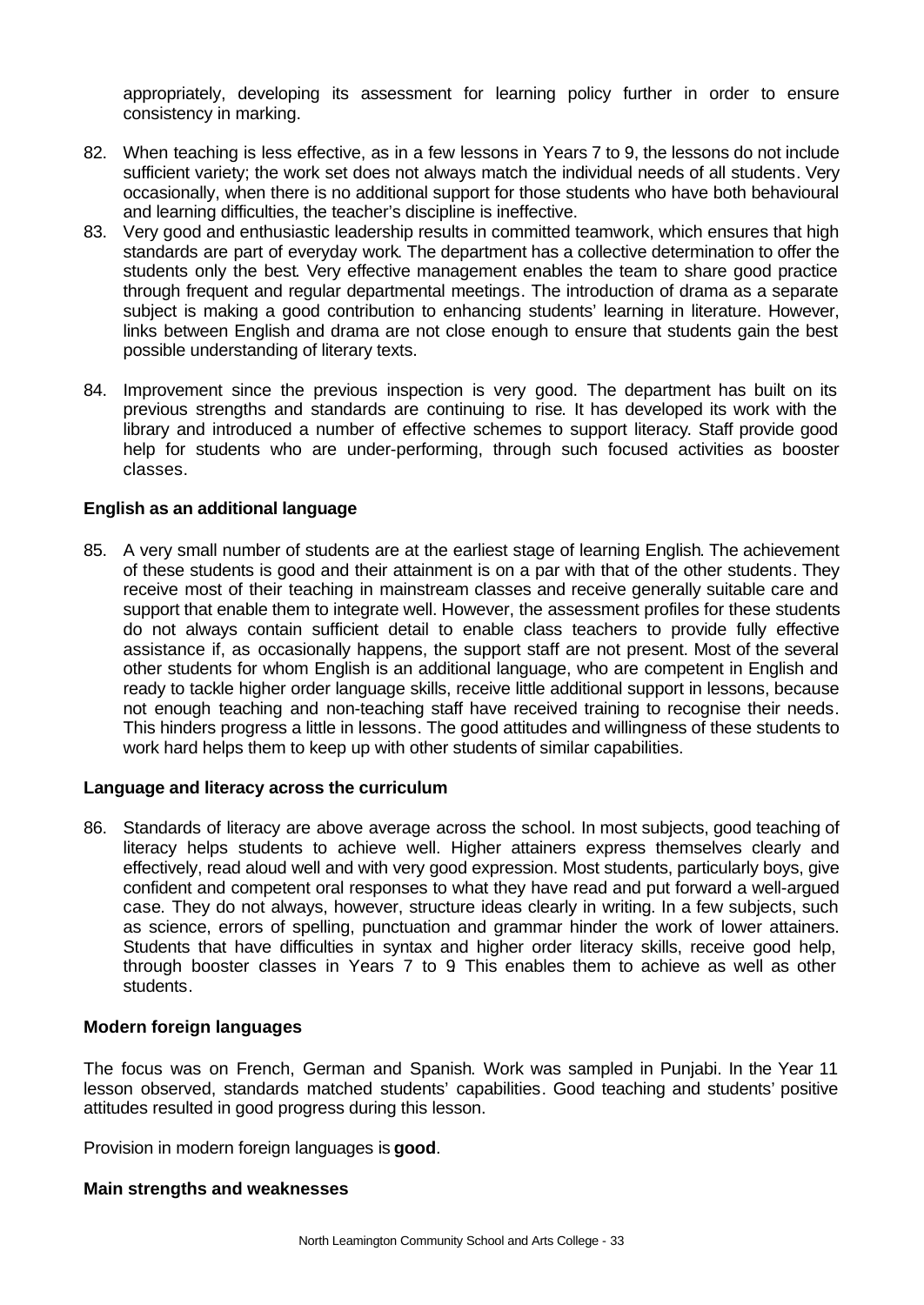- Achievement in GCSE examinations is good for the very large number of candidates.
- Very good leadership implements clear and effective strategies for improvement.
- Occasionally, a teacher's low expectations, or poor behaviour by a few students, hinder learning.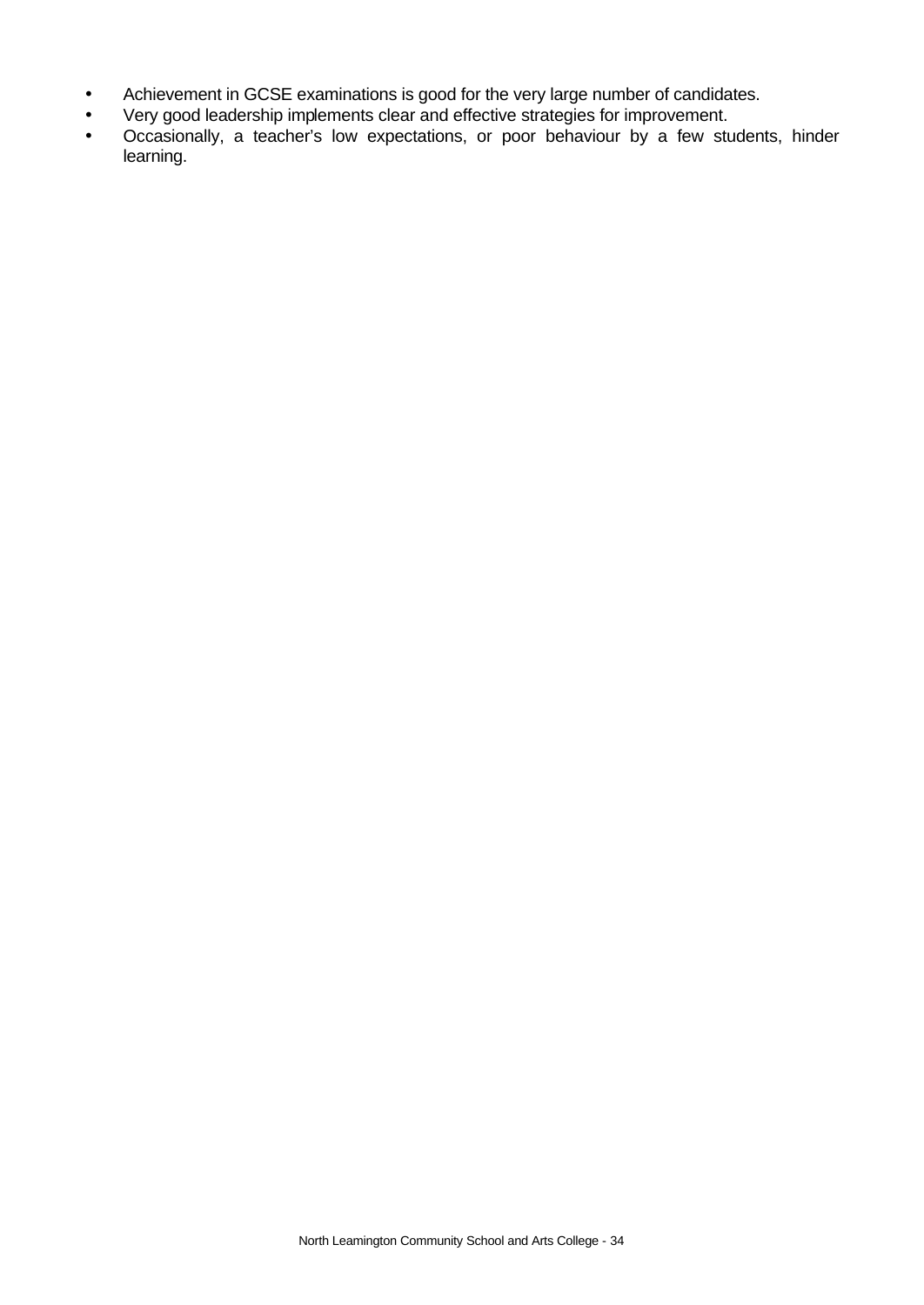# **Commentary**

- 87. Standards in work seen and in teachers' assessments at the end of Year 9 are average and indicate satisfactory achievement. Almost half the students gain Level 5 or higher. At this early time in the school year, most students in Year 9 can write a paragraph in French or German and speak the foreign language in simple sentences.
- 88. GCSE results in 2003 were above average in French, average in German and below average in Spanish. These results represent good achievement, because a vastly higher proportion of students than found nationally sat a GCSE foreign language and nearly all students gained a grade in the range A\*-G. Currently, standards by Year 11 broadly match those attained in recent GCSE examinations and indicate good achievement overall. Most students are able to converse in the foreign language and write at length in past, future and present tenses.
- 89. Teaching and learning in Years 7 to 9 are satisfactory overall. They vary from very good to unsatisfactory. In the good and better teaching, purposeful planning leads to structured learning in the foreign language. Students respond well to the variety of methods that challenges them to think. Teachers' helpful and diagnostic marking shows students clearly how to improve. In the few unsatisfactory lessons, the teacher does too much of the work and does not always control behaviour suitably. In Years 10 and 11, teaching and learning are good. The careful structuring of work and activities leads to good continuity, progression and pace of learning, as observed , for example, in Year 11 in a French conversational lesson and in a Spanish class working on the future tense. Students were clear about the tasks and their relevance. Prompt and helpful marking ensured that they understood how to improve. Students benefit from good opportunities to extend their knowledge and skills in foreign languages through such activities as visits abroad and through studying an additional foreign language after school.
- 90. Leadership is very good and management is good. Clarity of purpose and the drive for improvement have resulted in a suitably rigorous overhaul of the department's work and good teamwork. New teaching programmes, including good use of ICT, provide staff with clear procedures and policies to improve the quality of teaching and learning. Teachers' improved access to resources, their effective use of a practical handbook and good mentoring and monitoring of students have a positive effect on students' achievement. Teachers assess students' performance thoroughly and use data to pinpoint those students needing guidance. Inconsistencies in marking still exist because there has not been time for these improvements to take full effect.
- 91. Improvement since the previous inspection is good. Standards are higher and the department has the capacity to make further and very good improvements.

# **MATHEMATICS**

Provision in mathematics is **good**.

# **Main strengths and weaknesses**

- Standards usually represent at least good achievement, as a result of good teaching.
- Good use of starter activities in lessons and 'little and often' homework motivates students and ensures proper reinforcement of their work.
- Very good leadership and management ensure good teaching and learning overall.
- Good support strategies help to raise standards of both high and low attainers.
- Marking lacks consistency and sufficient rigour.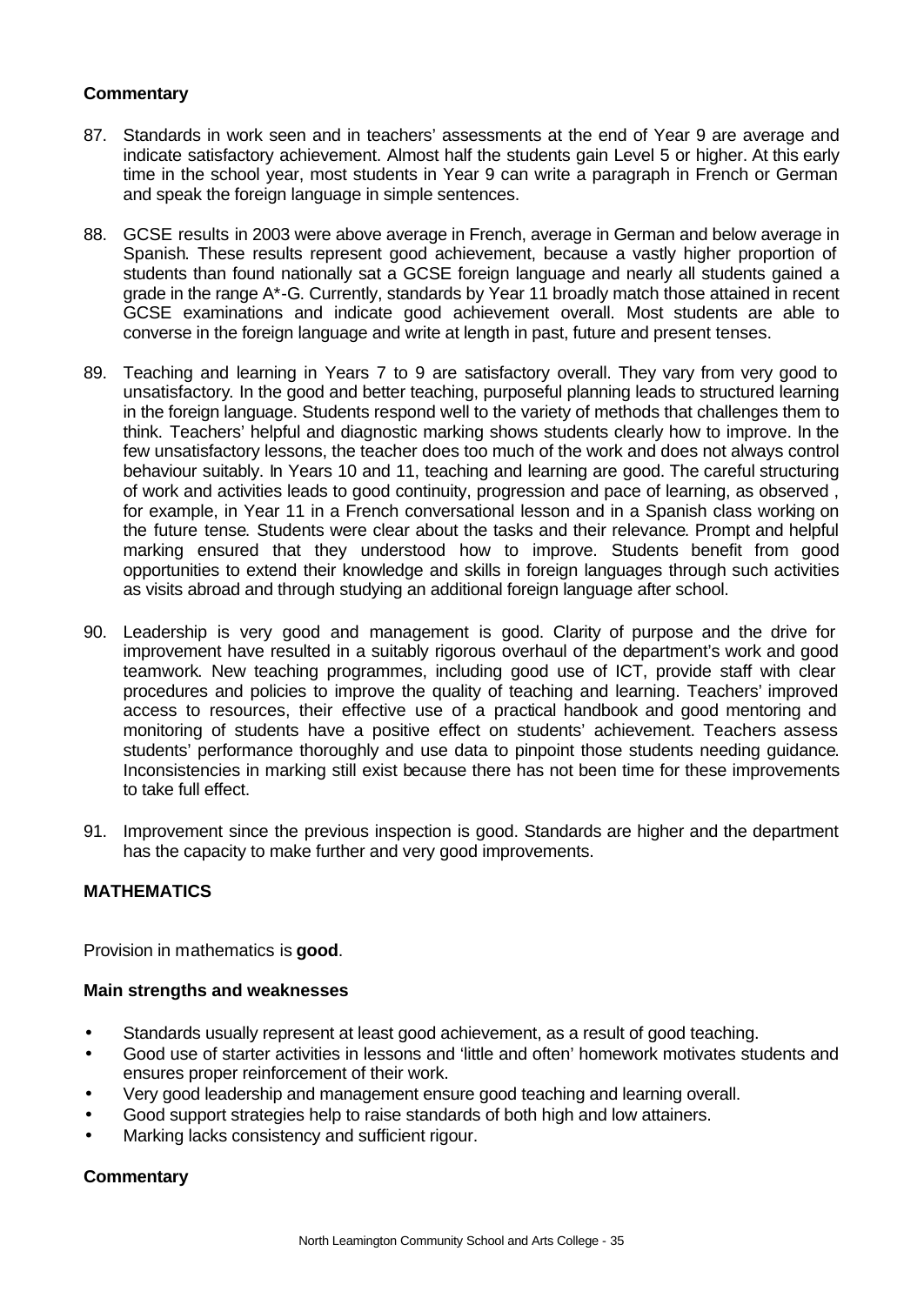- 92. Results in national tests taken at the end of Year 9 in 2003 were above average. They indicated good achievement compared with students' slightly above average standards on entry in Year 7. GCSE results in the same year were above average and indicated very good achievement. As a result of recent staffing difficulties, now resolved, provisional GCSE results for 2004 showed a decline to just above the previous year's national average. In work seen, standards are currently above average by Year 9. Work observed in lessons and scrutiny of students' work shows that standards are now rising again by Year 11 and are above average. Achievement is currently good throughout Years 7 to 11 for boys and girls of all ethnic backgrounds and different capabilities.
- 93. Teaching and learning are currently good in Years 7 to 11 and benefit from effective use of the Key Stage 3 Strategy. Very good planning of lessons means that teachers capture all students' attention quickly and provide them with tasks and activities of good challenge and suitable difficulty. Brisk starter activities in all lessons engage the interest of students, reinforce previous work well and ensure that students consolidate and develop their skills in basic numeracy. The good deployment of learning support assistants ensures that students with special educational needs perform as well as the other students in mathematics lessons. Good systems, including booster classes, provide appropriate additional support for those students who have difficulties with mathematics. A group of high attainers enter GCSE statistics in Year 10 and achieve very well. In the past couple of years, virtually all students gained at least a C grade, the majority gaining grade A or A\* grades.
- 94. Teachers, for the most part, assess and track students' work and progress thoroughly. They use this information to influence what they teach and to help students to improve. However, the quality of marking is inconsistent, so that students' books are not always reliable for revision purposes. Students know their current levels of attainment and their targets, and know what they need to do to achieve them. Teachers use ICT frequently to support students' learning and to provide opportunities to practise and extend their computing skills. Students have appropriate access to ICT facilities through the booking system. Resources are generally good, but teachers have yet to exploit to the full the benefits of using ICT to enhance teaching and their presentations of work. Students consolidate their learning through good use of frequent and short homework exercises.
- 95. The difficulty of finding adequate replacements for staff that leave for promotion has led to a succession of supply teachers. The consequent disruption in the continuity of students' learning led to a recent falling of standards in Years 10 and 11. Very good leadership and management have ensured that an enthusiastic and well-qualified team of teachers is now in place. Although several are inexperienced, they receive good support that enables students to receive a more consistently good quality of education in mathematics and to learn well.
- 96. Improvement since the previous inspection is good and standards are higher. Leadership places a suitable focus on high standards. Very good management has helped the department to recover well from its recent staffing difficulties. Effective implementation of the department's equal opportunities (gender) policy has tackled successfully the former underachievement by girls. The result of the additional support and encouragement given to those girls who lacked confidence in mathematics is that there are now no significant differences between the achievements of boys and girls.

#### **Mathematics across the curriculum**

97. Students' competence in mathematics is good. Suitable implementation of the whole-school numeracy policy ensures that the teaching of mathematical skills in all subjects is satisfactory or better. Students use good computational, statistical, graphical, interpretational and measuring skills competently to assist their work, particularly in science, design and technology and geography.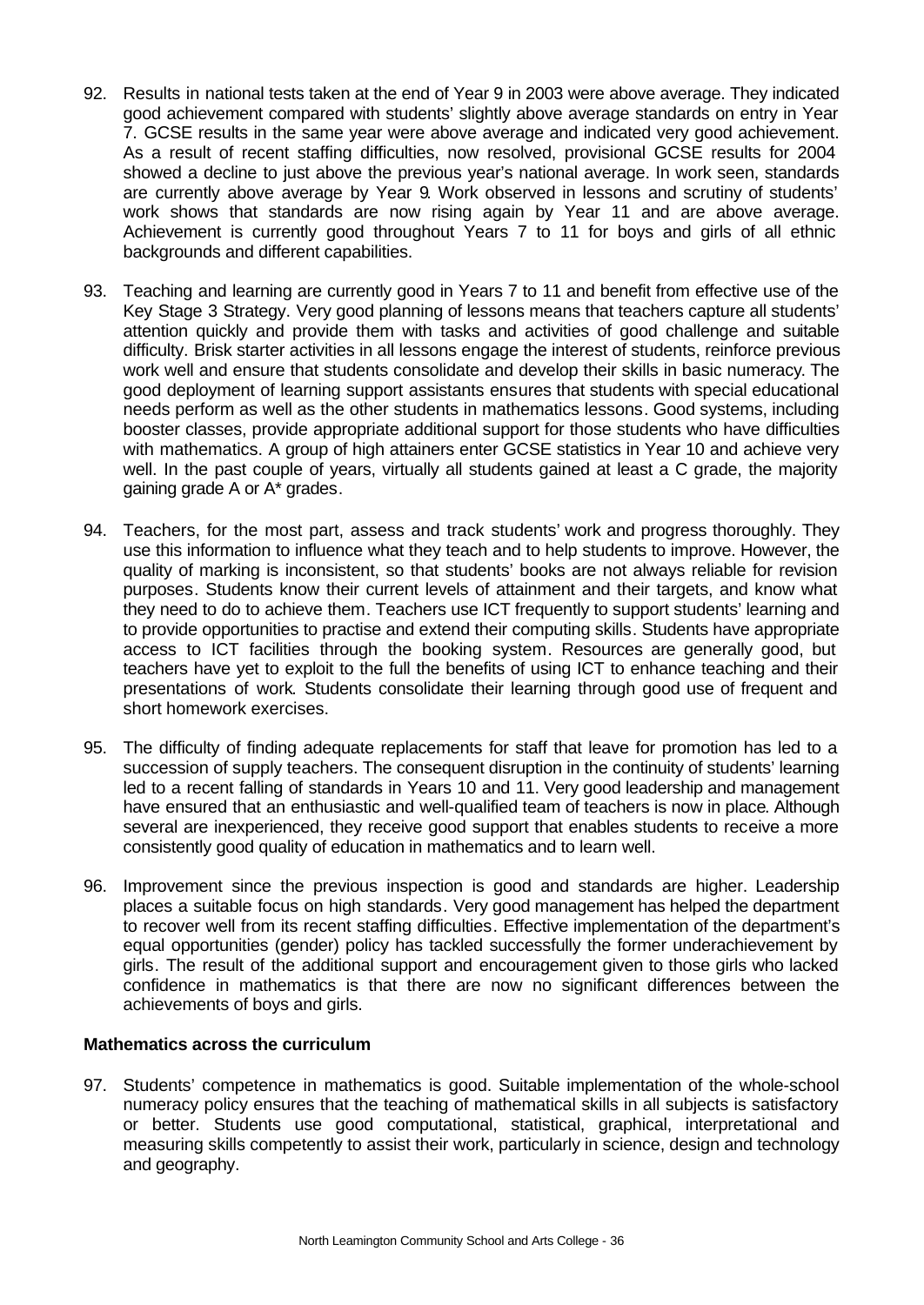# **SCIENCE**

Provision in science is **good**.

#### **Main strengths and weaknesses**

- GCSE attainment is well above average and, in 2003, represented very good achievement.
- Good teaching from well-informed teachers is leading to interesting and good learning.
- Very good leadership helps the department to make important improvements.
- Too much work goes unmarked, leading to loss of motivation.

- 98. In 2003, results in the national tests taken at the end of Year 9 matched the national average but were slightly below those of similar schools. They indicated satisfactory achievement compared with the levels obtained in Year 6. Boys and girls did equally well, but the performance of the upper middle group was weaker than expected. Results show an upwards trend, but less steep than that recorded nationally. Results for 2004 were similar to those of 2003. Standards seen in the present Year 9 showed an improvement resulting from a new scheme of work and further implementation of the national Key Stage 3 Science Strategy. Although achievement is improving, it remains satisfactory. It is not as high as in Years 10 and 11, because the new and more appropriate curriculum for Years 7 to 9 has had insufficient time to have its full effect on standards. The presentation of younger students' work is not as good as that of most GCSE students.
- 99. GCSE results in 2003 were well above average and well above those of similar schools. They indicate that students achieved very well, because their standards were much better than expected from their Year 9 performance. The proportion of  $A^*$  and A grades was impressive. Although 2004 saw a slight decline, these students nevertheless achieved well with standards above the 2003 national average. Present standards are above average by Year 11 and represent good achievement. Boys do better than girls in science. The highest attaining students achieve very well. Taken over the past few years there is an upward GCSE trend. In all years, students with special educational needs progress well, because the quality of their support is so good.
- 100. The quality of teaching and learning is good. It ranges from very good to satisfactory. Teachers are knowledgeable and plan lessons effectively. They motivate classes by skilful questioning that leads to good and enjoyable learning, as students develop ideas and design experiments. The most successful lessons commence with checking, reinforcing and sharing previous knowledge and finish with testing the new learning. In the few satisfactory lessons, students were less involved. They did experiments, rather than designed them. The teachers used questions only to check learning rather than also seeking to develop topics. The overall good teaching means that most students are interested and enjoy their science. Accordingly, they behave and listen well, are involved fully in the work and learn well. However, the highest attainers occasionally receive work of insufficient challenge and difficulty to realise their potential. Assessment is satisfactory. Good features include good analysis of value-added data and effective target setting. The main shortcoming is that too much of the work goes unmarked, leading to loss of motivation and an uncertainty about how to improve.
- 101. Very good leadership points the way to suitable improvements and has a strong focus on raising achievement. Good management results in an effective and cohesive team of good teachers. Thorough analysis of examination results has led to new schemes of work and a wider range of strategies, especially in the use of computers by the students and for teaching. The consequence of this has been very good improvement since the previous inspection, endorsed by the higher standards.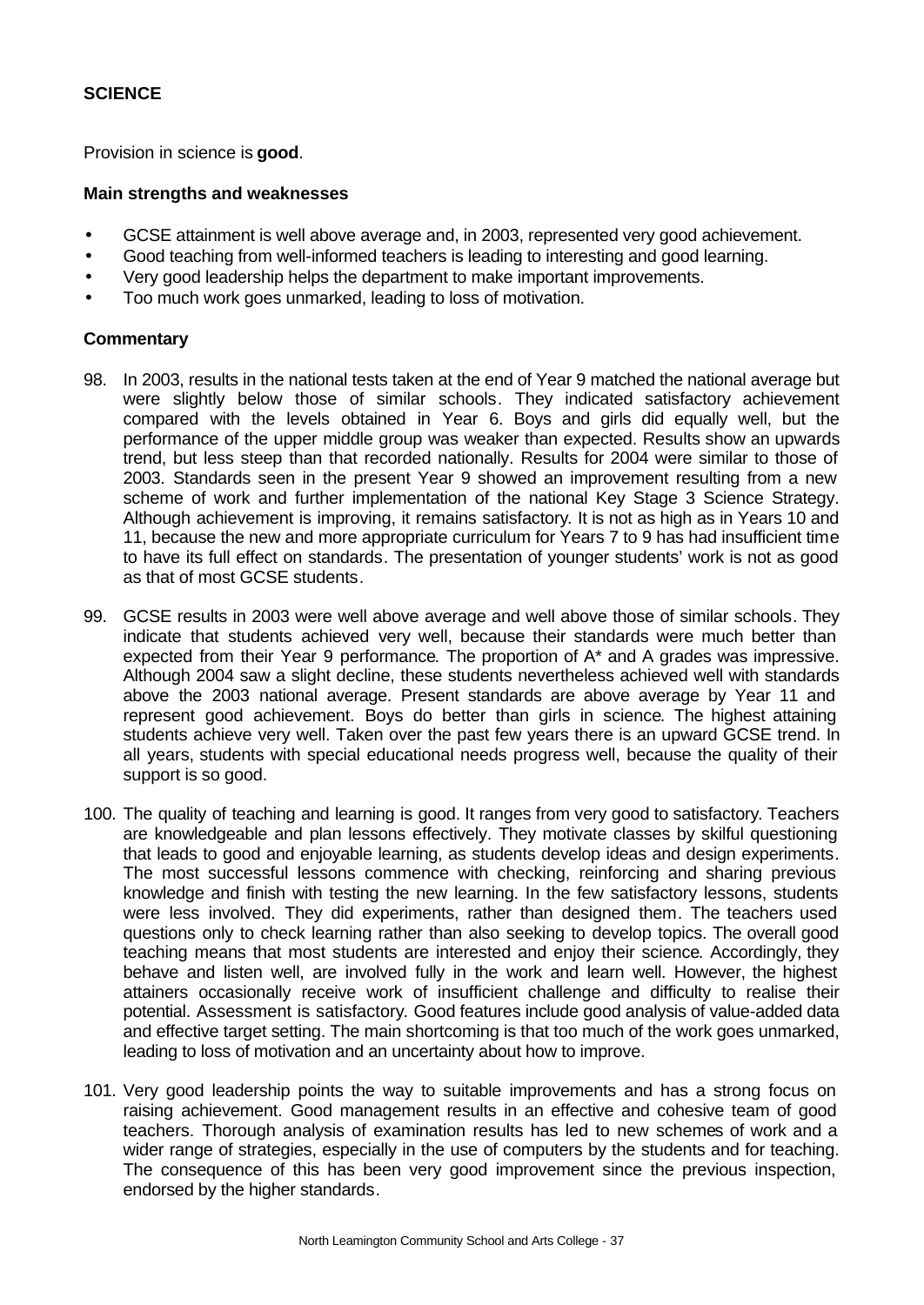# **INFORMATION AND COMMUNICATION TECHNOLOGY**

Provision in information and communication technology (ICT) is **satisfactory**.

# **Main strengths and weaknesses**

- Unsatisfactory management results in inadequate assessment and marking of students' work.
- Standards are beginning to rise but previous GCSE results indicated underachievement.
- Students use their good understanding of presenting information effectively in many subjects.

# **Commentary**

- 102. Teachers' assessments at the end of Year 9 recently showed that standards were below the national average. Recent procedures for assessment lacked rigour and consistency so these assessments are not reliable. In 2003, GCSE results in ICT were well below the national average. They indicated satisfactory achievement overall because the proportion of students sitting the examination was five times the national proportion. Provisional GCSE results for 2004 show an improvement for the large numbers entering and were much closer to the previous year's national average. Boys' achievement at GCSE is better than that of girls.
- 103. Although students' previous ICT experience is varied, most enter the school in Year 7 with average knowledge in the subject. Standards by Year 9 are currently average. They represent satisfactory achievement. Students successfully use their good skills of presenting information using a wide range of applications to present their work. They have an adequate understanding of how to use control technology but lack a good awareness of its application to solve practical problems. Students studying the GCSE course are currently on target to reach average standards in the examination. Achievement is satisfactory by Year 11. Students have completed the spreadsheet assignment and have developed a competent knowledge of its use and the appropriate formulae for mathematical calculations. Higher attainers make effective use of more complex procedures such as validation, a method used to check that the information entered is correct.
- 104. Teaching and learning overall are satisfactory. Suitable implementation of the National Strategy for ICT helps to provide a balanced curriculum. The planning, however, does not always result in work of enough challenge and difficulty. Consequently, progress is slower than expected on occasions, because teachers do not take sufficient account of students' previous knowledge. When students have a clear understanding of what they are expected to learn, they make good progress in lessons. However, in a few lessons, teachers do not make clear to students what the purpose of the lesson is. As a consequence, they do not attract students' interest at the beginning of a lesson and students are slow to start the task, leading to slower understanding. Teaching is better when teachers give a clear demonstration at the beginning of the lesson, questioning students about the task to ascertain their understanding before starting the task. A strength of the teaching is the effective use of teacher's expertise to support and guide the GCSE students and raise standards.
- 105. Leadership of the subject is satisfactory. Management, however, is unsatisfactory. The monitoring and evaluation of students' work lack consistency and rigour. Although assessment has improved recently, many students do not know the levels they are achieving or how to improve their work. The marking of students' work is inconsistent and often ineffective. Teachers do not have portfolios of work to guide moderation. Improvement since the previous inspection is satisfactory. The large increase in ICT resources is beginning to have a more positive effect on learning, despite the present unreliability of some of the systems.

# **Information and communication technology across the curriculum**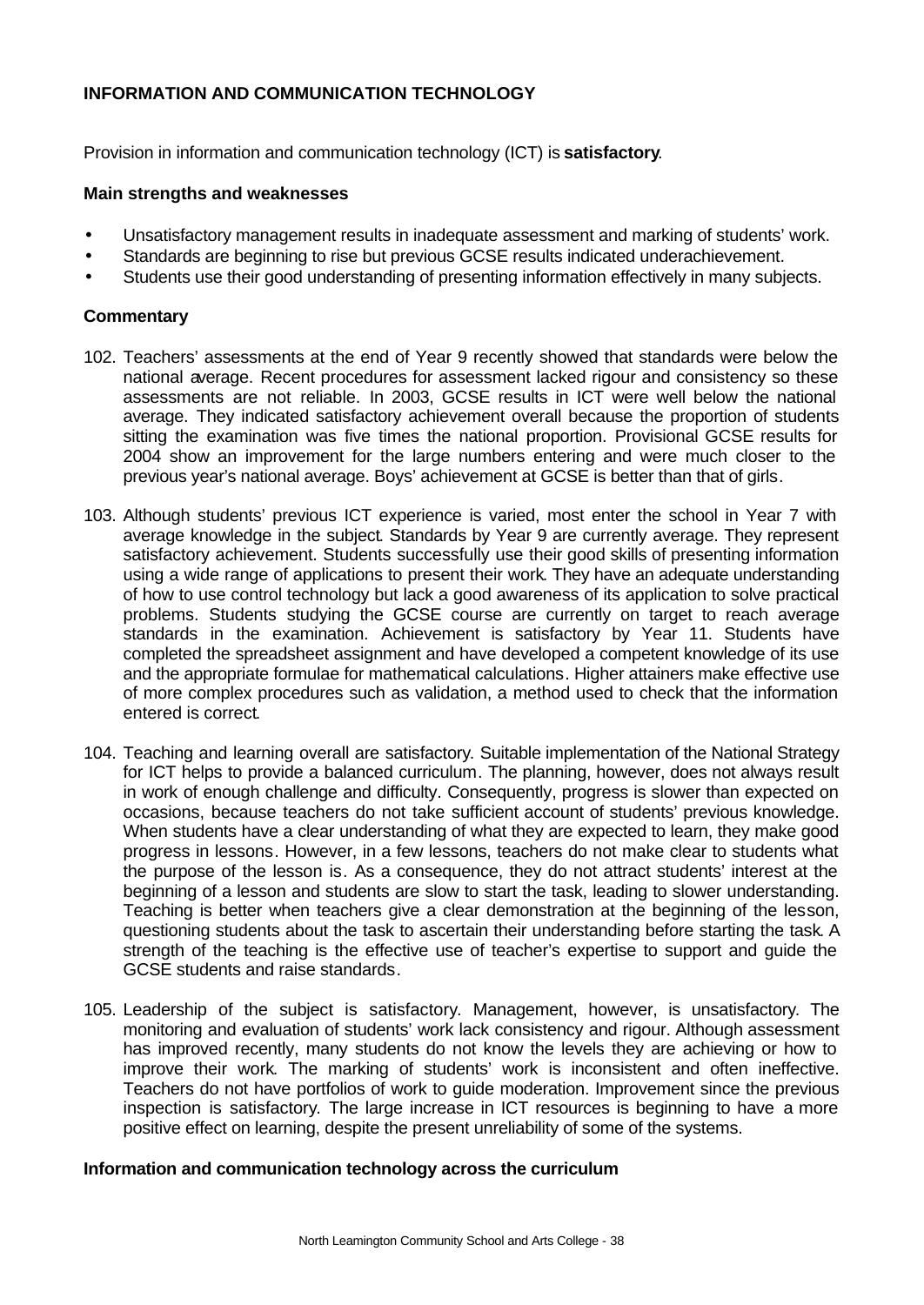106. Students have competent ICT skills that are sufficient to meet the curricular needs across subjects. The use of ICT by teachers and students to support and extend work across the curriculum is satisfactory. A few subjects do not utilise the computing facilities enough to enrich learning. Many subjects make imaginative and constructive use of ICT to enhance teaching and to motivate students to develop and apply their competent computing skills in new situations. Students benefit from many good opportunities to use a wide range of ICT skills to enrich and extend their learning in subjects such as science, music and modern foreign languages. On occasions, students' progress slows because access to the well-used computer suites is limited. The current unreliability of parts of the computing network frustrates faster progress.

# **HUMANITIES**

# **Geography**

Provision in geography is **very good**.

# **Main strengths and weaknesses**

- Very good leadership and management are very effective in improving standards.
- Good teaching helps students to achieve well in Years 7 to 9 and very well in Years 10 and 11.
- Fieldwork provides very effective learning and promotes very good achievement.
- The little use of ICT restricts learning opportunities.

- 107. GCSE results in 2003 were above average. Results in 2004 improved considerably. More students met or exceeded expected levels of attainment and students did better in geography than in many other subjects.
- 108. Currently, standards by Year 9 are above average and achievement over Years 7 to 9 is good. This is due to good teaching and students' positive attitudes to learning. Students have a very good grounding in geographical skills. Most use and interpret maps and graphs well. Knowledge of place is very good. Gifted students receive work of appropriate challenge and difficulty that encourages them to work hard. Students with special educational needs achieve satisfactorily. They often make the same good progress as other students. They make slower progress when they lack the benefit of additional learning support, because they experience difficulties managing complex tasks. There is no significant difference between the progress of boys and girls or between students of ethnic groupings. However, the achievement of a small number of boys in Years 10 and 11 who lack the high motivation of others is satisfactory rather than better. By Year 11 standards are now well above average. Achievement in Years 10 and 11 is very good. This is due to consistently good teaching with high expectations and generally well-motivated students. The best GCSE projects for independent study are of exceptionally high quality.
- 109. Teaching and learning are good overall. Management and control in lessons are generally good. The poor behaviour of a small number of boys in Years 7 to 9 very occasionally hinders the learning of others. Teaching strengths include very good planning, well-structured and interesting lessons, positive engagement of students in active learning and the use of a good range of teaching methods. Students have good speaking skills but, in a few lessons, have insufficient opportunities to engage in oral and group enquiry work. Teachers make good use of assessment data to influence what they teach and to track students' progress. However, dayto-day marking of work in Years 7 to 9 lacks consistency so that students do not always know how to improve their work.
- 110. Very good leadership and management place a suitably strong emphasis on raising standards. The new leadership benefits from the helpful support provided by the previous subject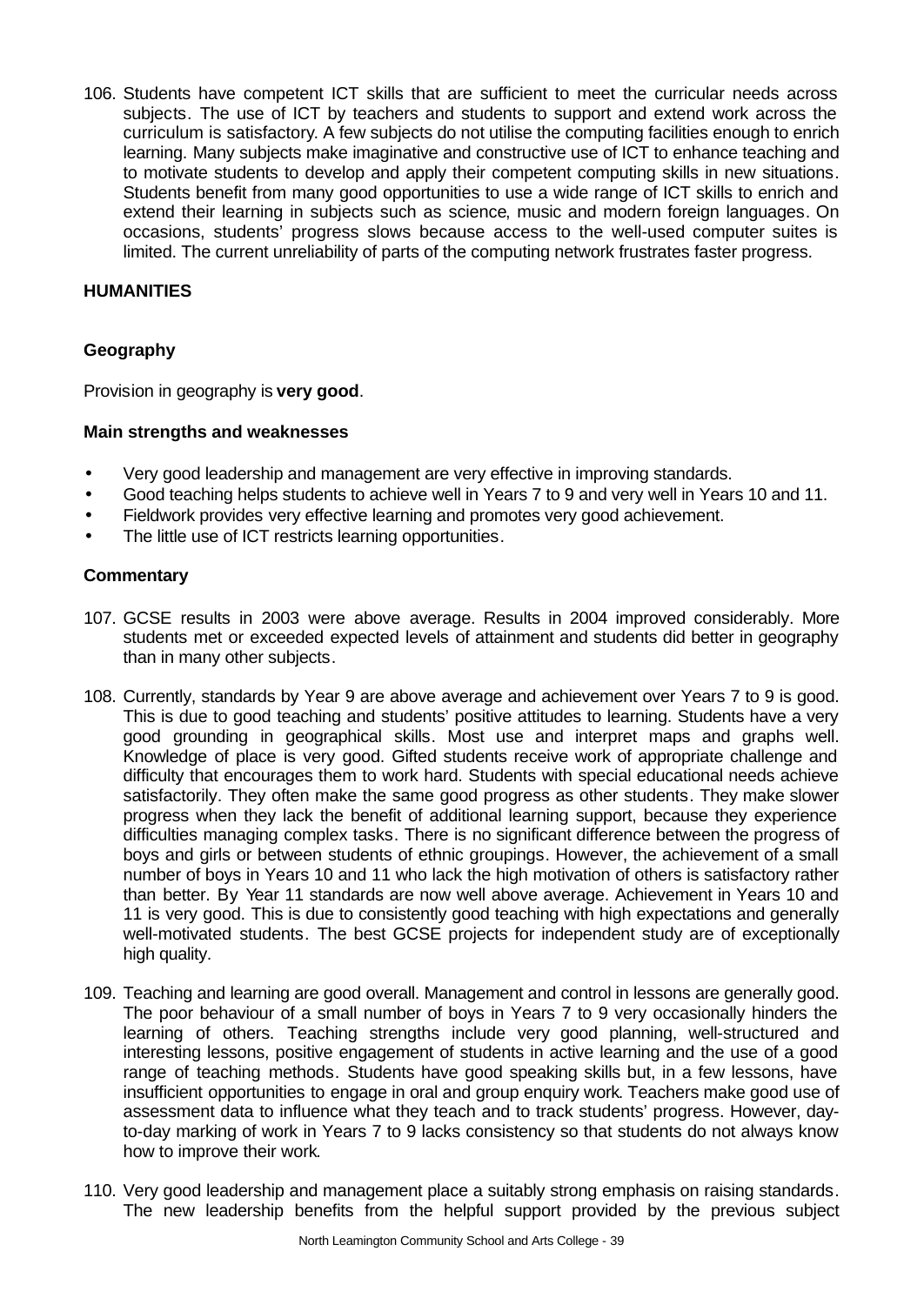leadership and the committed work of an experienced and highly qualified team. Very good curricular planning recognises the need to focus more precisely on knowledge, understanding and skills. Difficulty of access to computer facilities has prevented the ICT programme being implemented fully. Fieldwork undertaken provides very effective learning and greatly stimulates students' interest in the subject. Overall improvement since the previous inspection is good and standards continue to rise.

#### **History**

Provision in history is **satisfactory**.

#### **Main strengths and weaknesses**

- Recent GCSE results have been well below average and show unsatisfactory achievement.
- Good teaching now ensures effective planning and involves students actively.
- Standards of work seen are rising and indicate satisfactory achievement by Year 11.
- Assessment does not give students enough information about their current standards.
- Students do not use ICT enough to assist independent learning.

- 111. In recent years, teachers' assessments of students' work in history by the end of Year 9 show that standards were above average. Work in current classes indicates similarly above average standards by Year 9 and represent good achievement compared with students' broadly average levels of attainment in history on entry in Year 7. Students develop good key historical skills of handling sources, recognising bias and understanding change. Recent GCSE results have been well below average. Even taking full account of the above average proportion of students sitting the GCSE examination, these recent results indicate unsatisfactory achievement, particularly among higher attainers. Current work seen in Years 10 and 11 show a good improvement in standards, that indicates that students are on target overall to gain at least average GCSE grades at the end of Year 11. Achievement in these classes is now satisfactory for students of all levels of prior attainment. Students with special educational needs make good progress in lessons because they have good support and work that suits their individual capabilities.
- 112. The current rise in standards and achievement is the result of improved teaching and learning. Teachers have a good command of their subject, explain issues very clearly and organise lively discussions that involve students and enhance learning. As a result of high expectations and well-planned lessons boys and girls achieve equally well, as do students from ethnic minorities and those with special educational needs. Relationships are positive in class and assist good progress. Teachers deal swiftly and effectively with the occasional instances of inappropriate behaviour by a few students.
- 113. Despite some useful marking with helpful comments on how students could improve, assessment overall focuses insufficiently on National Curriculum levels and GCSE grades. Whilst teachers encourage students to learn independently through homework, they make insufficient use of ICT to develop students' capacity to learn outside the classroom. The range of stimulus materials in class is too narrow to enhance to the full students' enjoyment of history.
- 114. The new leadership and management are good and are having an immediate and positive effect on the quality of teaching and learning. The school has focused on the department as a key area for raising achievement and, with the new leadership, has established suitable priorities, including revision of schemes of work and syllabuses, reviewing assessment and developing a collaborative approach to teaching.
- 115. Improvement since the previous inspection is satisfactory. Planning has improved and teachers are now sharing resources and ideas to the benefit of students. Although GCSE results declined considerably recently, the department has the clear capacity to remedy this.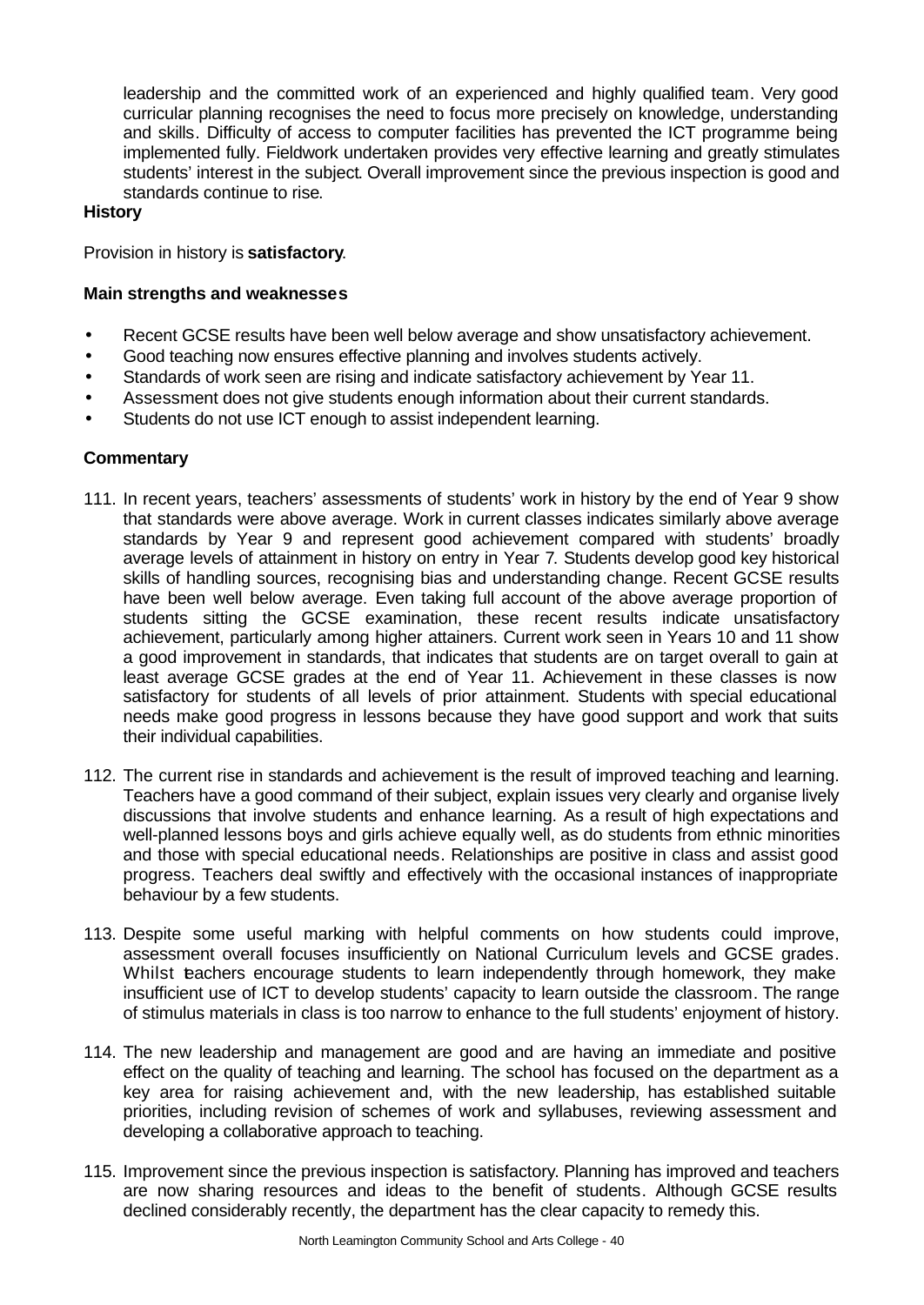North Leamington Community School and Arts College - 41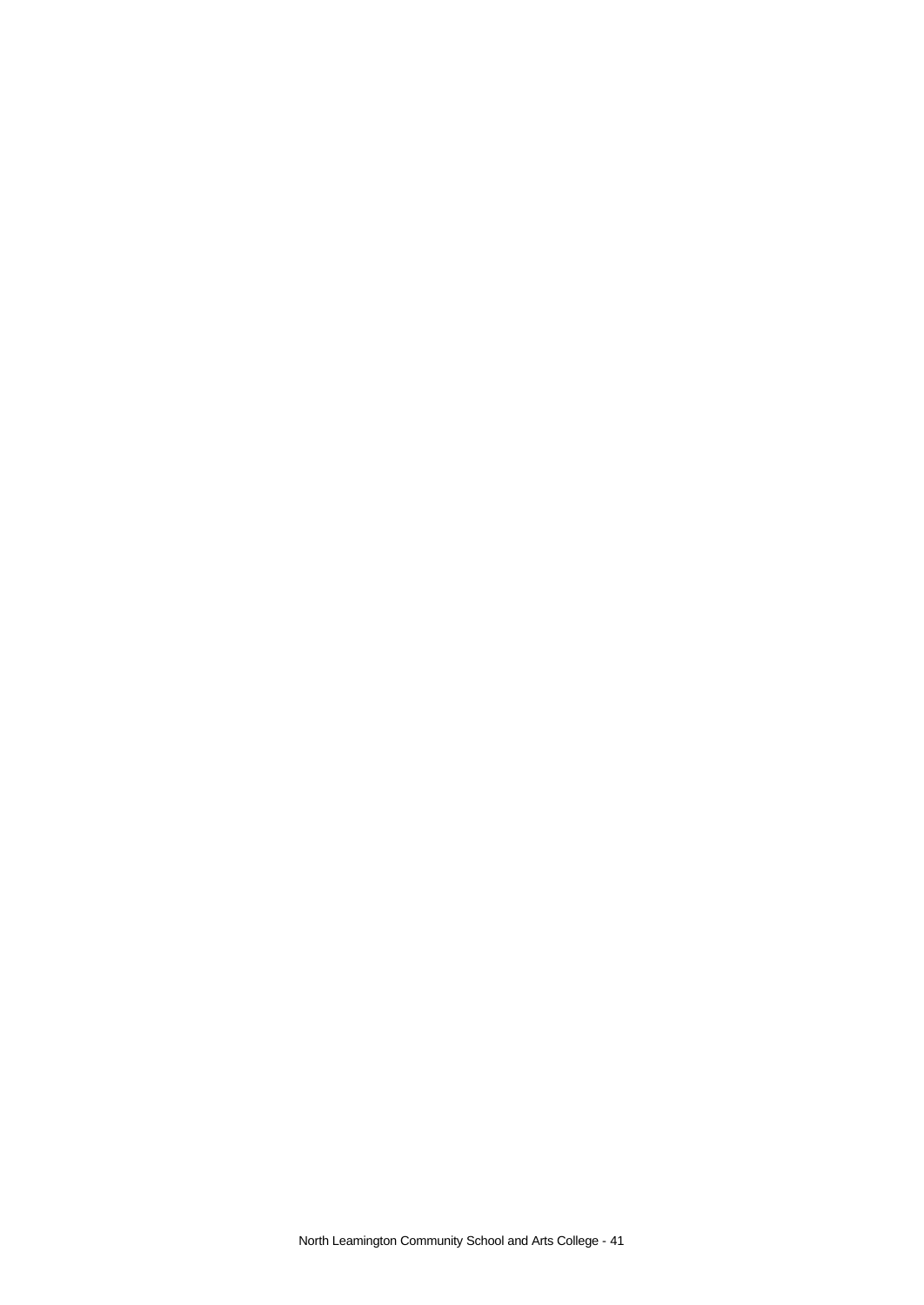# **Religious education**

Provision in religious education is **good**.

# **Main strengths and weaknesses**

- GCSE results represent good achievement for students of all backgrounds and capabilities.
- Good teaching in Years 10 and 11 enables students to learn and achieve well.
- In Years 7 to 9, students develop insufficient skills of independent learning and research.

# **Commentary**

- 116. By Year 9, standards are average, and achievement is satisfactory. Results in the GCSE short course examination match the national average. They indicate good achievement because virtually all students obtain a GCSE grade. Standards of work seen in Year 11 are similar to those shown in the GCSE examination. Boys and girls of all levels of prior attainment achieve well by Year 11, because of good teaching and the positive attitudes they bring to lessons. Students with special educational needs and those from minority ethnic and faith backgrounds achieve well because teachers ensure that they play a full and active part in lessons.
- 117. The quality of teaching and learning is satisfactory in Years 7 to 9 and good in Years 10 and 11. In the best lessons, teachers have a very good grasp of their subject and clear aims that they share with students. They plan well to achieve their objectives, and challenge students with a wide variety of interesting activities and tasks that match their individual needs well. Teachers have high expectations, and engender very good relationships in the classroom. They set worthwhile homework that extends the learning in lessons, and mark work conscientiously and supportively.
- 118. Where learning is less effective, mainly in Years 7 to 9, teaching is sometimes too directive in style, and students have too little responsibility for their own learning. Teachers also miss opportunities to review students' progress with them at the end of lessons. The subject makes a positive contribution to the spiritual, moral, social and cultural development of students of all backgrounds. It helps students to acquire a suitable understanding of rights and responsibilities of citizens living in a multicultural society.
- 119. Good leadership provides a clear vision of how to raise standards further. Good management has resulted in good improvement since the previous inspection. Results in the GCSE short course have risen substantially. The school now meets statutory requirements for the provision of religious education in all years.

# **TECHNOLOGY**

# **DESIGN AND TECHNOLOGY**

Provision in design and technology is **good**.

# **Main strengths and weaknesses**

- Good teaching and learning lead to above average GCSE results.
- The scheme of work in Years 7 to 9 provides too few opportunities for open-ended design.
- Good leadership and management result in improvements being implemented.
- Teachers successfully encourage students' independent learning.
- Students' sketching skills are poor and they do not always show how their designs develop.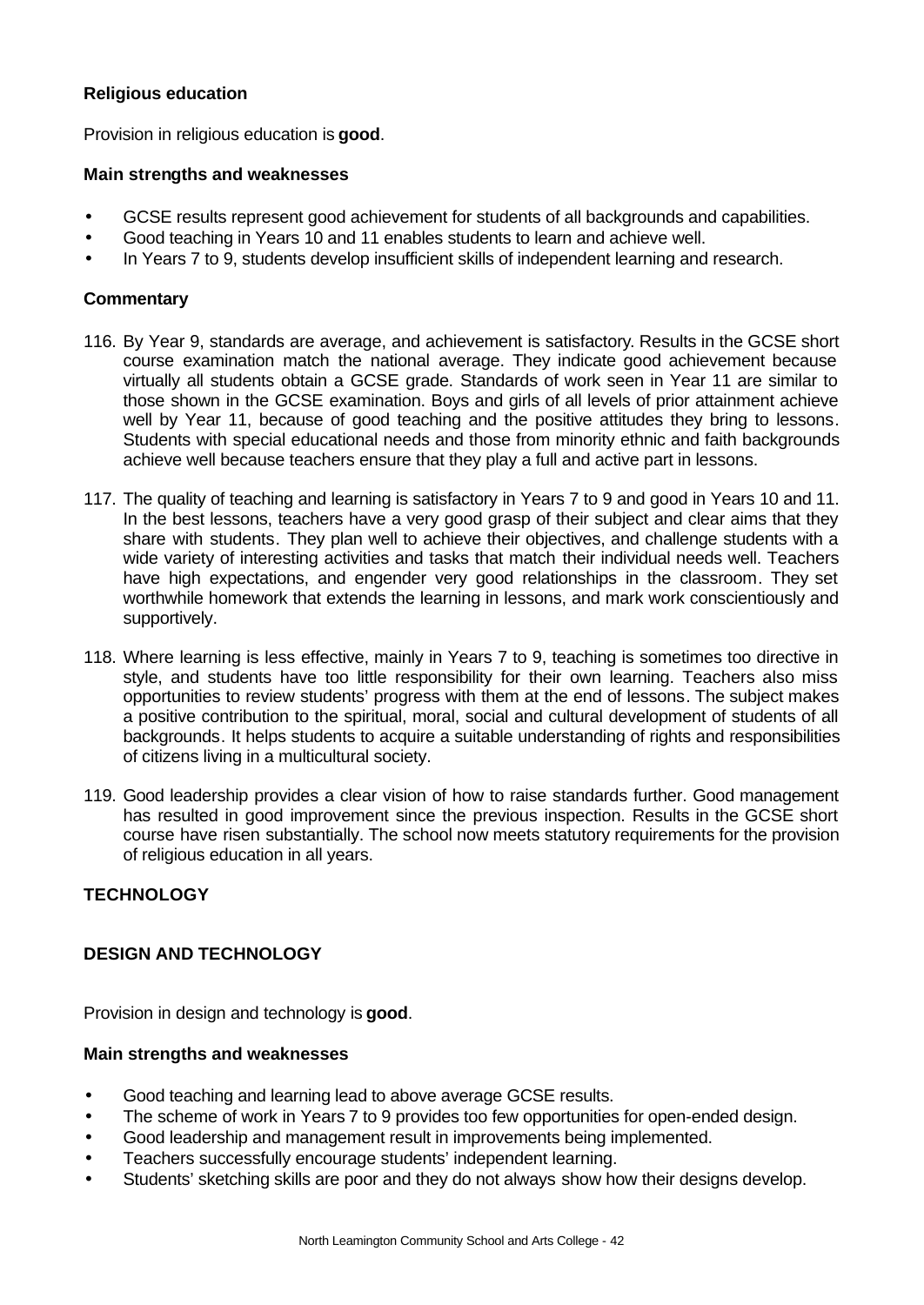# **Commentary**

- 120. In the past two years, teachers' assessments indicate that standards were below average at the end of Year 9. Currently, standards of work seen show that standards are average by Year 9. They represent satisfactory achievement for boys and girls of all backgrounds and capabilities compared with students' broadly average levels of attainment on entry in Year 7. In Years 7 to 9 students experience a very broad range of materials and processes, but not computer control. They do not develop and apply sketching skills well. They sometimes model their ideas, but do not always show how their design ideas develop. Students with special educational needs make good progress in lessons because they receive good help.
- 121. In 2003, GCSE results were well above average and students did as well as they did in their other subjects. Boys did less well than girls. Provisional results in 2004 show a slight fall. Results remained very high in textiles and food technology, broadly average in product design courses but were very low in electronics, in which there were staffing difficulties. Standards of current work by Year 11 are above average and show good achievement. In manufacturing, students learn much about industrial practice and manufacturing processes. In product design, students find the work relevant and interesting, because it is usually related to the needs of a commercial setting or client base. Students do not yet use ICT to support their work or research as widely as they might. Achievement is good because teachers help students to organise their coursework studies. In food, students argue the case for product development well, and generally, the emerging application of computer-aided design is helping design development. Students do not consistently evaluate their work in sufficient depth. The lower achievement of boys links to the previous lack of ICT facilities across design and technology and recent staffing difficulties in electronics.
- 122. Teaching and learning in Years 7 to 11 are good overall. In manufacturing, external visits reinforce students' learning. Teachers encourage students' independent self-learning. They provide suitable and interesting activities to stretch the highest attainers and provide good individual support, when required, to students of all capabilities. Good focus on product analysis helps students to develop criteria for design. In Years 7 to 9, students' workbooks are a positive aid to structured learning and ensure good use of the time available for designing and making. In Years 10 and 11, teachers use their very good subject knowledge to enable students to gain a good understanding of the correct application of processes and technical vocabulary.
- 123. The new and good leadership sets clear and appropriate priorities for improvement. Good management ensures the smooth running of the subject despite accommodation being located in a number of different areas. Frequent and regular assessment in Years 10 and 11 provides students with good information about their work and progress on GCSE courses. In Years 7 to 9, assessment does not indicate clearly enough how well students are doing in relation to National Curriculum levels. The curriculum in Years 7 to 9 does not provide enough work of suitable difficulty for open-ended design. The acquisition of new laptop computers means that the application of ICT and computer-assisted design is developing rapidly.
- 124. Improvement is satisfactory since the previous inspection. While standards have improved overall, differences in attainment and achievement remain between subject areas. ICT resources have improved recently, but its application to students' work is only just starting to develop. Students' sketching skills are still weak. Food technology rooms have improved considerably.

# **VISUAL AND PERFORMING ARTS**

The focus was on art and design and music. Work was sampled in drama, which is taught as a separate subject in Years 7 to 9, and as an optional subject in Years 10 and 11. Work was also sampled in **dance**, as part of the performing arts programme. In the lessons observed, standards were well above average and indicated very good achievement. The teaching ranged from good to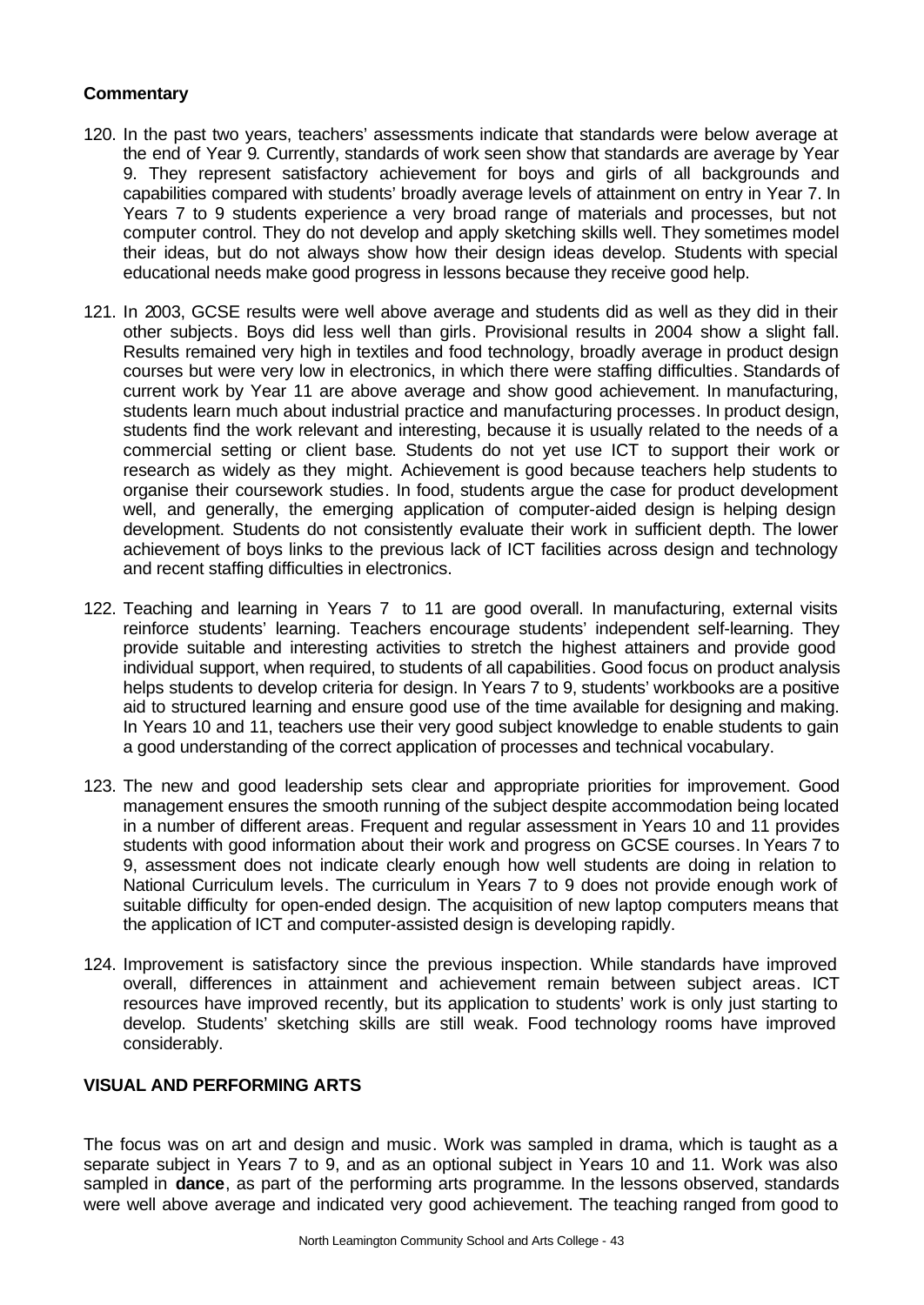excellent and students were making very good progress. Students benefit from the high level of expertise of dance tutors as well as the range of classes and out-of-hours activities that are available to them.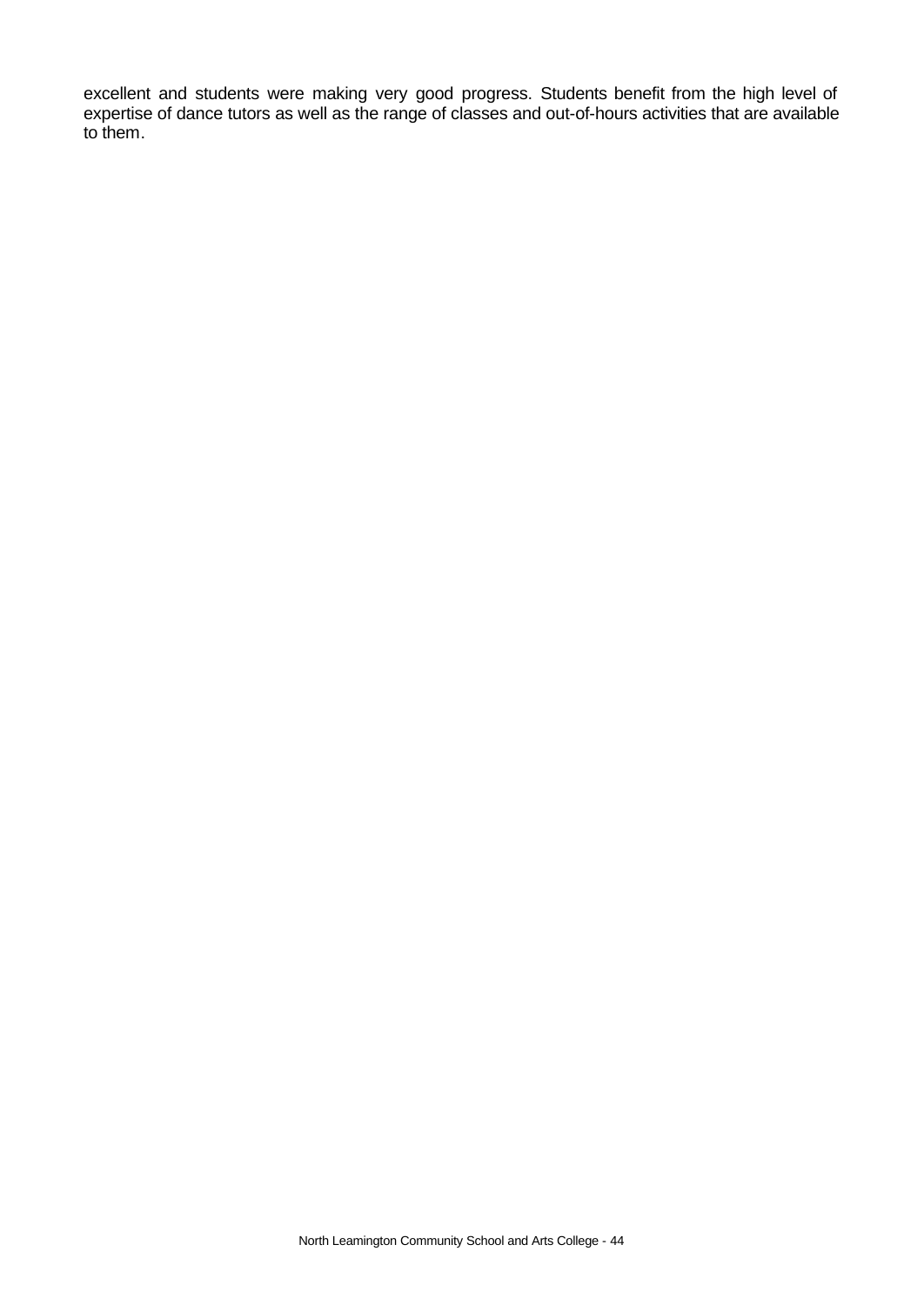# **Art and design**

Provision in art and design is **good**.

# **Main strengths and weaknesses**

- Good teaching, including some that is excellent, promotes good achievement.
- Very good leadership and management set a clear direction for the department.
- Very good curricular planning gives a good balance of instruction and independent learning.
- Unsatisfactory accommodation restricts GCSE activities.
- Inadequate ICT resources restrict students' achievement.

# **Commentary**

- 125. Students enter Year 7 with very varied experiences of art and design and overall standards are below average. Achievement over Years 7 to 9 is good, so that standards are average by the end of Year 9. In the past two years, teachers' assessments show standards were average at the end of Year 9, with girls attaining higher than boys. Students demonstrate competent skills in drawing and painting and experience of a good variety of media. The range of attainment remains wide, reflecting inconsistencies in provision in recent years through considerable staffing changes. Students of all capabilities and backgrounds achieve equally well as a result of good attention to individuals' needs.
- 126. GCSE results in 2003 were below average, but provisional results for 2004 were very close to the previous year's national average. Girls attain much higher than boys. The proportion of students taking GCSE art and design is twice the national average and candidates are from a wide range of prior attainment. By Year 11, standards are average overall showing good achievement for the large numbers taking the subject. Museum and gallery visits lead to welldisplayed research work though only a few students write confidently about artists and artefacts.
- 127. The quality of teaching and learning is good. In Years 7 to 9, newly devised foundation projects give students a common experience of materials and techniques that provides a very good platform for future development. Good preparation of lessons ensures the effective use of the time available. Examples of excellent teaching were seen in Year 7 generating very high levels of students' involvement and motivation. In Years 10 and 11, teaching is clear and informative, with well-prepared support materials that help students to work independently in exploring materials and techniques. The number of students in GCSE groups is too large for the studios and restricts opportunities to work on large-scale projects. Insufficient computers in the studios and inadequate memory in the ICT suites for image manipulation slow students' learning and application of ICT skills.
- 128. Leadership and management are very good. The introduction of new schemes and procedures, with the full support and involvement of the team, ensures that standards continue to rise. Appropriate delegation of responsibilities makes very effective use of the team's very good range of specialist expertise. New courses address the need to improve boys' performance. Improvement since the previous inspection is satisfactory and the department has the capacity and commitment for further improvements.

# **Drama**

129. GCSE results are well above average in drama. Students value the subject because they find learning is fun and enriching. They achieve well by Year 9 and very well by Year 11. Students of all capabilities develop good skills in researching the social and historical contexts of drama texts. They understand the technical and practical aspects of stagecraft, such as movement, gesture and expression. Students interpret character and theme and evaluate their own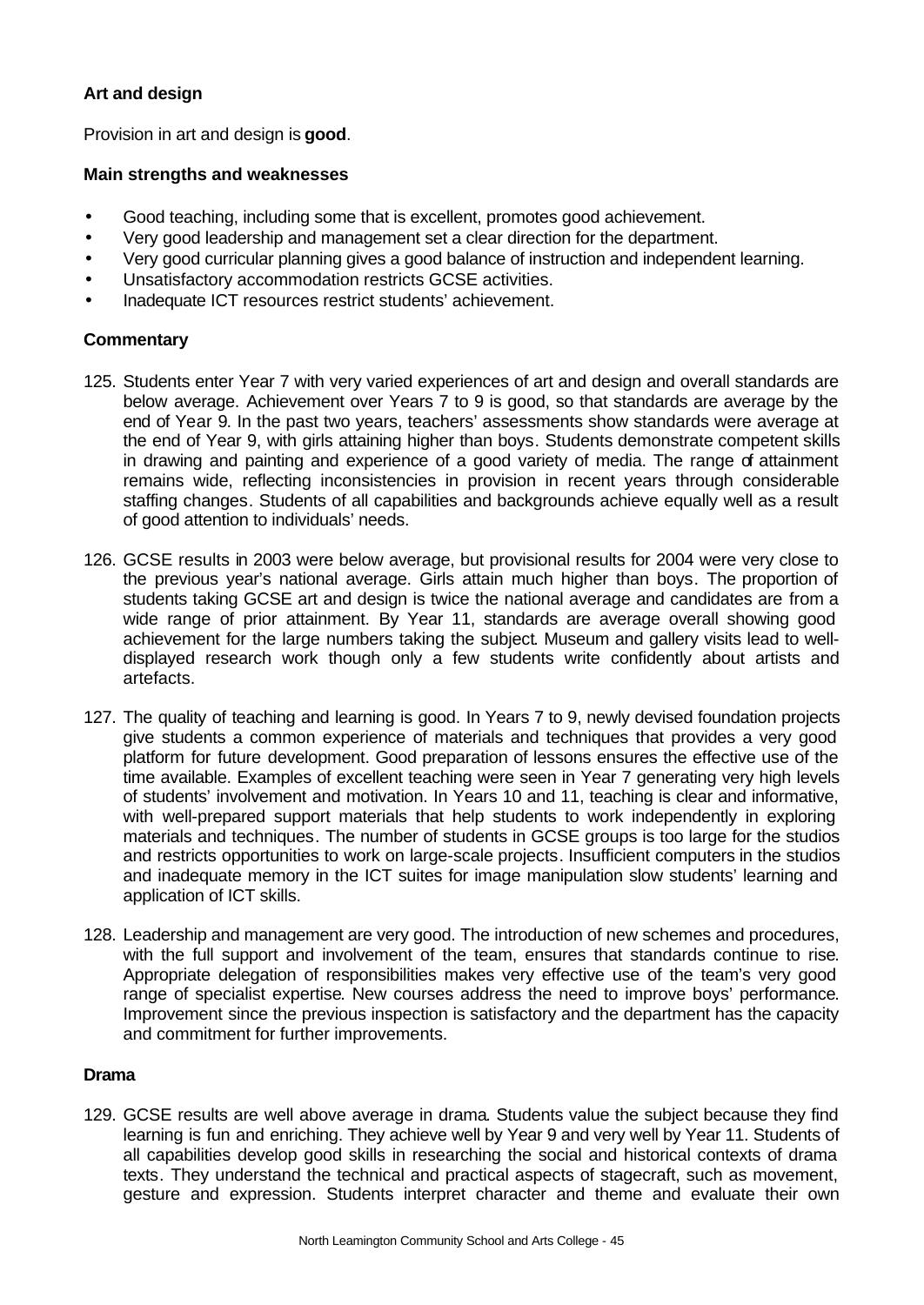performance with insight. In lessons seen, students showed very good gains in knowledge and understanding in the practical skills integral to the subject.

130. Teachers use their wide-ranging subject knowledge very well to plan lessons that balance practical activity with whole-class teaching. Students' perceptive evaluations of their own work and that of others assist their learning. Where teaching is excellent, the lesson includes practical activities in short and very effective bursts that help students to develop such skills as relaxation, concentration, voice control and projection. The teacher uses clear explanations and demonstrations to illustrate key learning points. Students collaborate very well with one another and with the teacher, and enjoy working independently, enthusiastically and conscientiously to improve their dramatic skills. Very good leadership demonstrates a strong vision of how the subject should contribute to students' personal and social development. Drama makes a very good contribution to the school's success as a performing arts college and numbers taking GCSE have increased considerably.

#### **Music**

Provision in music is **good**.

#### **Main strengths and weaknesses**

- Emphasis on developing students' rhythmic skills contributes positively to their performances.
- Teachers have good practical skills that are contributing to students' achievement.
- When lessons are only about theory, students often lose interest.

- 131. Teachers' assessments at the end of Year 9 in 2004 indicate that standards were above the previous year's national average. These results are generous and not a true reflection of students' attainment. GCSE results in 2003 were close to the national average. They indicated good achievement for the well above average proportion of students entered. The 2004 results, however, are not quite as high. These lower results are partially due to staffing problems in the past that have now been resolved.
- 132. Students join the school with skills that are below average in music overall. With the benefit of good teaching, boys and girls of all backgrounds and capabilities achieve well so that, by the time they reach Year 9, standards are average. Students' rhythmic skills are good, contributing positively to their performance skills that are well established. Students have a competent knowledge of basic composing techniques but skills are not as well established as their performance. The contributory reason for this is that, in the past, there has been a greater emphasis on performance. This has now been remedied with a greater focus on composition. In Years 10 and 11, the good achievement continues and *s*tandards of students studying the GCSE course are at the expected level at this point in the academic year. Students use ICT music programs effectively to enhance their creative skills.
- 133. The overall quality of teaching and learning is good. Teachers have a good range of specialist skills and use them effectively to demonstrate musical sequences that contribute positively to students' learning and understanding. Learning is better when activities in lessons have a practical basis. This approach engages students' interest quickly, leading to good progress. Learning is slower when teaching is only about the theory of music and does not engage the students actively. The outcome of this is that students experience difficulty transferring the knowledge to their practical activities. Listening skills are better developed when the focus at the beginning of the lesson is on appraising music.
- 134. The good acting leadership of the subject has a clear vision and suitable priorities for the future developments of music in the school. It provides good support to staff and students and is a positive role model for colleagues. The very recent revision and rewriting of schemes of work have helped to raise standards and to enable students now to regard music as a worthwhile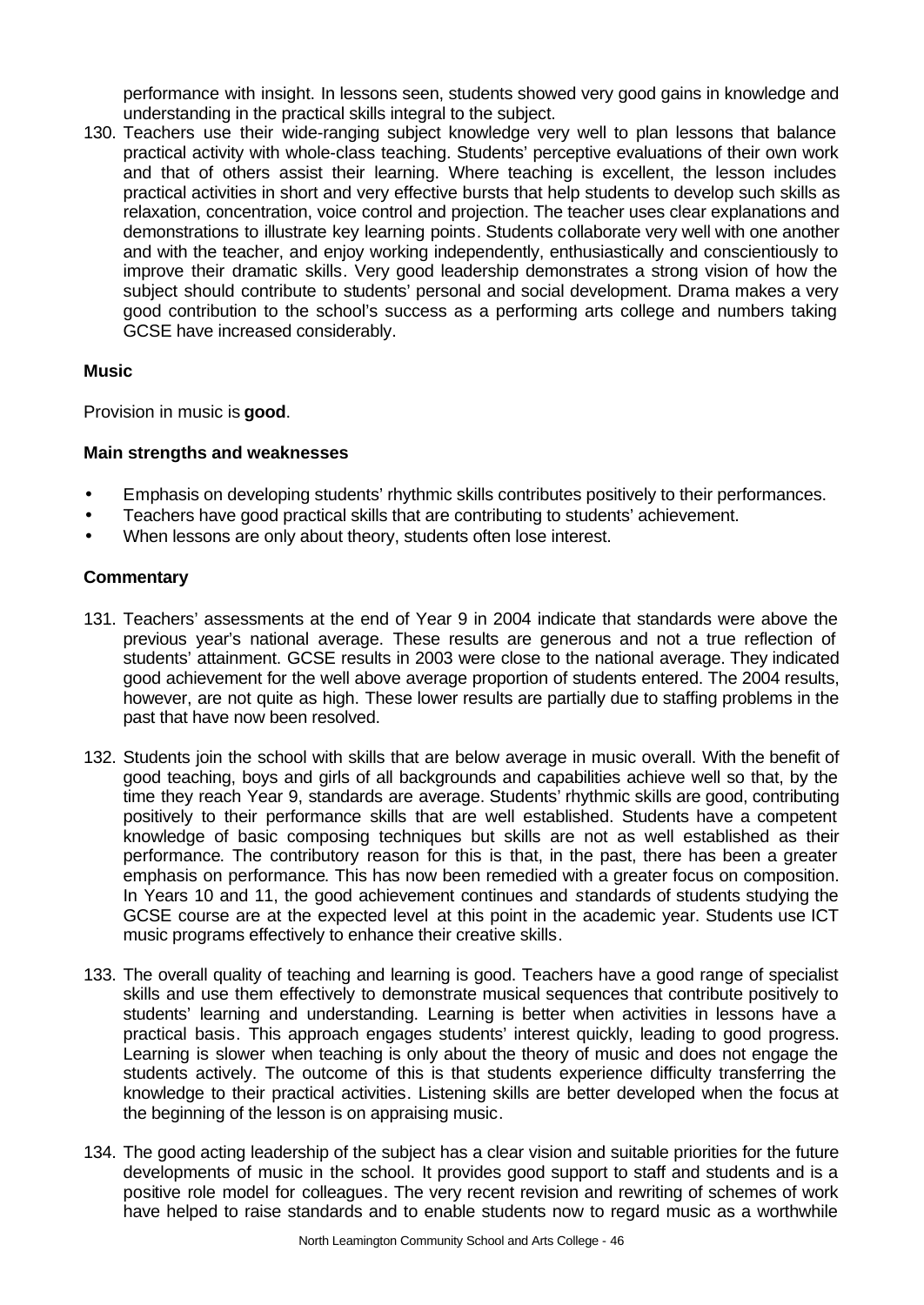activity. Management is satisfactory, but there is not enough monitoring of teaching to share good practice or sufficiently rigorous analysis of examination results to promote higher standards.

135. The wide range of extra-curricular activities contributes positively to students' achievement, offering challenging musical experiences for higher attaining and talented students. The use of assessment is at an early stage of development and has yet to have a full effect on raising standards. Improvement since the previous inspection is good. The department plays a suitable part in the school's successful development as a performing arts college.

#### **PHYSICAL EDUCATION**

#### **Physical education**

Provision in physical education is **good**.

#### **Main strengths and weaknesses**

- Good teaching, including some that is excellent, helps to raise standards to above average.
- Very good assessment informs students well and helps to match work to individual needs.
- Very good extra-curricular sporting provision complements a broad and balanced curriculum.
- Dirty indoor accommodation is a potential health and safety hazard.

- 136. In 2003, teachers' assessments at the end of Year 9 showed that standards were above average. The 2004 assessments indicate similar standards. In current work, standards are above average by Year 9 and indicate good achievement compared with students' broadly average standards in physical education on entry in Year 7. GCSE results in 2003 were slightly above average and indicated good achievement, even though students did not perform quite as well in physical education as they did in most of their other subjects. Provisional GCSE results in 2004 were slightly above the previous year's national average and represent good achievement. Standards of work seen were above average by Year 11 on both the GCSE course and the compulsory course.
- 137. Throughout Years 7 to 11, boys and girls enjoy physical education. Their enthusiasm for the subject helps students of all backgrounds and capabilities quickly to acquire competent basic skills in a range of games including badminton, tennis, football and rugby as well as in gymnastics. They are confident when working together with others and support and encourage each other very well. Teachers make safety a prime concern and students learn to exercise proper care in all activities.
- 138. Students taking the GCSE course in physical education and sports studies develop very good theoretical knowledge, which gives them in-depth understanding about the functions of their bodies and components of fitness. They make very good use of ICT in these lessons. Students with special educational needs receive very good support that assists their good progress. In many cases, their competent physical skills compensate for other learning difficulties.
- 139. The quality of teaching and learning is good overall. A team of well-qualified specialists produces good teaching throughout the school. At times, teaching is very good and is occasionally excellent. In all lessons, very effective planning and preparation of resources give students a clear understanding of what they should learn and why. Students increase their knowledge and understanding through many very good opportunities to evaluate their own efforts and those of others. However, opportunities for students to plan their own learning are limited. The use of assessment is a very positive feature of this department. Effective use of the good recording of students' performances ensures good planning of work to match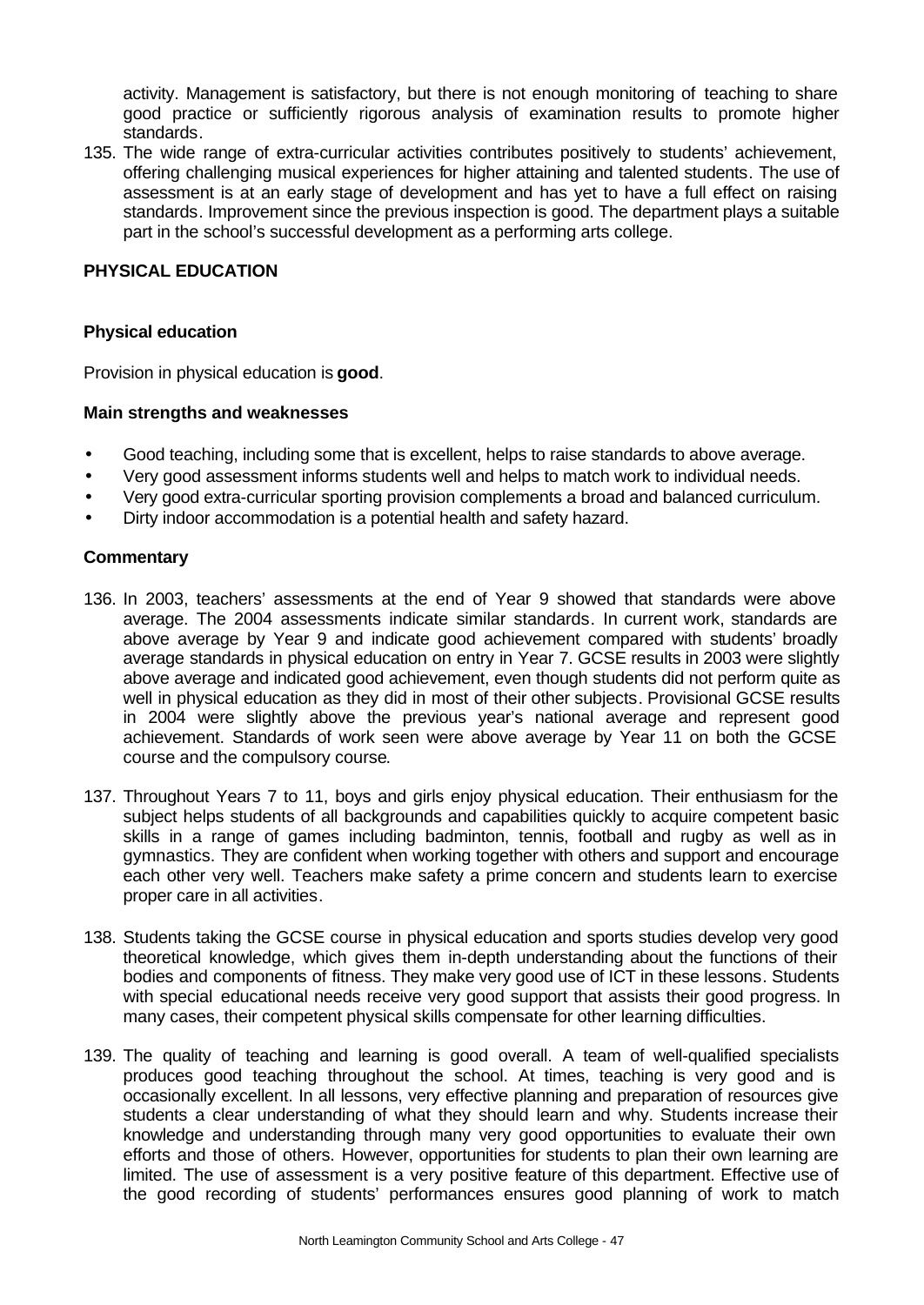students' group and individual needs. The very good provision of extra-curricular sporting activities enhances the performing skills of boys and girls of all levels of attainment. Students value highly these enrichment activities that promote their social development very well.

140. Good leadership and management have accomplished a great deal in terms of raising standards and bringing about good improvement since the previous inspection. Low standards of cleanliness in indoor working spaces have implications for health and safety.

# **PERSONAL, SOCIAL AND HEALTH EDUCATION AND CITIZENSHIP**

The focus was on work in citizenship. Work-related learning was sampled.

# **Citizenship**

Provision in citizenship is **good**.

#### **Main strengths and weaknesses**

- Standards are above average and achievement is good as a result of good teaching.
- Teachers manage discussion in class skilfully.
- The very good planning and resources for the course motivate students to work hard.
- There is insufficient reference to citizenship in other subjects of the curriculum.

- 141. All students in Years 7 to 11 have a single lesson in citizenship every week. Standards of work observed were above average in Years 7 to 9, largely because of the good verbal contributions of students. Students enter for the short course GCSE examination in citizenship and results in 2003 and in 2004 were below average. However, the unusual policy of entering almost all Year 11 students for an examination in citizenship meant that a far larger number of students achieved a GCSE grade in the subject than in most schools. Standards by Year 11 currently indicate that students are on course to attain above average GCSE results and are achieving well.
- 142. Achievement in citizenship is currently good throughout Years 7 to 11 for students of all capabilities, including those with special educational needs and the few at an early stage of learning English. This is the result of good teaching and learning. Teachers value the subject and plan their lessons well, and students respond positively. Lively teaching techniques such as discussion groups with well-established rules, role-playing and game playing to learn about issues such as world trade motivate students to participate actively. Students enjoy the lessons, encourage each other in discussions and listen to each other's views with respect.
- 143. Although the timetabled lessons in citizenship are effective in promoting good achievement, students do not always have enough opportunities to extend their knowledge and appreciation of citizenship issues in other subjects. Very effective leadership and management support good teaching. Comprehensive schemes of work and programmes of study and an excellent resource bank motivate students to learn well. Increased emphasis on coursework for current Year 11 students is helping to raise standards. Teachers benefit from good in-service training. The department is, suitably, seeking accreditation for the subject at Year 9 in order to raise its profile further.
- 144. The department continues to make very good improvement. The use of outside speakers, including representatives of the police and disabled groups, and the good participation of students in the Student Parliament enrich the citizenship programme.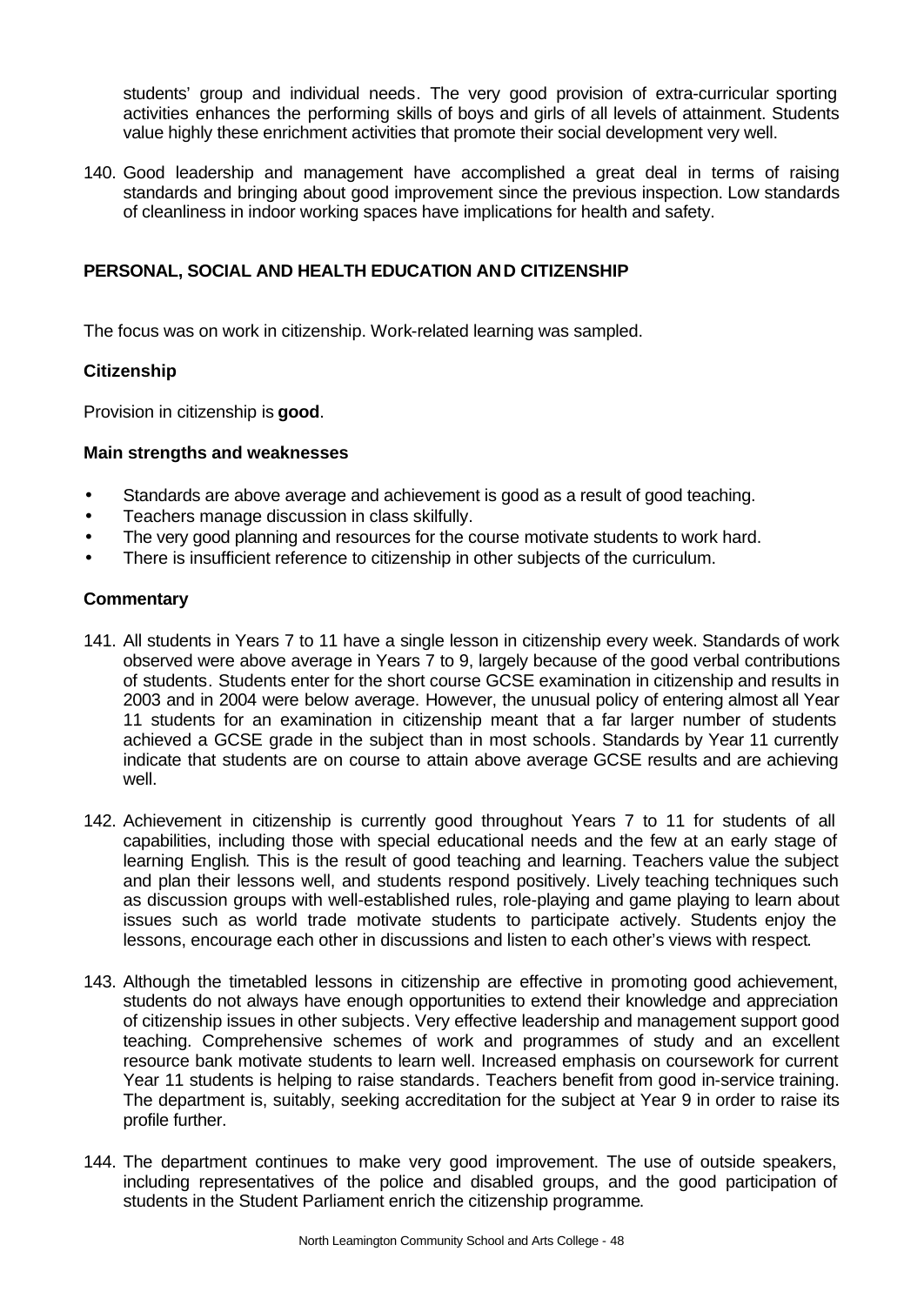#### **Work-related learning**

145. Very good leadership and coordination ensure that boys and girls of all ethnic backgrounds benefit from a coherent programme that combines careers education and guidance, PSHE, citizenship and work-related learning. Work-related learning courses in Years 10 and 11, taught in conjunction with local colleges, motivate students to achieve well across subjects. Good teaching and facilities on these courses match students' individual needs very well. Large numbers of students, of all levels of attainment, benefit from using facilities at local colleges that are often excellent, as in engineering, and which encourage them to learn rapidly and effectively. Students value the well-organised placements on work experience that give them a good awareness of the skills needed for work. In the work seen in Years 10 and 11, students' achievement is good overall. It is very good in college-based courses. Monitoring of students' progress is very good. Students on college-based courses miss one day or more a week of other lessons, which they have to make up in study periods. They say, with justification, that these experiences help them to develop independence. Students' attitudes to work-related learning are very good.

# **SUBJECTS AND COURSES IN THE SIXTH FORM**

In the inspection, 15 subjects and courses were inspected and are reported on in detail. Work in other subjects and courses was sampled and contributed to the overall picture of teaching and learning in the school.

The table below shows entry and performance information for courses completed in 2003.

| <b>Subject</b>               | <b>Number</b><br>entered | % gaining grades A-E |         | % gaining grades A-B |         | Average point score |         |
|------------------------------|--------------------------|----------------------|---------|----------------------|---------|---------------------|---------|
|                              |                          | School               | England | School               | England | School              | England |
| Art and design               | 25                       | 80.0                 | 80.1    | 52.0                 | 23.7    | 42.8                | 29.9    |
| Biology                      | 20                       | 70                   | 65.2    | 20.0                 | 11.1    | 21.0                | 20.6    |
| Chemistry                    | 9                        | 77.8                 | 72.7    | 33.3                 | 13.9    | 32.2                | 24.1    |
| Computing                    | 9                        | 66.7                 | 86.4    | 22.2                 | 23.8    | 30.0                | 32.0    |
| Dance                        | 9                        | 100                  | 86.9    | 22.2                 | 35.0    | 28.9                | 35.5    |
| Design                       | 9                        | 77.8                 | 74.9    | 22.2                 | 15.1    | 20.0                | 25.3    |
| Drama                        | 24                       | 100                  | 86.5    | 45.8                 | 19.6    | 44.6                | 30.6    |
| Economics                    | 16                       | 68.8                 | 73.6    | 25.0                 | 20.1    | 27.5                | 26.4    |
| English language             | 26                       | 92.3                 | 82.9    | 34.6                 | 17.5    | 33.5                | 28.7    |
| English literature           | 43                       | 95.4                 | 85.9    | 23.3                 | 19.1    | 27.7                | 30.2    |
| Environmental science        | $\overline{7}$           | 57.1                 | 71.4    | 14.3                 | 15.8    | 14.3                | 24.3    |
| French                       | $\mathbf{1}$             | 100                  | 78.2    | $\mathbf 0$          | 18.9    | 30.0                | 27.6    |
| Geography                    | 24                       | 75.0                 | 74.3    | 37.5                 | 19.8    | 30.8                | 26.5    |
| German                       | $\overline{7}$           | 100                  | 81.5    | 28.6                 | 19.3    | 40.0                | 28.9    |
| General studies              | 107                      | 64.5                 | 73.9    | 12.2                 | 17.8    | 19.6                | 25.7    |
| Health and social care ASVCE | $\overline{7}$           | 85.7                 | N/a     | 42.9                 | N/a     | 45.7                | N/a     |

*Level 3 GCE AS level courses*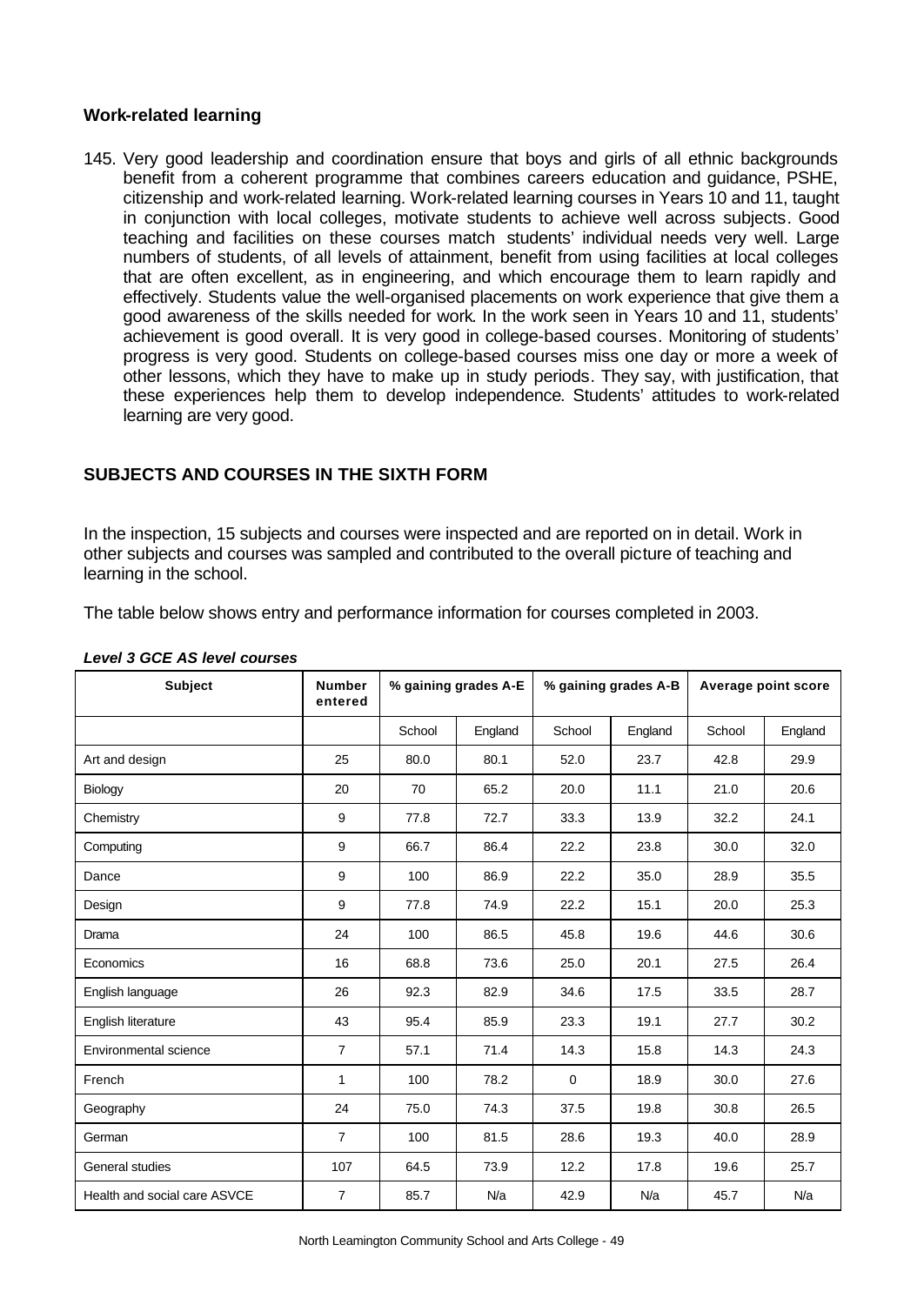| History            | 27 | 81.5 | 80.7 | 22.2        | 19.5 | 25.6 | 28.6 |
|--------------------|----|------|------|-------------|------|------|------|
| <b>Mathematics</b> | 34 | 85.3 | 61.9 | 41.2        | 17.1 | 37.4 | 22.1 |
| Media studies      | 32 | 100  | 86.4 | 34.4        | 23.8 | 35.3 | 32.0 |
| Music              | 11 | 90.9 | 86.5 | 9.1         | 21.4 | 27.3 | 30.7 |
| Music technology   | 11 | 63.6 | N/a  | 9.1         | N/a  | 18.2 | N/a  |
| PE studies         | 14 | 92.9 | 73.2 | 7.1         | 11.4 | 19.3 | 23.1 |
| Physics            | 26 | 84.6 | 68.6 | 38.5        | 14.4 | 39.2 | 22.7 |
| Politics           | 11 | 100  | 69.7 | 36.4        | 16.7 | 33.6 | 24.1 |
| Psychology         | 59 | 91.5 | N/a  | 23.7        | N/a  | 28.3 | N/a  |
| Religious studies  | 12 | 83.3 | 80.2 | 8.3         | 22.6 | 19.2 | 29.8 |
| Sociology          | 16 | 87.5 | 71.8 | 25.0        | 18.4 | 33.1 | 25.4 |
| Spanish            | 4  | 100  | 78.5 | $\mathbf 0$ | 17.7 | 20.0 | 27.3 |

# *Level 3 GCE A level and VCE courses*

| <b>Subject</b>               | <b>Number</b><br>entered | % gaining grades A-E |         | % gaining grades A-B |         | Average point score |         |
|------------------------------|--------------------------|----------------------|---------|----------------------|---------|---------------------|---------|
|                              |                          | School               | England | School               | England | School              | England |
| Art and design               | 15                       | 93.3                 | 98.6    | 33.3                 | 50.2    | 68.0                | 87.5    |
| Biology                      | 12                       | 100                  | 96.4    | 8.3                  | 39.2    | 65.0                | 78.6    |
| <b>Business studies VCE</b>  | 20                       | 100                  | 65.0    | 30                   | 14.6    | 79.0                | 60.1    |
| Chemistry                    | $\overline{7}$           | 100                  | 97.6    | 28.6                 | 49.0    | 74.3                | 84.9    |
| <b>Communication studies</b> | 17                       | 100                  | 99.4    | 52.9                 | 37.8    | 87.1                | 82.1    |
| Computing                    | $\overline{7}$           | 85.7                 | 95.6    | 14.3                 | 24.6    | 57.1                | 69.5    |
| Dance                        | 3                        | 100                  | 98.5    | 33.3                 | 44.9    | 80.0                | 83.9    |
| Design and technology        | $\overline{4}$           | 100                  | 97.8    | $\Omega$             | 35.0    | 50.0                | 77.9    |
| Economics                    | 6                        | 100                  | 98.9    | 33.3                 | 52.0    | 86.7                | 88.3    |
| English language             | 17                       | 100                  | 99.4    | 17.9                 | 36.3    | 75.0                | 80.9    |
| English literature           | 27                       | 100                  | 99.5    | 18.5                 | 46.5    | 75.6                | 86.5    |
| French                       | $\overline{c}$           | 100                  | 98.8    | 50                   | 51.5    | 80.0                | 87.6    |
| Geography                    | 17                       | 100                  | 98.7    | 64.7                 | 44.5    | 92.9                | 84.0    |
| German                       | 5                        | 100                  | 98.4    | 40.0                 | 47.9    | 88.0                | 84.8    |
| General studies              | 27                       | 100                  | 94.7    | 25.9                 | 31.0    | 77.0                | 73.1    |
| Health and social care VCE   | 16                       | 100                  | 67.7    | 29.0                 | 14.5    | 70.3                | 63.5    |
| History                      | 14                       | 100                  | 99      | 28.6                 | 44.6    | 80.0                | 84.6    |
| Mathematics                  | 18                       | 100                  | 96.7    | 50                   | 55.6    | 87.8                | 88.8    |
| Music                        | 4                        | 100                  | 98.8    | 50                   | 38.9    | 80.0                | 81.1    |
| Other sciences               | $\overline{7}$           | 100                  | 97.3    | 14.3                 | 41.5    | 62.9                | 80.3    |
| Other social studies         | 34                       | 97.1                 | 97.4    | 35.3                 | 42.7    | 80.0                | 81.8    |
| Performing arts VCE          | 8                        | 75                   | 87.3    | 75                   | 42.2    | 102.9               | 77.8    |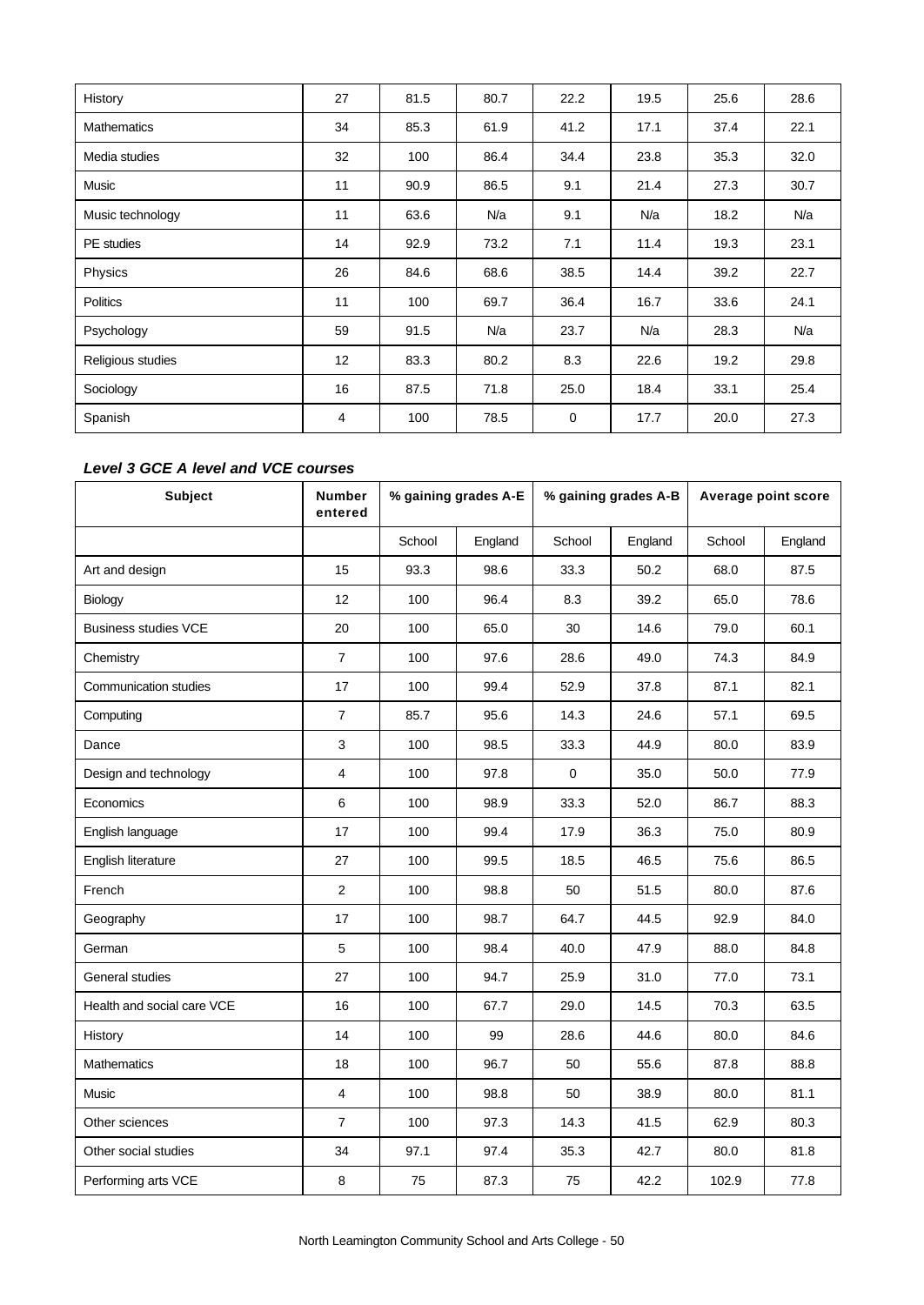| Physics           | 10 | 90  | 96.7 | 30   | 44.6 | 74.0  | 81.7 |
|-------------------|----|-----|------|------|------|-------|------|
| Religious studies | 6  | 100 | 98.8 | 16.7 | 46.7 | 80.0  | 85.6 |
| Sociology         | 2  | 100 | 98.2 | 50   | 44.3 | 80.0  | 83.6 |
| Spanish           | 2  | 100 | 98.3 | 100  | 50.2 | 110.0 | 86.9 |
| Sports/PE studies | 4  | 100 | 98.0 | 25   | 30.9 | 85.0  | 75.2 |

#### *Level 2 vocational qualifications*

| Qualification           | No in<br>final year | % gaining<br>qualification |         | % gaining merit |         | % gaining distinction |         |
|-------------------------|---------------------|----------------------------|---------|-----------------|---------|-----------------------|---------|
|                         |                     | School                     | England | School          | England | School                | England |
| <b>Business studies</b> | 6                   | 100                        | N/a     | 16              | N/a     | 0                     | N/a     |
| Health and social care  | 6                   | 83                         | N/a     | 0               | N/a     | 0                     | N/a     |
| Leisure and tourism     | 5                   | 100                        | N/a     | 20              | N/a     | 0                     | N/a     |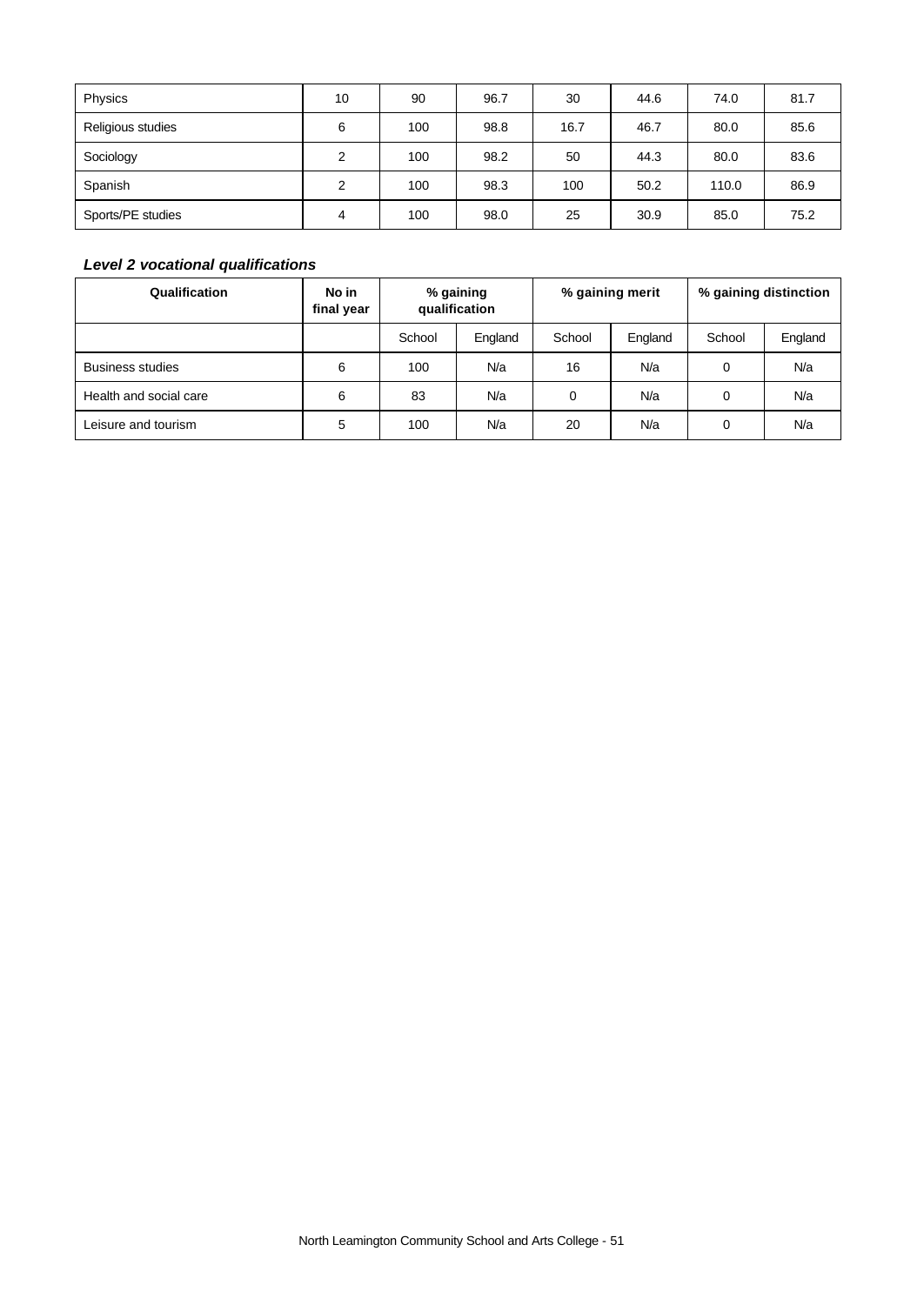# **ENGLISH, LANGUAGES AND COMMUNICATION**

The focus was the provision for AS/A2 courses in English language and literature.

Work was sampled in French and German. In the two lessons seen, the small number of students were making good progress and gaining in confidence as a result of teachers using their expertise in the foreign language to motivate them to do well.

# **ENGLISH LANGUAGE AND LITERATURE**

Provision in English language and literature is **very good**.

#### **Main strengths and weaknesses**

- AS/A2 results are well above average, indicating very good achievement.
- Very good teaching helps students to develop very good critical and analytical skills.
- Very good leadership helps teachers and students to work with enthusiasm and commitment.
- Teachers make little use of ICT to promote teaching and learning.

#### **Commentary**

- 146. Standards match those of most sixth forms on entry in Year 12 and rise to above average by the end of Year 12. Standards are usually above average by the end of Year 13. Standards in current classes are well above average. They indicate very good achievement that is a result of very good teaching and planning. The progress of a few relatively lower attaining students is less rapid, but students of all social and ethnic backgrounds achieve equally very well overall.
- 147. AS/A2 results were a little below average in 2003. Provisional results for 2004 show a substantial improvement with results that were above the previous year's national averages and represent very good achievement for the large number of candidates involved.
- 148. Teaching and learning are very good. Lessons proceed at a fast pace. The subject knowledge of the teachers is very good. It motivates students, particularly in Year 13, to engage in discussion and debate at a high level. Students work independently and conscientiously, shaping their ideas and opinions and debating among themselves. They challenge each other to defend opposing points of view. Students in Year 12 are a little less confident but early indications are that they are developing similarly high skills. Critical analysis of literary text is very good, showing subtlety and awareness of ambiguity and moral complexity in their study. This was particularly obvious in a lesson on *Othello*, in which the group considered the character of Iago as seen through the eyes of other characters.
- 149. Assessment is very effective. Students know their learning targets and what to do to reach them. They collaborate very well in lessons and work hard in their own time to read and to research the social and historical contexts of literary texts and to develop their ideas and their notes.
- 150. Very good leadership and management have ensured very good improvements, particularly in standards, since the previous inspection. They provide very good support and guidance to help students, including those who come from other schools, to make the transition from Year 11 into Year 12 very well. Traditional resources for learning such as textbooks, flipcharts and whiteboards are readily available to support learning. The department does not currently make enough use of newer technologies, such as access to digital projection facilities to aid presentation, and the Internet to support research.

#### **Language and literacy across the curriculum**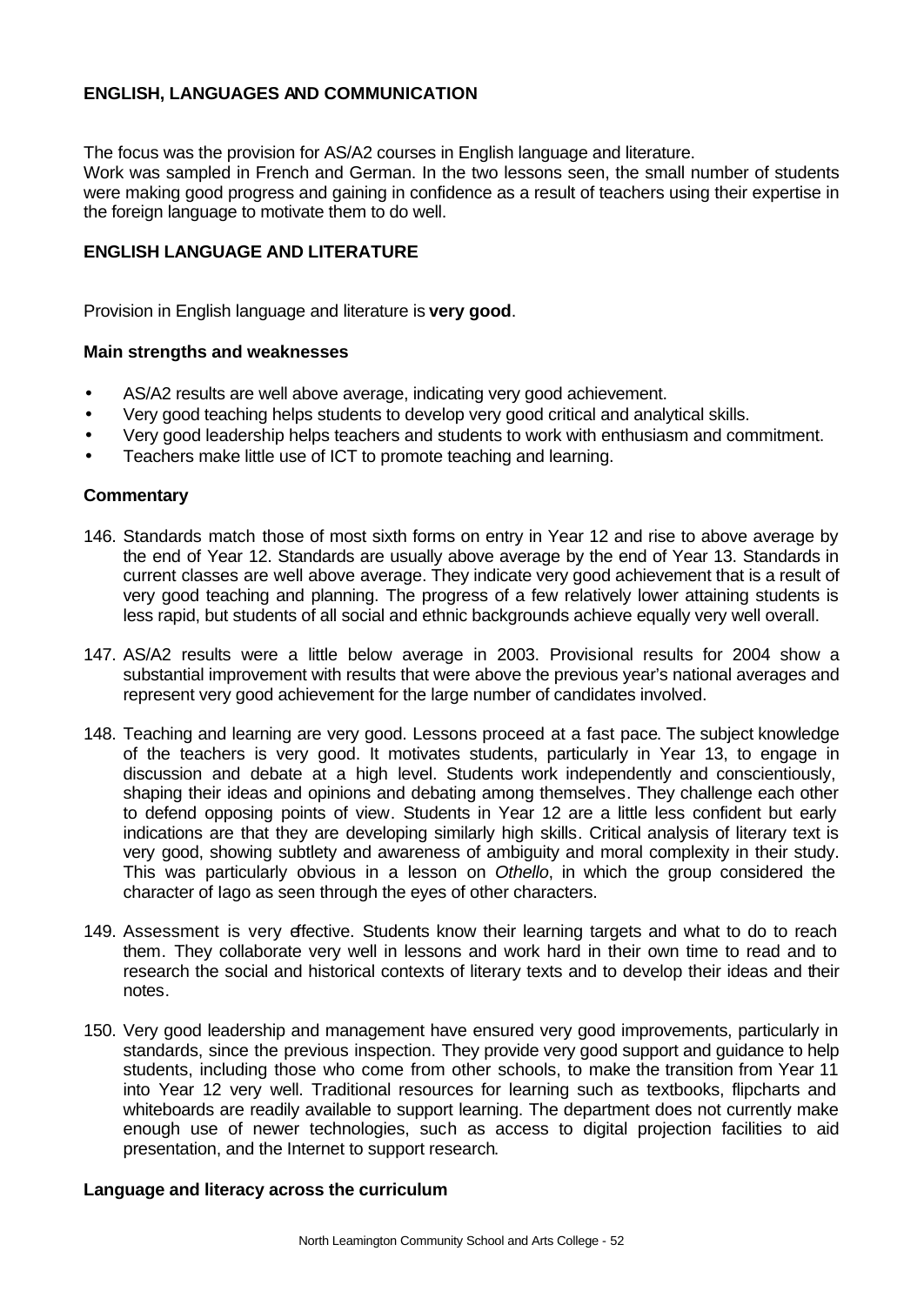151. Above average standards of literacy and oracy in Years 12 and 13 enable students of all ethnic backgrounds to achieve well across subjects. Students communicate their knowledge of subjects clearly in their written work. They read fluently with good comprehension and use reading skills such as scanning to good effect. Most are confident and very competent speakers and enjoy participating in discussions. All subjects make suitable provision for the development of literacy skills. Teachers place a good emphasis on the correct use of technical vocabulary.

# **MATHEMATICS**

The focus of the inspection was on AS and A2-level work in mathematics.

#### **Mathematics**

Provision in mathematics is **very good**.

#### **Main strengths and weaknesses**

- Standards attained are usually well above average and represent very good achievement.
- Teaching is very good because teachers know their subject very well.
- The wide variety of courses on offer enables all students to achieve very well.
- Marking is of inconsistent quality.

#### **Commentary**

- 152. Standards on entry to the AS/A2 courses are slightly above those found nationally. Very good teaching ensures very good learning with standards rising to well above average by the end of Year 13.
- 153. In 2003, AS results were above average and A2 results broadly average. Taking into account students' prior GCSE performances, the results indicated good achievement overall. Provisional results for 2004 were well above the previous year's national averages for AS and A2. They represent very good achievement for the sizeable number of candidates. Standards are currently well above average by Year 3 and indicate continued very good achievement.
- 154. The good variety of modules of study motivates students to succeed in mathematics. As a result, they gain very good skills, knowledge and understanding of the basic mathematics needed at this level and for future higher education. They reach high standards, equivalent to A2 level, in pure mathematics by the end of Year 12, through intensive study of that course. They enhance this through suitably challenging work throughout Years 12 and 13 in core mathematics, mechanics and statistics. A small group of high attainers are enriching and extending their work through studying further mathematics at A2 level. Very good links with a local university facilitate the teaching and learning in the further mathematics module.
- 155. Teachers have a thorough knowledge of the subject material and are imaginative in its presentation. The very good teaching motivates students very well and as a result, they are enthusiastic and achieve very well. Students develop very good learning skills, working independently or within small groups as appropriate. Although the assessment of students' work to set targets and to influence the teaching is good, marking is of inconsistent quality and does not always show students how to improve or serve as a good tool for revision.
- 156. The very good leadership and management of the department have ensured that improvement is good since the previous inspection and that standards and achievement continue to improve.

#### **Mathematics across the curriculum**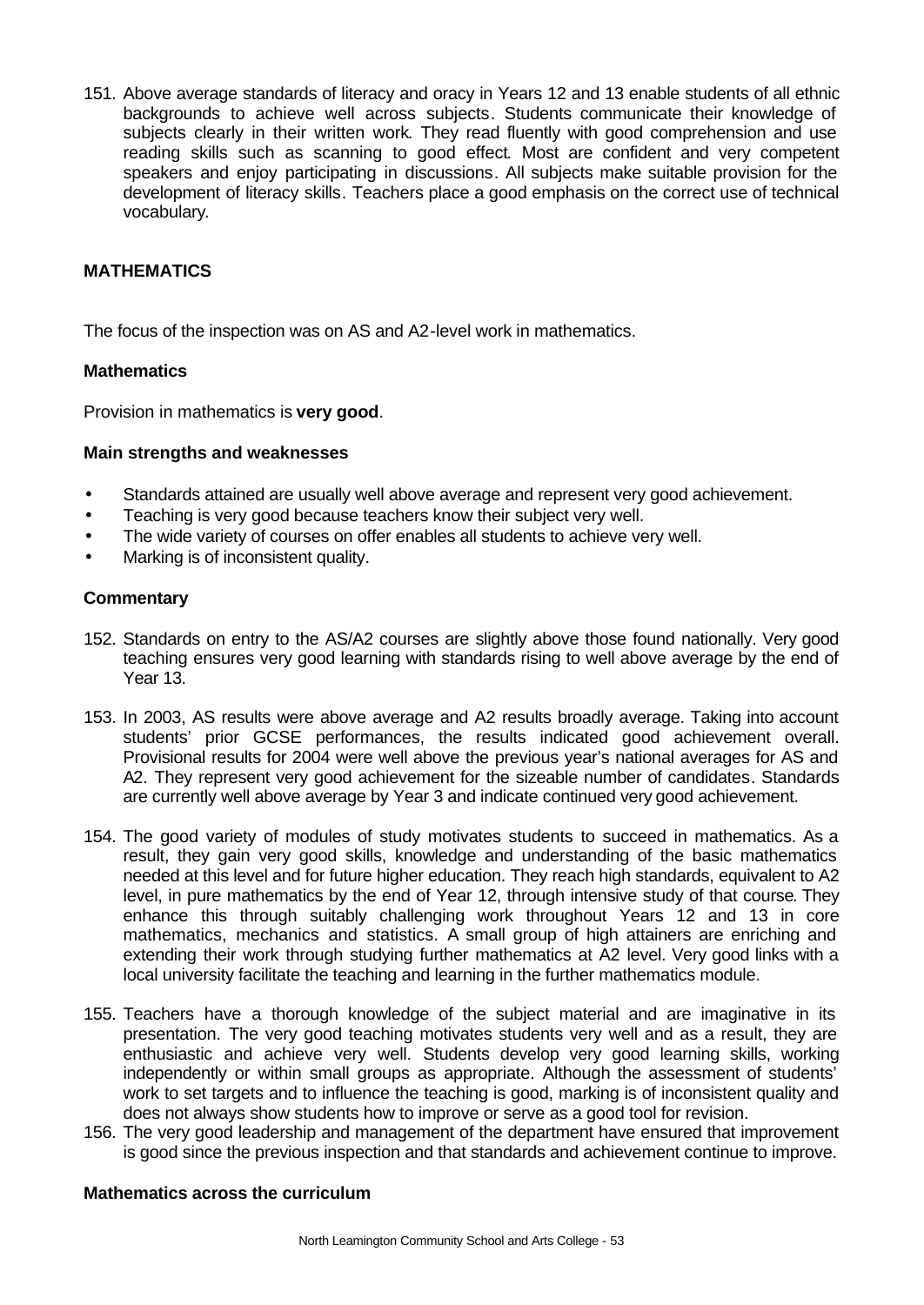157. Most students have above average standards in numeracy, which they use well to support their work across subjects. Students entering the sixth form without a grade C or above in GCSE mathematics have the good choice of either re-sitting GCSE to endeavour to raise their grade to C or above, or of studying the Level 2 key skills course in numeracy. Teaching of both of these courses is very good. Consequently, students readily acquire the mathematical skills they need to make appropriate progress in their other studies.

# **SCIENCE**

The focus of the inspection was the provision for AS/A2 courses in biology and chemistry.

# **BIOLOGY**

Provision in biology is **satisfactory**.

#### **Main strengths and weaknesses**

- In the best lessons, students' active involvement helps them to make good progress.
- Students' positive attitudes and behaviour assist their learning.
- A narrow range of teaching methods and insufficient use of ICT restrict learning.
- Insufficient attention to improving students' skills in note-taking limits progress.

- 158. AS and A2 results in 2003 were below average and indicated underachievement. Provisional results for 2004 show a good improvement because A2 results broadly matched the previous year's national average and AS results were above it. Over the past three years, students' achievement was satisfactory overall in relation to their prior GCSE attainment. The numbers taking biology at A2 are low, but the rate of retention is good.
- 159. Currently, standards in Year 12 and Year 13 are average. They indicate satisfactory achievement overall for students of different ethnic backgrounds and capabilities. Students work hard and are positive in their approach to the work. They made very good progress in those lessons observed in which very good teaching demanded much of them. The activities challenged them to think clearly for themselves and to use their initiative. In other lessons they take in information but do little with it. For example, the questioning of Year 13 students about work covered during their previous lesson indicated an inadequate understanding of the process of respiration. When questioned on other aspects of the syllabus, they demonstrated a satisfactory understanding of basic facts and concepts. Analysis of students' files indicates that most are well organised, with care taken over the copying up of notes.
- 160. Teaching and learning are satisfactory overall. In the best lessons, teachers use their subject knowledge very well to probe students' understanding with assignments such as 'Explain why beta glucose gives cellulose its considerable strength and stability'. The few high attainers cope well with the additional challenge of considering areas beyond the main lesson content. When teaching is just satisfactory, planning concentrates more on covering the content than ensuring that students gain a good understanding. Accordingly, in these lessons, students have few opportunities to apply their knowledge, speculate, argue a case or ask questions. Analysis of work indicates that teachers do not check sufficiently students' understanding or the quality of their note-taking. Marking is inconsistent and does not always provide clear indications of how well students are doing. There is little use of ICT for research, for data analysis or for developing techniques in data logging.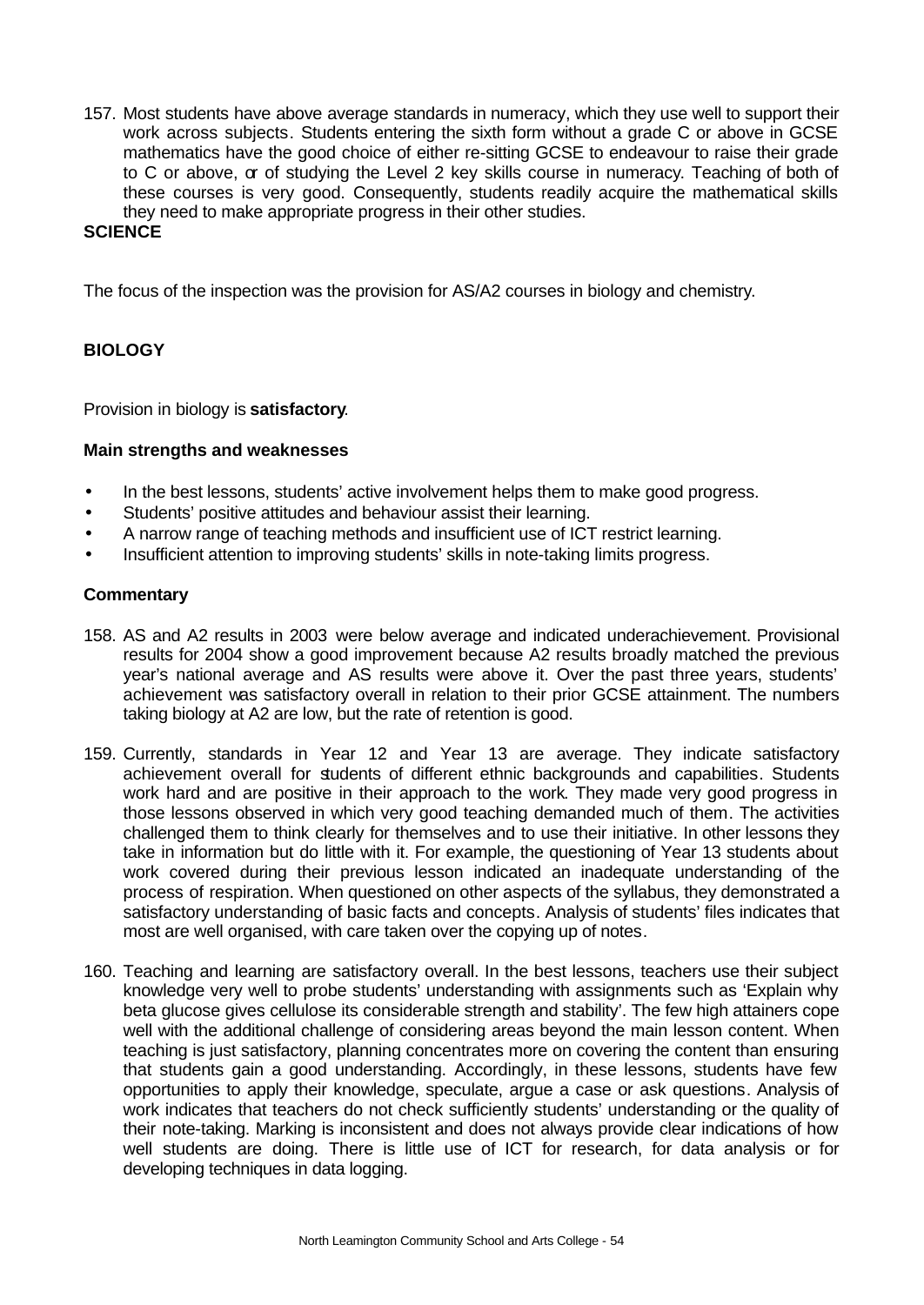161. Satisfactory leadership and management have a commitment to improving standards. The monitoring of teaching and learning, however, is insufficient to enable a sharing of the very good practice that exists within the department. Schemes of work make little reference to the development of key skills, including ICT. Improvement since the previous inspection is satisfactory.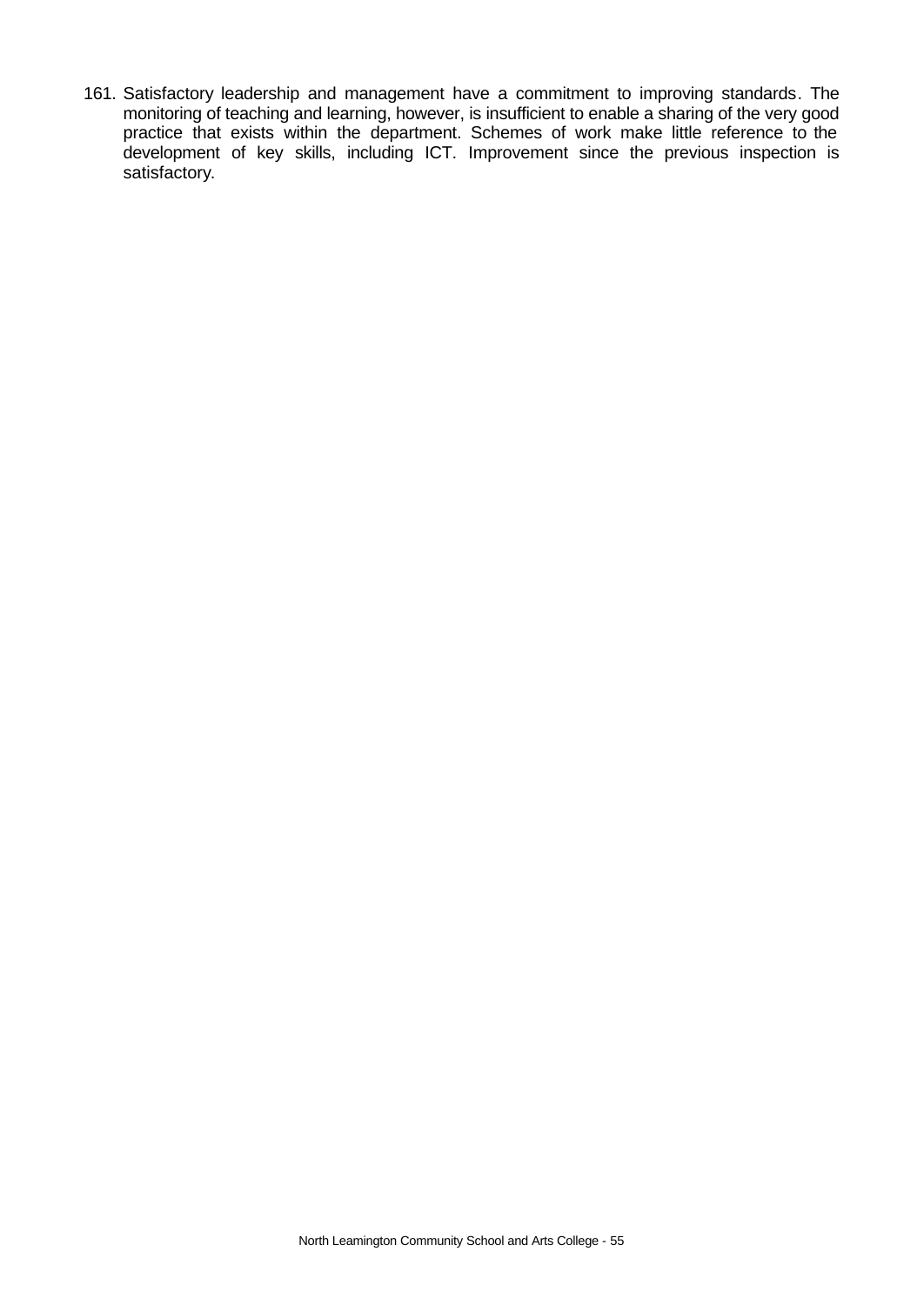# **CHEMISTRY**

Provision in chemistry is **satisfactory**.

#### **Main strengths and weaknesses**

- In 2003, A2 results were below average and represented unsatisfactory achievement.
- AS results in 2003 were above average, indicating good achievement.
- The best teaching encourages positive attitudes to learning.
- Assessment and marking are not always rigorous enough to show students how to improve.

- 162. Few students choose to study chemistry in the sixth form. In 2003, A2 results were below average and represented underachievement. This was a decline from previous years, when results fluctuated between being above and well above average. Provisional A2 results for 2004 indicate standards below the previous year's average, but close to matching expectations based on prior GCSE attainment. AS results in 2003 were above average, indicating good achievement. Provisional AS results in 2004 were higher than in the previous year and show good achievement.
- 163. Currently, standards in Year 13 are average. Students have a satisfactory understanding of basic facts and concepts. In Year 12, at this early stage, standards indicate above average attainment and good achievement on the AS course. In one practical lesson, in which students were introduced to the technique of titration, progress was good because the teacher had high expectations of what students should achieve. As a result, students were developing good skills in planning, setting up and conducting experiments. They showed good skills in measuring, collecting and using information, in the form of a conversion graph, to find the concentration of iron in a given solution. Students had a good understanding of the practical application of such techniques.
- 164. The quality of teaching and learning is satisfactory. Teachers use their very competent knowledge and skills in chemistry to provide clear demonstrations and explanations. They use practical work well to illustrate teaching points and to develop students' learning. Students engage well in the activities, concentrate and work productively. However, a few students are reluctant to ask questions when they are not clear about what they are doing. Questioning is not always rigorous enough to ensure that these students understand the work fully. Teachers do not use a wide enough range of teaching methods to involve students more actively in their learning. Analysis of students' work indicated shortcomings in marking and in teachers' checking of the adequacy and depth of note-taking.
- 165. New and satisfactory leadership has a good understanding of the strengths and weaknesses within chemistry. The school follows the Salters course, a practical-based course. However, there are too few inputs from relevant industrial, pharmaceutical and scientific companies to add relevance and interest to students' learning. Checking and assessing students' and teachers' work are insufficiently rigorous to maximise students' achievement. The use of assessment, especially the setting and marking of work, is not effective enough in target setting. Improvement since the previous inspection is unsatisfactory because standards fell recently. Leadership and management have the capacity and commitment to raise standards and achievement in the subject to suitably high levels.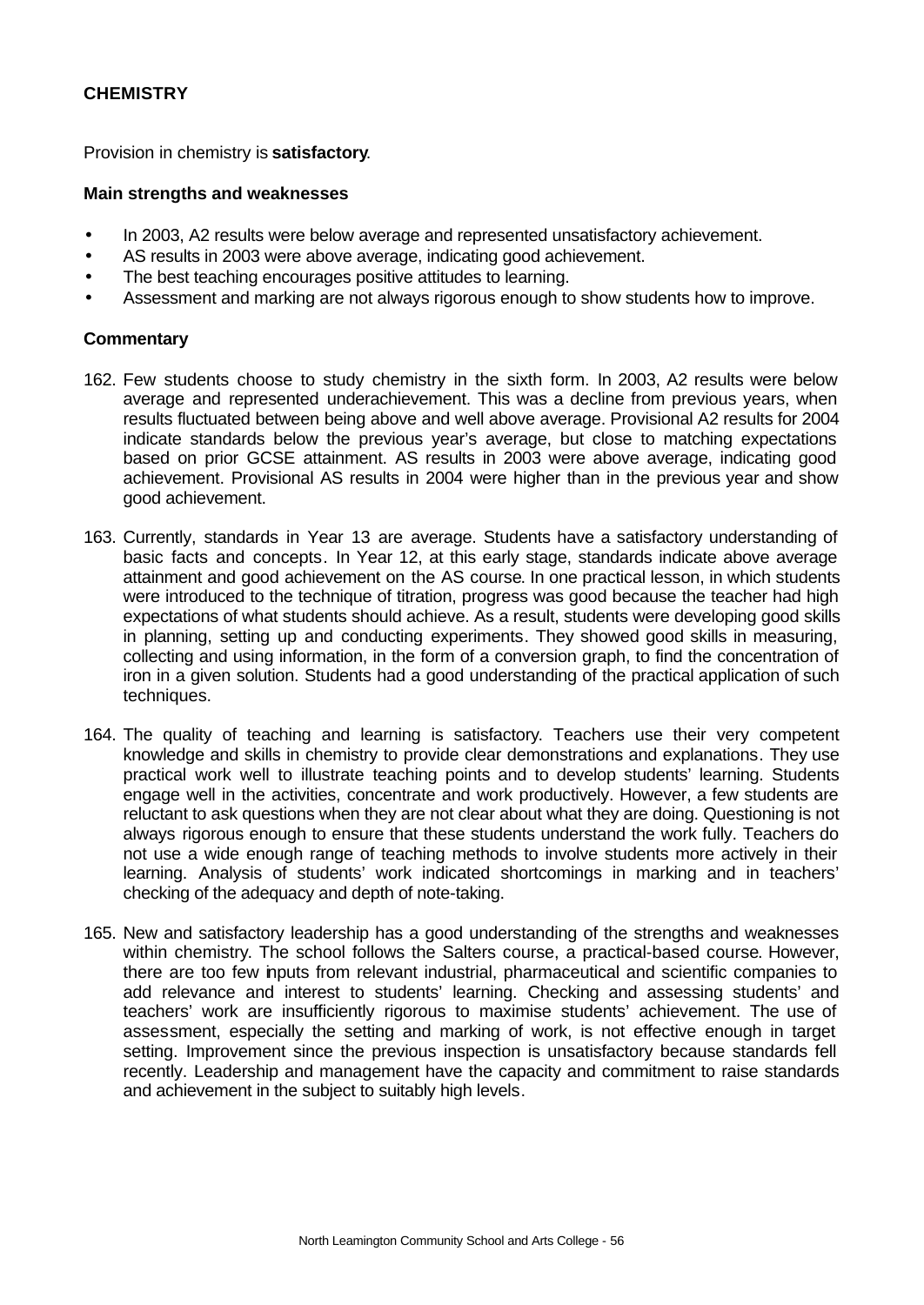# **INFORMATION AND COMMUNICATION TECHNOLOGY**

The focus was on the AS course in information technology and the A2 computing course.

Provision in information and communication technology (ICT) is **satisfactory**.

#### **Main strengths and weaknesses**

- AS/A2 results were well below average recently and indicated unsatisfactory achievement.
- The improved monitoring of coursework helps to raise standards.
- Teachers use their good subject expertise to motivate students.
- Lower attaining students make slow progress in the theory aspects of the course.

#### **Commentary**

- 166. A2 results in computing were below national and school averages in 2003 and students' achievement was unsatisfactory. In 2004, A2 results improved, all four students passed and achievement was satisfactory. AS results in 2003 were well below average and represented unsatisfactory achievement. Provisional AS results in 2004 were well below the previous year's national average and again represented unsatisfactory achievement.
- 167. Standards of work in Years 12 and 13 are currently higher than those evident in recent AS and A2 performances. They indicate that current students are on track to attain results matching the national average in AS and A2. They indicate satisfactory achievement at this early stage of the school year, despite some problems with the computer network. Students of different ethnic groups in Year 12 worked well together to learn how to dismantle a computer to identify its components. Year 13 students find database design and normalisation theory difficult to grasp. Lower attainers experience difficulties with many of the theoretical aspects of the computing course.
- 168. Teaching and learning are satisfactory overall, enabling students to make the expected gains in skills, knowledge and understanding in lessons. Teachers' effective use of their good subject expertise and good relationships with students help them to explain theory briskly and to maximise the time for practical work. Students improve their work because teachers now insist on students meeting firmer homework and coursework deadlines than previously. It was not possible to see recent examples of Year 12 work, but examiners' reports suggested that teachers' assessments are accurate and meet syllabus requirements. Staff and students have coped flexibly with recent network problems and, with good support from the school's technician, continue to make adequate progress in lessons.
- 169. Leadership and management are now satisfactory and standards are showing signs of rising. Taking into account the recent developments, the increased and good provision of computing resources, improved staffing and the good attempts to correct the recent underachievement of the few students who have studied the subject at AS/A2 levels, improvement since the previous inspection is just satisfactory. The department has suitable plans to link students' coursework projects to business, commerce and industrial applications and to provide more effective shortterm homework targets for students. The department has the capacity for further improvement.

#### **Information and communication technology across the curriculum**

170. Students have competent skills in ICT and make satisfactory, but inconsistent, use of these skills to support and extend their work across the curriculum. In several, though not all sixth form, subjects, students are making good progress in researching on the Internet and presenting coursework. They do not generally use a wide enough range of software applications. They use computers confidently and accurately produce good graphs, as seen in mathematics. They develop and practise research and presentational skills well in subjects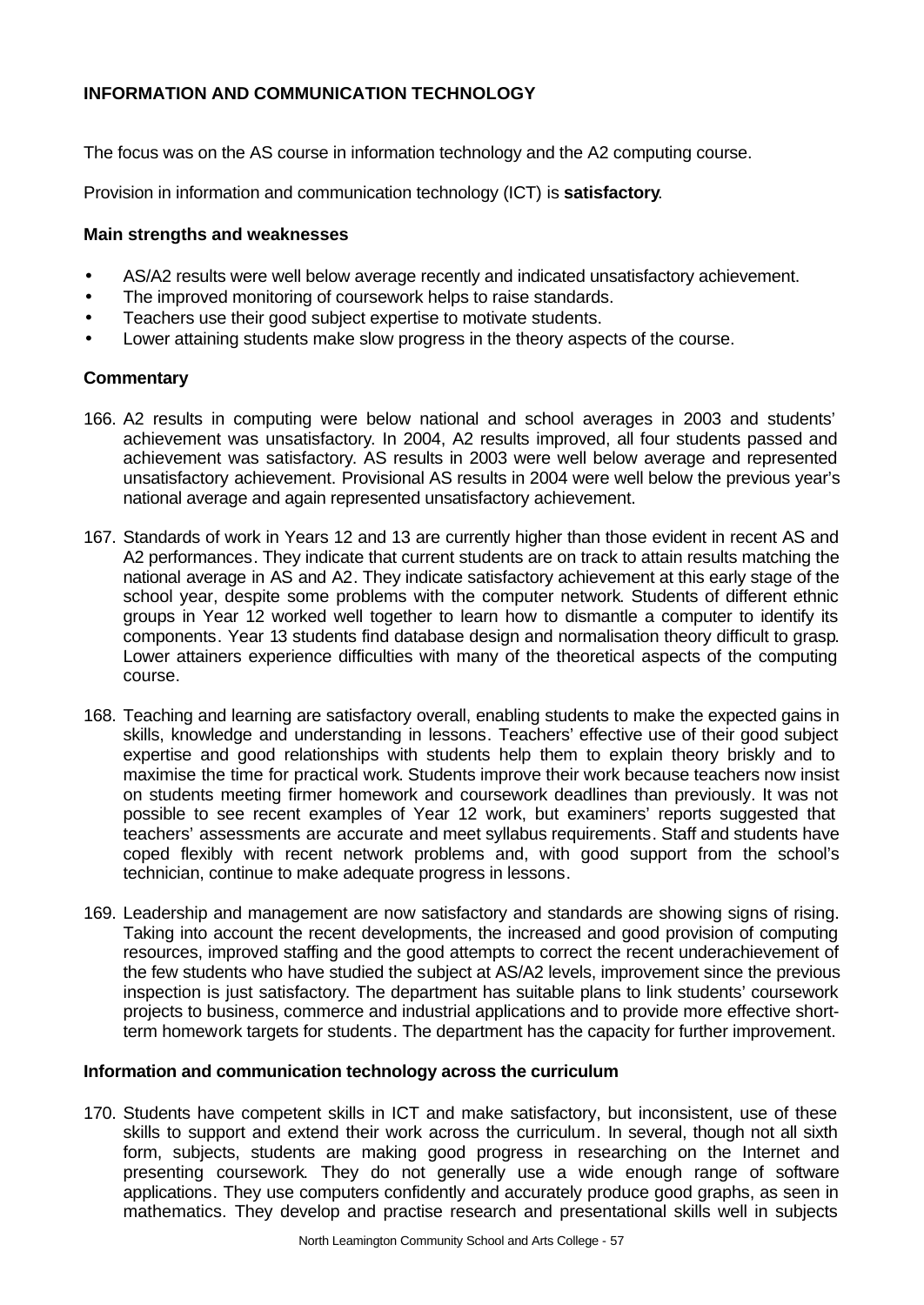such as media studies, business studies and travel and tourism. Good increases in the provision of computing hardware and software mean that computers are now more readily available in lessons. Recent difficulties with the network have restricted opportunities for staff to plan more regular and frequent use of ICT to improve students' knowledge, understanding and skills in the various subjects.

# **HUMANITIES**

The focus of the inspection was on the GCE A2/AS courses in history and psychology. Work was sampled in geography. AS/A2 results recently were well above average. Standards of work seen in class are well above average. Achievement of students of all capabilities is very good. Teaching and learning observed were very good. Leadership and management of the course are of high quality. Work was sampled in religious education. Recent AS/A2 results were average and indicated satisfactory achievement. In the Year 13 lesson observed, teaching was very good and the well above average standards of work indicated very good achievement.

#### **HISTORY**

Provision in history is **good**.

#### **Main strengths and weaknesses**

- Standards have improved and are currently above average, indicating good achievement.
- Students discuss historical issues confidently.
- Good subject knowledge informs clear and challenging teaching.
- Limited use of ICT slows further development of skills for independent study.

- 171. A2 results in 2003 indicated standards were broadly average, although those for girls were slightly below. They were below expectations based on prior GCSE attainment. Provisional results for 2004 show good improvement, particularly at the higher grades A and B, which are well above the previous year's national average. AS results in 2003 were well below average and indicated unsatisfactory achievement. They improved considerably in 2004 to higher than the previous year's national average and represent good achievement overall.
- 172. Currently, standards are above average in Years 12 and 13 and indicate good achievement. Students of all capabilities in the groups are making good progress, because teachers use very good subject knowledge to challenge students to think carefully and deeply. Learning is good as a result of the strong emphasis, from the start of the course, on the development of crucial study skills such as essay writing. Students develop their work through good opportunities to discuss searching historical questions, to evaluate the views of different historians. They like undertaking personal research, respond enthusiastically and enjoy history. The limited use of ICT restricts the development of skills for independent study. Although the school has a good system for setting targets for students to improve, the history department does not yet make the most effective use of assessment to set suitably demanding targets and to show students how to improve.
- 173. New and good leadership and management support developments in teaching and learning. Key issues for development are identified and an appropriate and effective improvement plan is in progress. Improvement since the previous inspection is good as examination results have improved and there is greater emphasis on independent learning.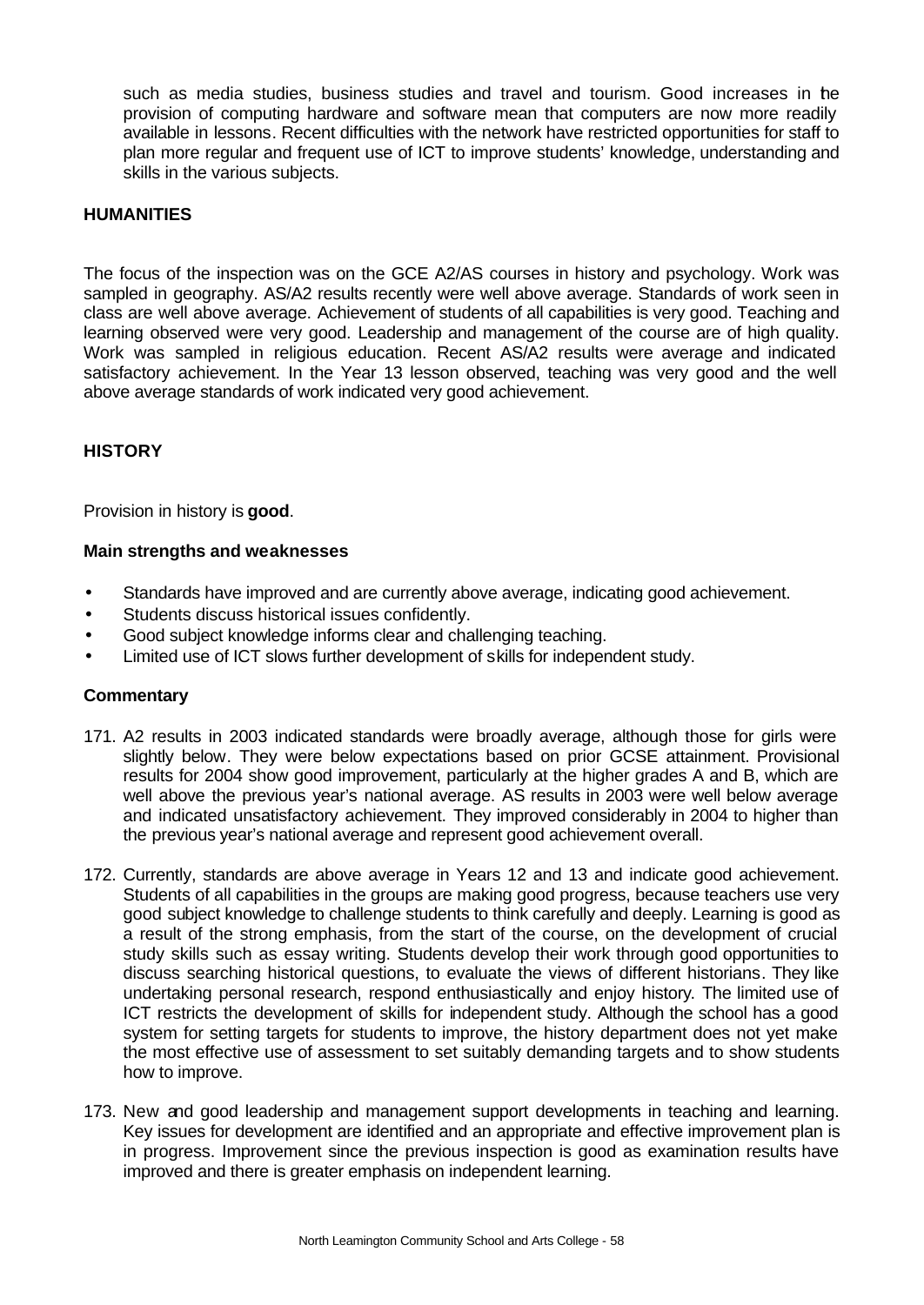# **PSYCHOLOGY**

Provision in psychology is **good**.

#### **Main strengths and weaknesses**

- Improved results since the previous inspection are a result of well-planned teaching.
- Good teaching and learning show students how well they are doing and how to improve.
- Achievement is good in Year 13 because students consolidate their work and respond positively to the challenging work set.
- Limited opportunity to work independently restricts the rate of learning in Year 12.

#### **Commentary**

- 174. A2 results in 2003 matched the national average and indicated very good achievement for the large number of students. AS results were above average and indicated very good achievement. AS results were of the same high standard in 2004. Provisional A2 results for the large entry show a decline, but taking into account students' prior GCSE attainment, achievement was good overall. Female students usually attain higher than the male students, as they do nationally in this subject.
- 175. Standards in work seen in Years 12 and 13 were above average. Achievement for male and female students of all the different capabilities is as expected in Year 12 and good by Year 13. This is because teachers make sure that students consolidate previous knowledge thoroughly before challenging them to apply it at higher levels in well-planned lessons. In Year 12, students grasp competently the ethical implications of well-known psychological studies, in response to thorough teaching. In Year 13, students know how to define, explain and apply well the specialist terminology in topics such as mental health, because teachers probe and extend their understanding well.
- 176. Teaching and learning are good in Year 13, where teachers use good subject knowledge and a variety of methods to engage students' interest and to stimulate good learning. They mark written assignments with sensitivity, checking standards vigilantly, and give good, specific advice on how students should improve. In Year 12, students have insufficient opportunities to think independently, which is a hindrance to them making faster progress.
- 177. Good leadership of the subject enables teachers to work well together as a team. Good management enables staff to plan together and to share very good materials, methods and ideas. As a consequence, improved teaching has supported rising standards in Year 13. Improvement since the previous inspection is good and standards are higher.

# **ENGINEERING, TECHNOLOGY AND MANUFACTURING**

The focus was on the AS/A2 courses in product design. Work was sampled in the GNVQ hospitality and catering course. In the one lesson observed, standards were average and indicated satisfactory achievement at this stage of the course. The teaching and learning observed were good. Students learned correct techniques for food preparation from a well-qualified local chef.

# **PRODUCT DESIGN**

Provision in product design is **satisfactory**.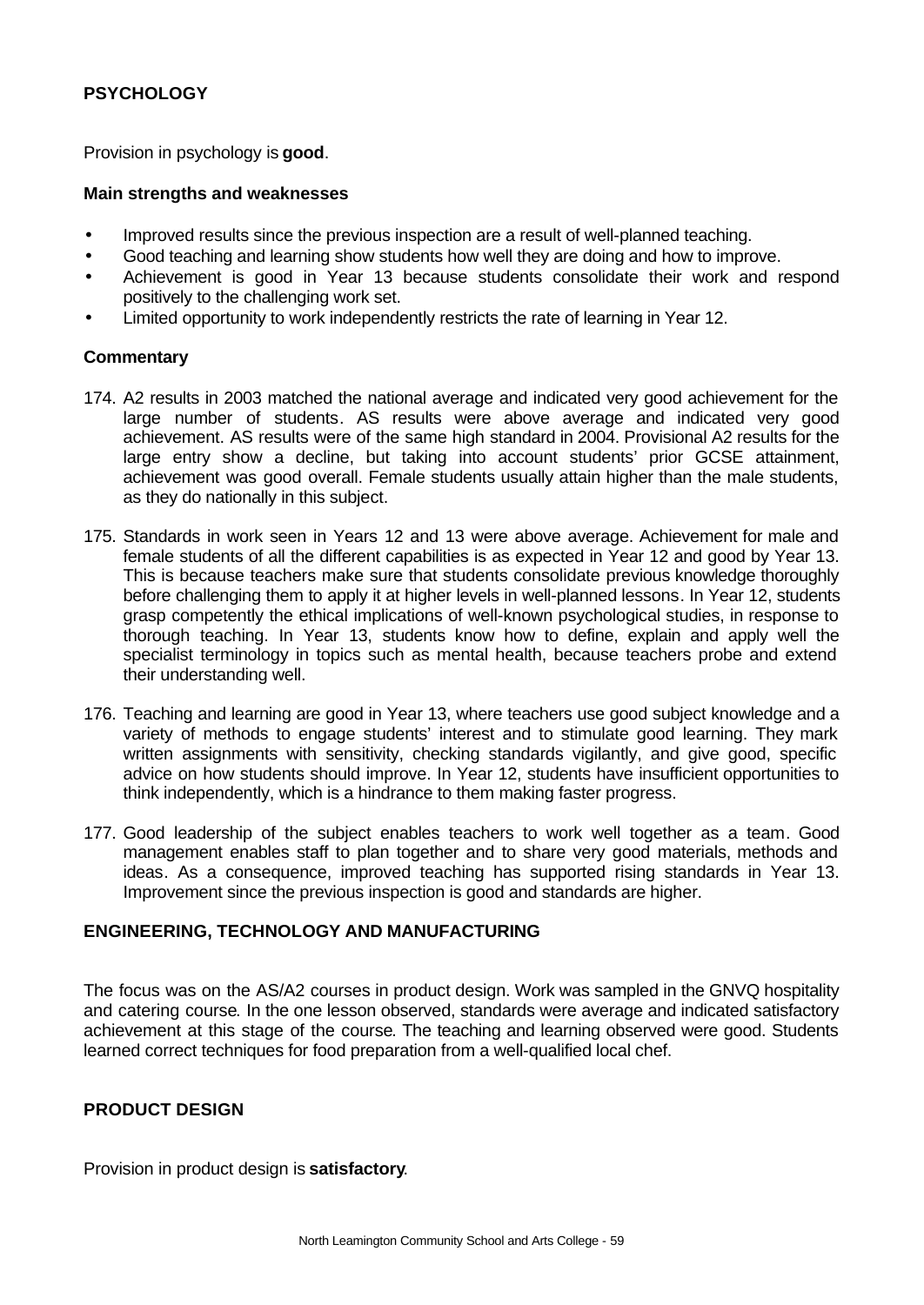# **Main strengths and weaknesses**

- The best teaching helps students to work independently and develop innovative design ideas.
- Feedback to students is of inconsistent quality.
- Course leadership has identified and implemented suitable strategies for improvement.

# **Commentary**

- 178. Recent AS and A2 results have been below average overall for the small number of candidates. They indicate achievement that is just satisfactory taking into account students' prior GCSE attainment.
- 179. Currently, students' work is on course to achieve broadly average attainment in AS and A2 examinations, and achievement is satisfactory. Students in Year 12 develop their own design ideas well. They know how to evaluate the effectiveness of their designs through analysis of existing products, good use of computers for research and because teachers provide them with good prompts for product analysis. They work enthusiastically to design and make their own radios. Year 13 students model and test their ideas well. They work independently to develop innovative designs. They are making useful progress now and are clear about what they need to do to improve coursework.
- 180. Teaching and learning are satisfactory overall. Students feel, justifiably, that they are now making appropriate progress because teachers check their work frequently and regularly, set realistic targets and insist on deadlines being met. Extra-curricular visits motivate students and help them to appreciate the relevance of their work, but these are infrequent. In Year 12, students make better and independent progress in those lessons in which the teacher provides them with appropriate resources for practical work and ICT facilities for research. Teachers provide too few opportunities for students to discuss and debate their work rigorously.
- 181. Satisfactory leadership and management have a clear understanding of previous shortcomings. Suitable strategies are now in place to address what needs to be done to improve teaching and learning, but these are yet to make their full impact. However, standards show signs of rising and are currently average. Written targets and feedback to students does not always match the good quality of the verbal feedback they receive. Students do not yet use ICT and computer-assisted design and computer-assisted manufacturing as much as they should. Effective deployment of technicians provides good support to courses and students. The department operates an open access policy to post-16 courses, but few students choose to study the subject. Improvement since the previous inspection is satisfactory.

# **VISUAL AND PERFORMING ARTS AND MEDIA**

The focus was on the advanced courses in art and design, media studies and performing arts. Work was sampled in **drama** in which the teaching and learning are of a high quality. In the two lessons observed in Year 12 and Year 13, standards were above average and indicate good achievement at this stage of the courses. In 2003, A2 results in drama and theatre studies were well above average and represent very good achievement.

# **ART AND DESIGN**

Provision in art and design is **good**.

# **Main strengths and weaknesses**

- Standards are currently average and achievement is good.
- Teachers' very good demonstrations establish high expectations of students' effort.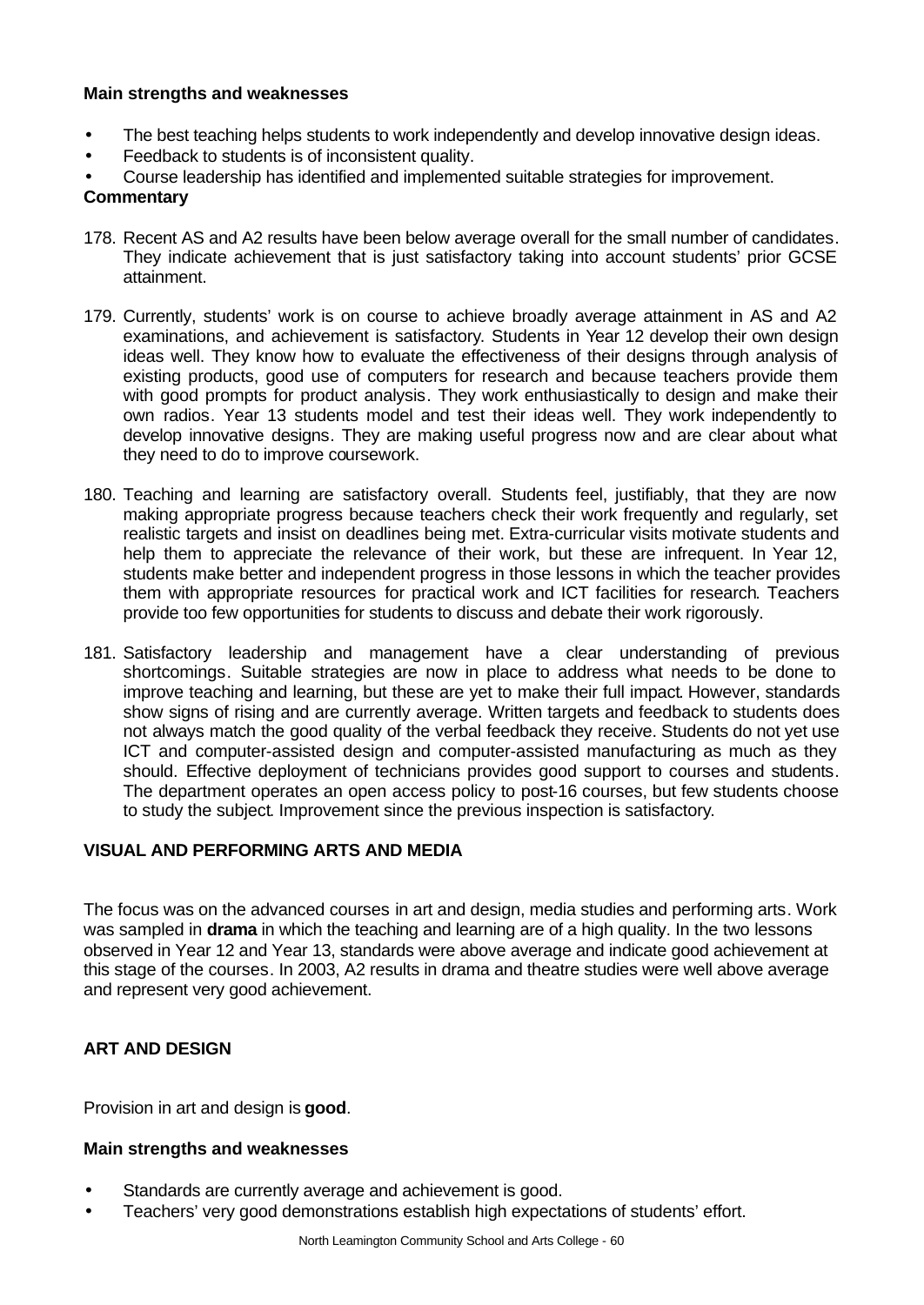- Good one-to-one tuition sustains and challenges students over lengthy projects.
- Unsatisfactory accommodation restricts whole-class teaching.

#### **Commentary**

- 182. A2 and AS results for 2003 were well below average and below expectations based on prior GCSE attainment. By comparison, A2 and AS results for 2004 were above the previous year's average and represented good achievement. The recent series of fluctuations in results was caused by staff changes and inconsistent provision over recent years, which have now been remedied. By Year 13, standards attained are average in the work seen. For the present Year 13 groups this represents good achievement based on their prior attainment. Painting skills are above average, especially when adopting the style of other artists. Students take great care over work in folders and sketchbooks and make interesting and elaborate presentations in their personal study books. Through visits to galleries and effective use of the Internet and library for research purposes, students have a good awareness of a wide range of artists and their works.
- 183. The quality of teaching and learning is good. Teachers show very good knowledge and understanding of their subject and use their skills successfully to demonstrate the properties and potential problems of techniques. In a Year 13 lesson, the teacher's enthusiasm for the project generated good discussions among students. The teacher's good use of expressive and technical vocabulary enabled students to share and embellish ideas. In very long practical sessions, teachers provide effective one-to-one support to sustain students' efforts. Teachers miss opportunities to develop students' vocabulary in discussions of their work. Studios are divided into two small rooms with insufficient space for teachers to work with whole groups in one area.
- 184. Good leadership and management reflect a very clear view of how students should build on previous experience. The positive changes introduced recently will take time to have full effect, as new courses are introduced to utilise fully the skills of the staff. Improvement since the previous inspection is satisfactory and the department has the capacity for further improvement.

#### **MEDIA STUDIES**

Provision in media studies is **very good**.

#### **Main strengths and weaknesses**

- Very good teaching leads to well above average standards and very good achievement.
- Very good advice to students on how to improve helps them to succeed.
- Very good management has improved teaching and the standards of female students.
- Occasionally, lessons do not extend gifted and talented students fully.

- 185. A2 results in 2003 were above average and represented very good achievement. Provisional A2 and AS results in 2004 were well above the previous year's national average and indicate very good achievement. Male students usually attain higher grades than female students.
- 186. Standards in work seen in Years 12 and 13 are well above the national average. In Year 12, students apply analytical concepts very well to questions and delve beneath the surface of everyday assumptions and media experiences. They understand technical terms such as *mise en scene.* They apply these terms very well to their studies of film and television sequences to demonstrate methodically how a director communicates a point of view to an audience. By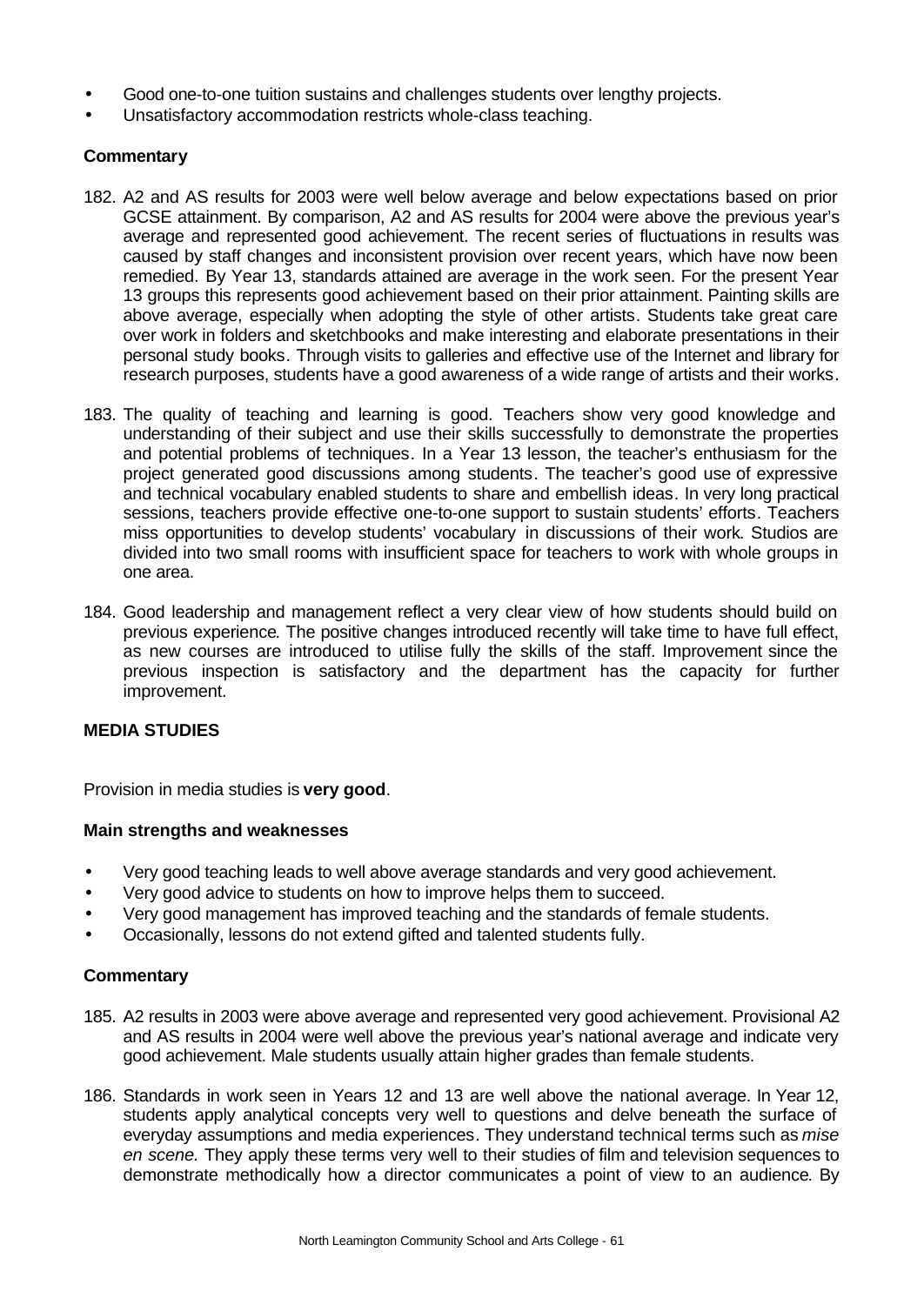Year 13, students build very well on a firm foundation of understanding and know how to categorise and make systematic associations between different types of feature films.

- 187. The quality of teaching and learning is very good. Teachers deploy very good subject knowledge to question students and to promote discussion. They utilise a variety of welldesigned materials in class to explain theoretical ideas. This results in students gaining a very high degree of confidence and fluency in their manipulation of technical terms. Students benefit from well-focused guidance on how well they are doing in their written assignments and what to do in order to improve. This underpins very good achievement, because students receive the right mixture of support and challenge. Occasionally, the work does not extend fully the gifted and talented students in Year 12 because tasks set in class are not contrasting enough to test them as fully as they should.
- 188. Very good leadership and management ensure good teamwork and sharing of good practice. Teachers analyse the strengths and weaknesses of particular groups of students to ensure that teaching extends their understanding fully. Teaching methods have improved as a result, and the standards of girls have risen in consequence.

# **PERFORMING ARTS**

Provision in performing arts is **very good**.

#### **Main strengths and weaknesses**

- Very good teaching enables students to achieve very well and reach high standards.
- Students' interest and enthusiasm in practical work and theory promote very good learning.
- Very good leadership and management enable staff to work as a team to improve teaching
- The range of materials is sometimes too limited to ensure full understanding of ideas discussed.

- 189. Results in the VCE performing arts course in 2003 were well above average. They represented very good achievement compared with students' prior overall GCSE attainment. Provisional results in 2004 are similarly high.
- 190. Standards in work seen continue to be well above average in Years 12 and 13. Students understand very well the range of operations and types of performing arts organisations as well as their business and financial arrangements. They perform skilfully in practical acting and improvisation exercises, because teachers build well on their existing skills. Students reach very high standards as they benefit from a subtle mixture of coaching, encouragement and demands to think and contribute independently as they work.
- 191. The quality of teaching and learning is very good. Teachers exploit very good subject knowledge and a stimulating mixture of teaching methods to draw in students' curiosity and interest. Teachers check how well students are doing, frequently and regularly, and give them clear pointers on how to do better. However, the quality and availability of materials to stimulate student thinking are sometimes inadequate to maximise their understanding of ideas discussed in class. Achievement is very good because teachers exploit students' enthusiasm and creative commitment. They make challenging demands upon the students' ability to concentrate and learn from each other as they collaborate in practical acting projects.
- 192. Very good leadership and management of the subject ensure good teamwork and the mutual sharing of ideas and methods to improve teaching. Very good use of the thorough and careful assessment and recording of information about students' progress enhances teaching and learning, leading to further improvement on already very high standards.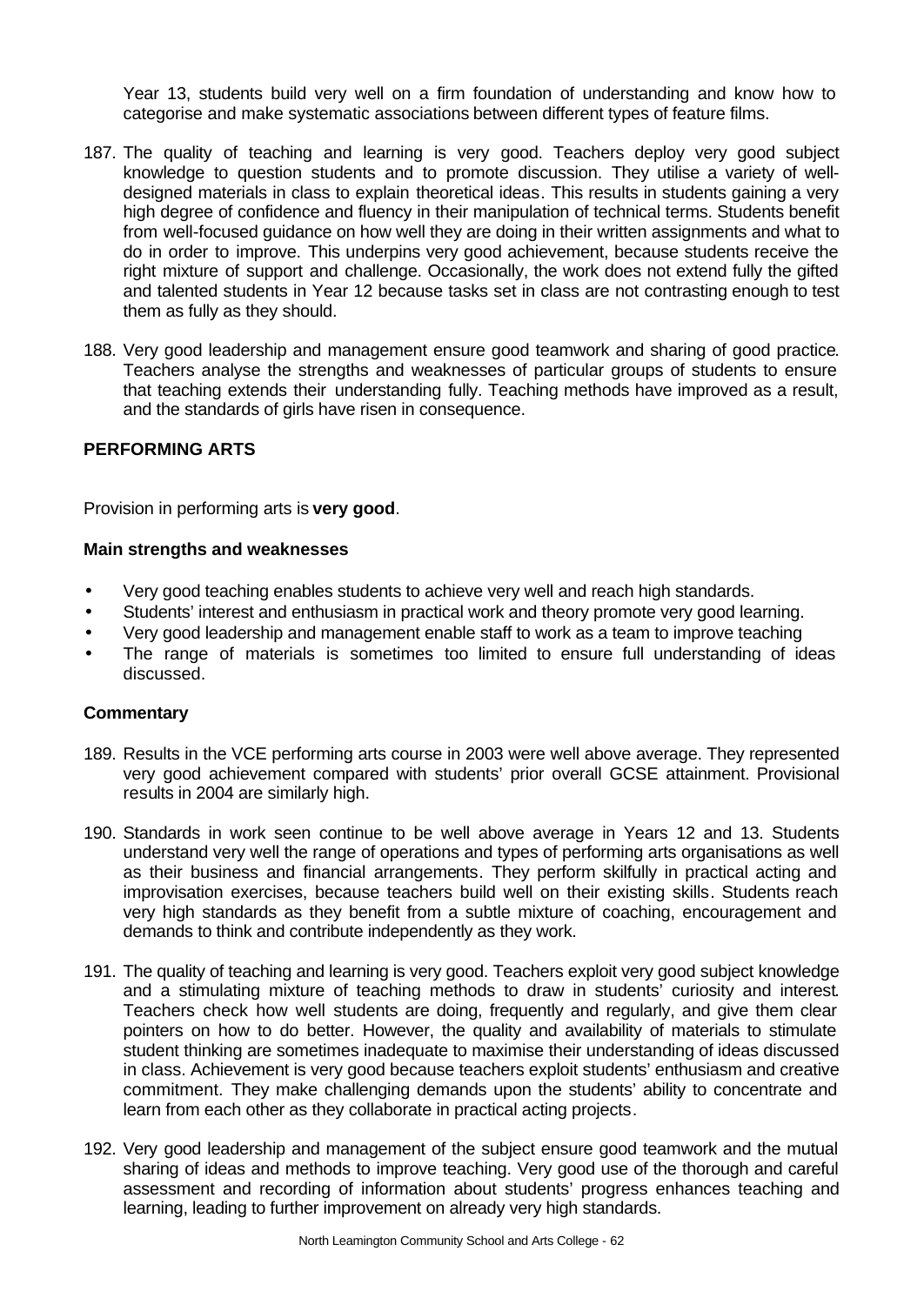# **HOSPITALITY, SPORTS, LEISURE AND TRAVEL**

The focus of the inspection was the VCE course in travel and tourism. Work was sampled on the leisure and tourism GNVQ course in Year 12. In the lesson observed, teaching and learning were good and standards were average. Achievement at this very early stage is good overall.

# **TRAVEL AND TOURISM**

Provision in travel and tourism is **good**.

#### **Main strengths and weaknesses**

- Students achieve well in relation to prior attainment as a result of good teaching.
- Students' good attitudes and ability to work well and independently promote good learning.
- Teachers' very good assessment and guidance support good achievement
- A hindrance to improvement is that no one has overall responsibility for leading the course.

#### **Commentary**

- 193. The first group of 14 students completed the VCE course in 2004 with overall results close to the previous year's national average. Most students achieved results above the predicted grades based on prior attainment at GCSE and achievement was good overall. Students who transferred following the successful completion of the GNVQ intermediate level course achieved very well.
- 194. Standards achieved by students on the current course vary but are broadly average. This indicates good achievement as standards at entry to Year 12 are below average for the course. This good progress is the result of very good support and academic guidance from teachers and students' high level of commitment to their coursework. Students work with increasing confidence, collect information from a variety of sources and form reasoned judgements. Theory is balanced with appropriate case-study applications. Critical analysis and synthesis are not sufficiently developed. Students use ICT skills competently to support their coursework assignments.
- 195. Teaching overall is good. Very good relationships between students and teacher form the basis for productive learning. Good emphasis in lessons on independent learning helps students to think for themselves and to develop initiative. The very thorough and helpful marking of students' work assignments leads to good redrafting that improves the quality of their presentations. This very good assessment has a very positive effect on the good achievement made over Years 12 and 13. Teaching does not make enough use of visual reinforcement and students do not always prepare themselves well for discussion in lessons.
- 196. Day-to-day management is good and the course runs efficiently. No one has overall responsibility for the coordination, monitoring and the development of the course. This limitation means that leadership of the course is satisfactory rather than better. Students benefit greatly from the good quality of fieldwork and related activities undertaken.

# **BUSINESS**

The focus of the inspection was provision on the single and double award VCE business courses.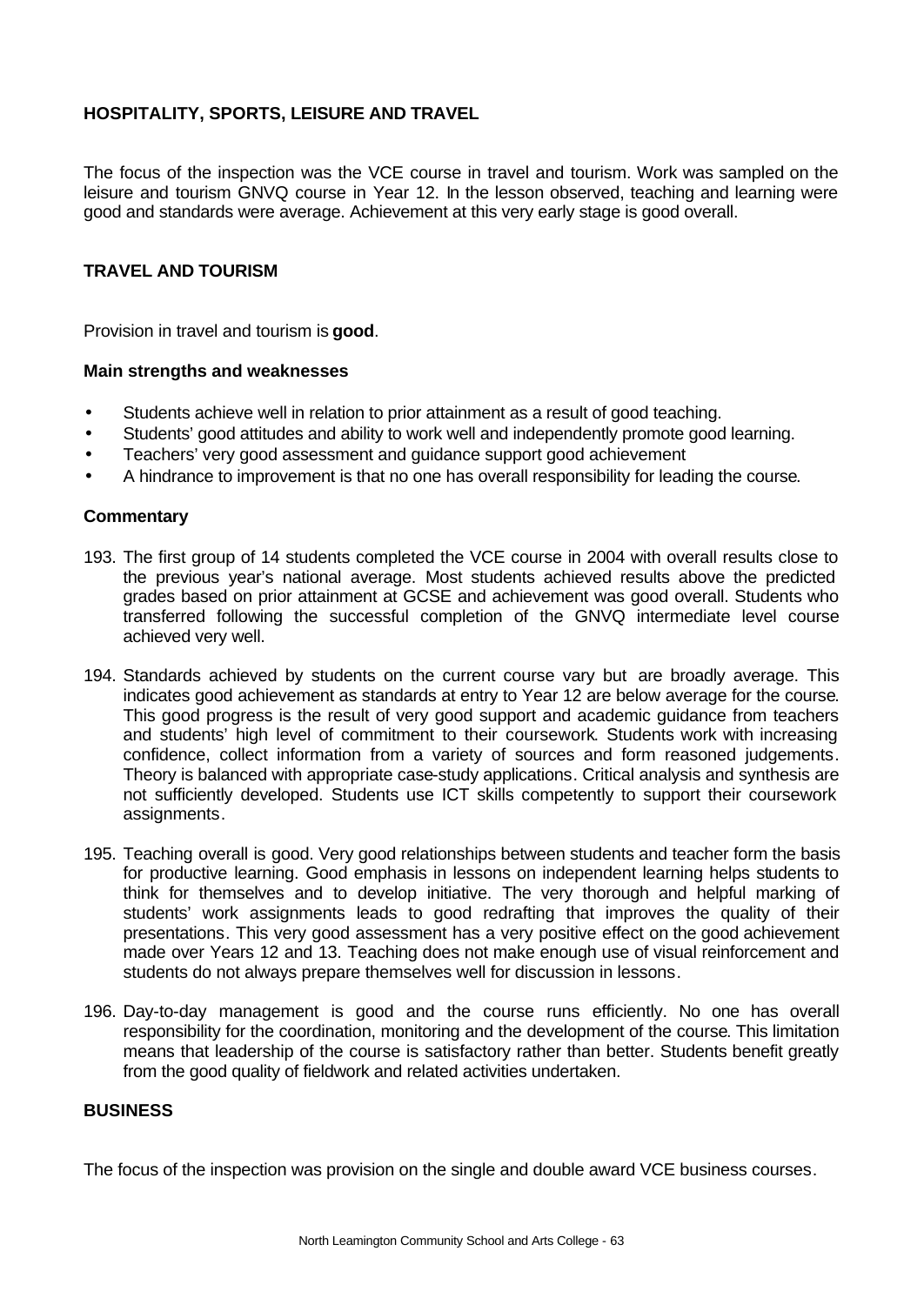# **BUSINESS STUDIES**

Provision in business studies is **very good**.

#### **Main strengths and weaknesses**

- VCE results are well above average and students achieve very well.
- Very good teaching and learning produce very good achievement over Years 12 and 13.
- Very good relationships between students and teachers result in very productive learning.
- Students' understanding benefits from the very good use made of local business links.
- Students do not always read widely around the topics studied.

#### **Commentary**

- 197. Results on both the single and double award courses in 2003 were well above average and represented very good achievement. Results in 2004 were even higher than the previous year and again indicate very good achievement compared with students' prior GCSE attainment. The rate of retention on the courses is high.
- 198. Standards of work seen are currently above average and rising in Years 12 and 13. Students' achievement is very good in relationship to their prior levels of attainment. This is due mainly to very good teaching and students' very positive attitudes to their studies. Students' work develops very well with good knowledge and understanding of business theory being well exemplified through a range of independent case studies. Critical analysis is progressively and well developed over Years 12 and 13 but few students make use of reading around the subject. Key skills including the use of ICT are good.
- 199. Teaching is very good and very well planned. Teachers' very good subject knowledge underpins presentation and discussion and lends clarity to the explanations provided. Very good relationships between students and teacher result in productive learning. Students receive good opportunities to contribute to discussion and to develop ideas but there is scope for more group enquiry work. Assessment of students' work is good. Work assignments are very thoroughly marked and students find this particularly helpful in identifying areas for improvement.
- 200. Very good leadership and management of the subject provide a very good sense of direction, and curricular planning is good. A considerable strength is the very good range and variety of links with local business that integrate well into the teaching of the course units. Improvement since the previous inspection is very good, particularly in the provision for and achievement of students.

# **HEALTH AND SOCIAL CARE**

The focus of the inspection was the VCE course in health and social care.

# **HEALTH AND SOCIAL CARE**

Provision in health and social care is **good**.

#### **Main strengths and weaknesses**

- Students achieve well and reach average standards in the VCE course.
- Good teaching helps students to develop very good attitudes to their work.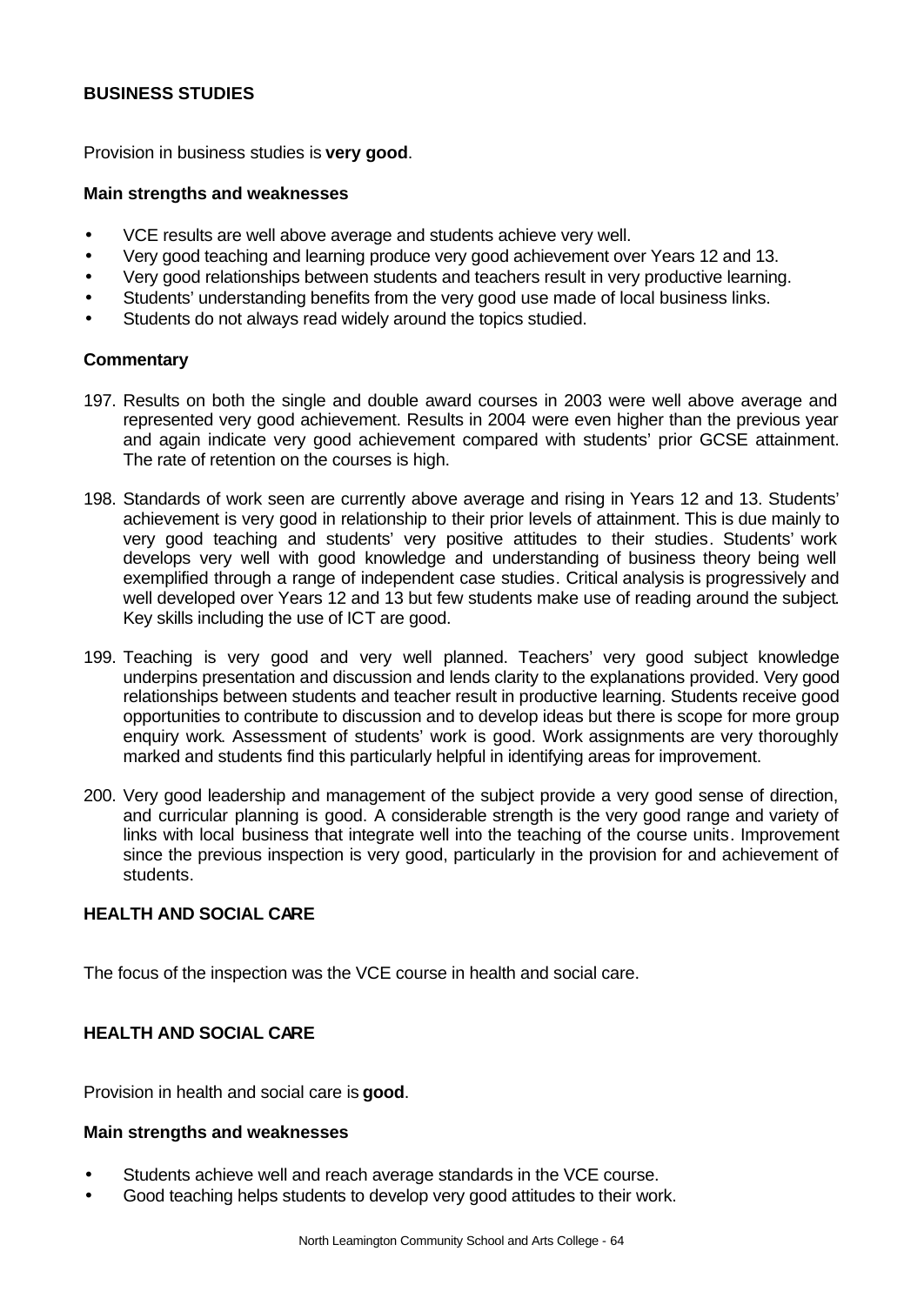- Teachers' good management helps students to make good use of local care settings.
- Students do not use computers enough to analyse data on health and fitness.

# **Commentary**

- 201. VCE results in 2003 were slightly above the national average. Students' achievement was good when related to their prior GCSE results. 2004 results were broadly similar and again indicate good achievement. The interim grades of current Year 13 students show that their progress from Year 12 is good. Five of the six GNVQ intermediate students entered in 2003 passed, indicating satisfactory achievement. In 2004, results improved and represent good achievement, with all seven students gaining the GNVQ award, and two obtaining merit grades.
- 202. Present students' work indicates that they are on target to attain standards matching the national average. Good teaching helps them make good progress. In lessons observed, Year 13 students worked well in pairs to consolidate theory and to plan visits to a nursery. They used ICT competently for word-processing assignments but not enough to model or analyse data on fitness and nutrition. The work of a few higher attaining students' work occasionally lacks sufficient depth of evaluation.
- 203. Teaching and learning are good because teachers' good subject expertise helps students, including those with special educational needs, to understand the relationship between theory and the diets of clients chosen for study. Students develop very good attitudes to their work because teachers encourage them to contribute to class discussion and to improve listening skills. In a very good Year 12 lesson students learned good communication skills from video clips in preparation for one-to-one and group interactions with clients. The regular and frequent assessment of written work provides good guidance to students about how they can improve their grades.
- 204. Good leadership and management result in well-planned courses in which students use local care settings well. Good plans are in place for further and more frequent visits to care establishments. The subject, not reported on previously, has good potential to improve further.

# **PERSONAL DEVELOPMENT AND GENERAL PROGRAMMES**

The focus of the inspection was the AS/A2 course in general studies.

# **GENERAL STUDIES**

Provision in general studies is **very good**.

# **Main strengths and weaknesses**

- An unusually large proportion of students gain AS/A2 qualifications in the subject.
- Very good planning ensures students benefit from a well-balanced and wide-ranging course.
- Good teaching exposes students to challenging and topical issues.

# **Commentary**

205. A2 results in 2003 were slightly above average and indicated good achievement. Provisional A2 results for 2004 broadly match the previous year's national average and represent close to very good achievement for the 48 candidates. AS results in 2003 were well below average. They improved considerably in 2004, when 133 students, covering a very wide range of prior attainment, took the AS examination. Their overall results were slightly above the previous year's national average and show good achievement.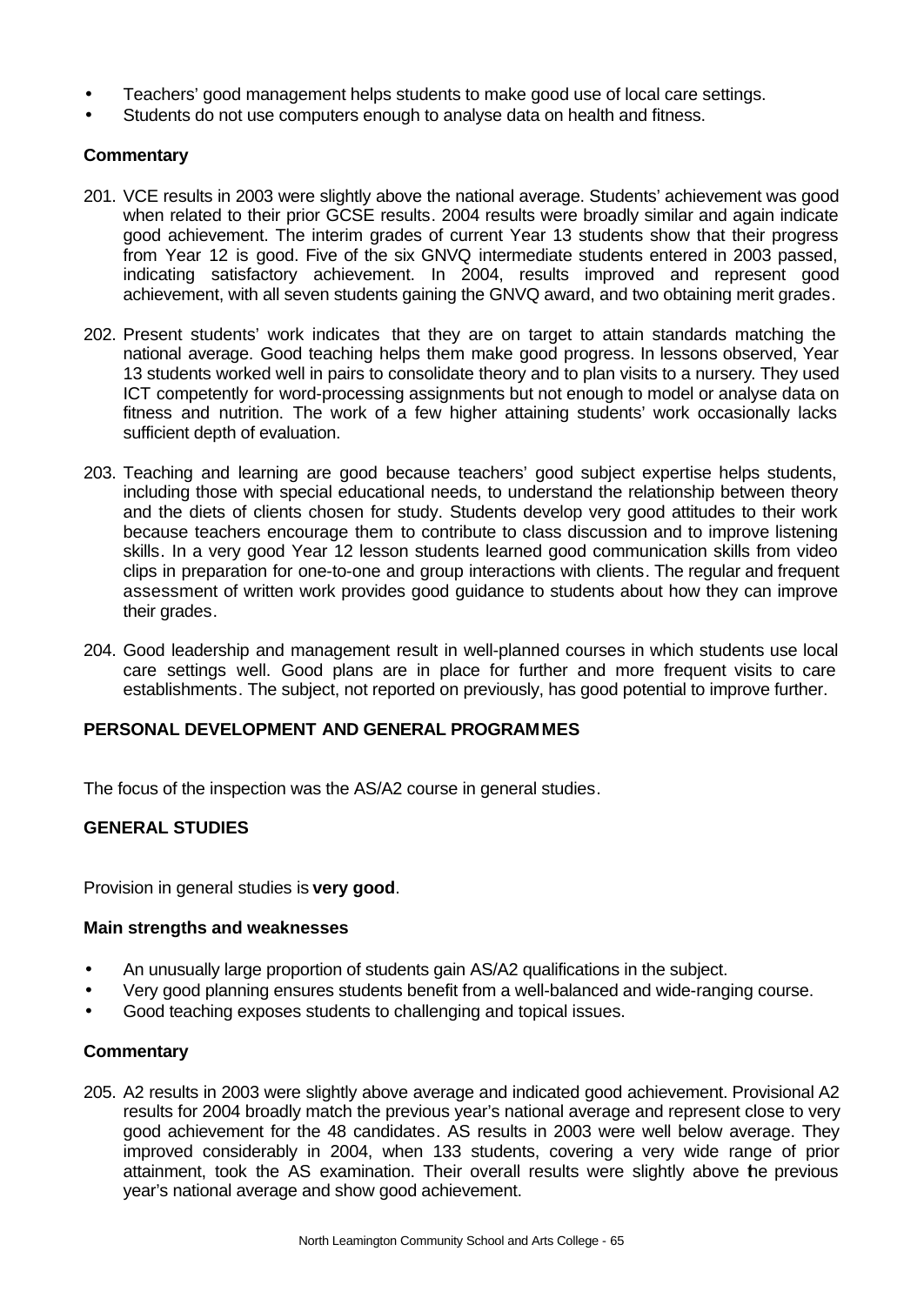- 206. Standards are above average in work seen in Years 12 and 13 and achievement is very good overall. Students discuss complex issues intelligently and with good insight. They develop good skills in independent learning and research their work thoroughly. Most students make good use of their experiences of work-related learning to enrich and extend their topic work. Many make effective use of ICT to support their learning and to present their work well. Students use their generally above average skills in literacy and numeracy to complement their study skills and to assist their progress in class and in homework.
- 207. Good teaching, aided by a good range of up-to-date source materials, encourages students to think deeply about issues relevant to their futures. Students appreciate the school's commitment to the subject and the good guidance and support from teachers, as reflected in one student's comment on the staff's "eagerness to hear our opinions".
- 208. The subject's success owes much to its very good leadership and management, which provide a clear rationale for the subject among staff and students. The course is well planned, including complex staffing arrangements. An excellent course booklet has been produced that is instrumental in students' overall very good achievement. Improvement since the previous inspection is very good as a result of good planning, increasing number of students taking the subject and the much improved standing and status of the general studies programme in the sixth form.